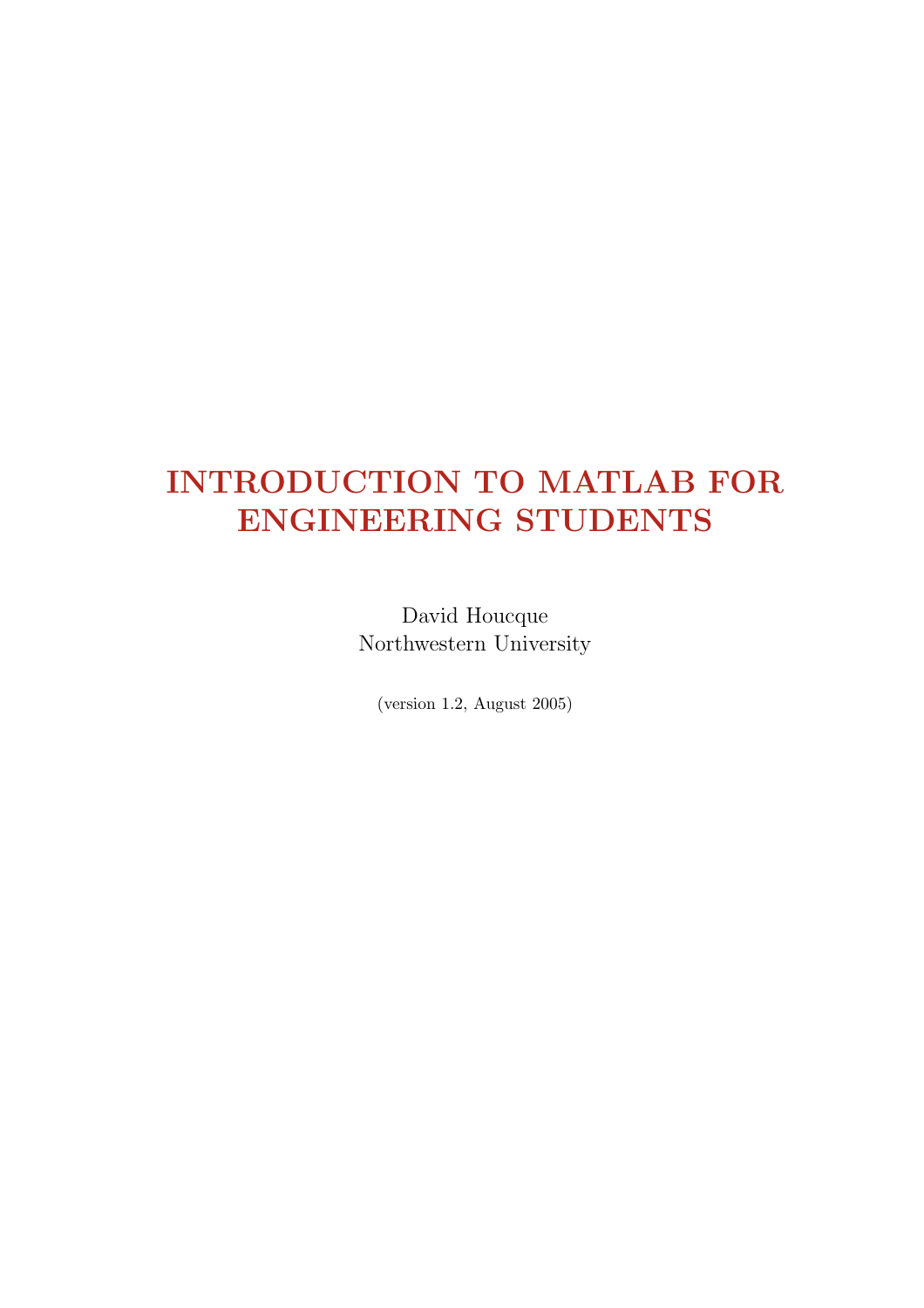# **Contents**

| $\mathbf{1}$   |     | <b>Tutorial lessons 1</b> |                                                                         | $\mathbf{1}$   |
|----------------|-----|---------------------------|-------------------------------------------------------------------------|----------------|
|                | 1.1 |                           |                                                                         | $\mathbf{1}$   |
|                | 1.2 |                           |                                                                         | $\overline{2}$ |
|                | 1.3 |                           |                                                                         | $\overline{2}$ |
|                |     | 1.3.1                     |                                                                         | $\overline{2}$ |
|                |     | 1.3.2                     |                                                                         | $\overline{4}$ |
|                |     | 1.3.3                     |                                                                         | $\overline{5}$ |
|                | 1.4 |                           |                                                                         | $\overline{5}$ |
|                |     | 1.4.1                     |                                                                         | $\overline{5}$ |
|                |     | 1.4.2                     |                                                                         | 6              |
|                |     | 1.4.3                     |                                                                         | 6              |
|                |     | 1.4.4                     |                                                                         | 6              |
|                |     | 1.4.5                     | Controlling the hierarchy of operations or precedence $\dots \dots$     | 6              |
|                |     | 1.4.6                     | Controlling the appearance of floating point number $\dots \dots \dots$ | 8              |
|                |     | 1.4.7                     |                                                                         | 8              |
|                |     | 1.4.8                     |                                                                         | 9              |
|                |     | 1.4.9                     |                                                                         | 9              |
|                |     | 1.4.10                    |                                                                         | 10             |
|                |     |                           |                                                                         | 10             |
|                | 1.5 |                           |                                                                         | 11             |
| $\overline{2}$ |     | <b>Tutorial lessons 2</b> |                                                                         | 12             |
|                | 2.1 |                           |                                                                         | 12             |
|                |     | 2.1.1                     |                                                                         | 13             |
|                |     |                           |                                                                         |                |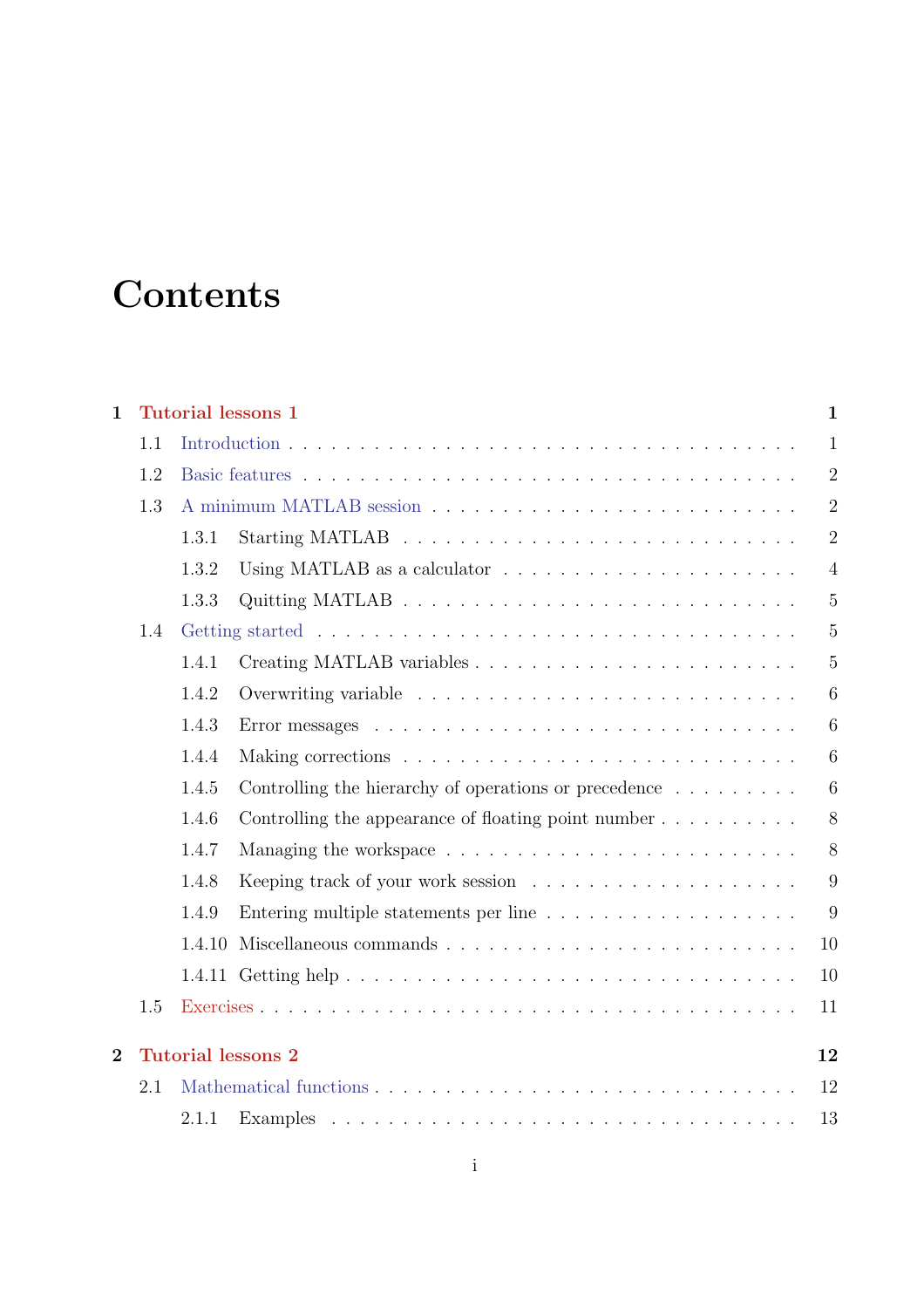|   | 2.2 |        | 14                                                                                              |
|---|-----|--------|-------------------------------------------------------------------------------------------------|
|   |     | 2.2.1  | 14                                                                                              |
|   |     | 2.2.2  | 14                                                                                              |
|   |     | 2.2.3  | 15<br>Adding titles, axis labels, and annotations                                               |
|   |     | 2.2.4  | 16                                                                                              |
|   |     | 2.2.5  | 17<br>Specifying line styles and colors $\dots \dots \dots \dots \dots \dots \dots$             |
|   | 2.3 |        | 18                                                                                              |
|   | 2.4 |        | 19                                                                                              |
|   | 2.5 |        | 19                                                                                              |
|   |     | 2.5.1  | 19                                                                                              |
|   |     | 2.5.2  | 20                                                                                              |
|   |     | 2.5.3  | 21                                                                                              |
|   |     | 2.5.4  | 22                                                                                              |
|   |     | 2.5.5  | 22                                                                                              |
|   |     | 2.5.6  | 22<br>Colon operator in a matrix $\dots \dots \dots \dots \dots \dots \dots \dots \dots$        |
|   |     | 2.5.7  | 23                                                                                              |
|   |     | 2.5.8  | 25                                                                                              |
|   |     | 2.5.9  | 25                                                                                              |
|   |     | 2.5.10 | 26                                                                                              |
|   |     | 2.5.11 | 26                                                                                              |
|   |     |        | 26                                                                                              |
|   |     |        | 27                                                                                              |
|   |     |        | 28                                                                                              |
|   | 2.6 |        | 29                                                                                              |
|   |     |        |                                                                                                 |
| 3 |     |        | Array operations and Linear equations<br>30                                                     |
|   | 3.1 |        | 30                                                                                              |
|   |     | 3.1.1  | 30                                                                                              |
|   |     | 3.1.2  | 30                                                                                              |
|   | 3.2 |        | 32<br>Solving linear equations $\ldots \ldots \ldots \ldots \ldots \ldots \ldots \ldots \ldots$ |
|   |     | 3.2.1  | 33                                                                                              |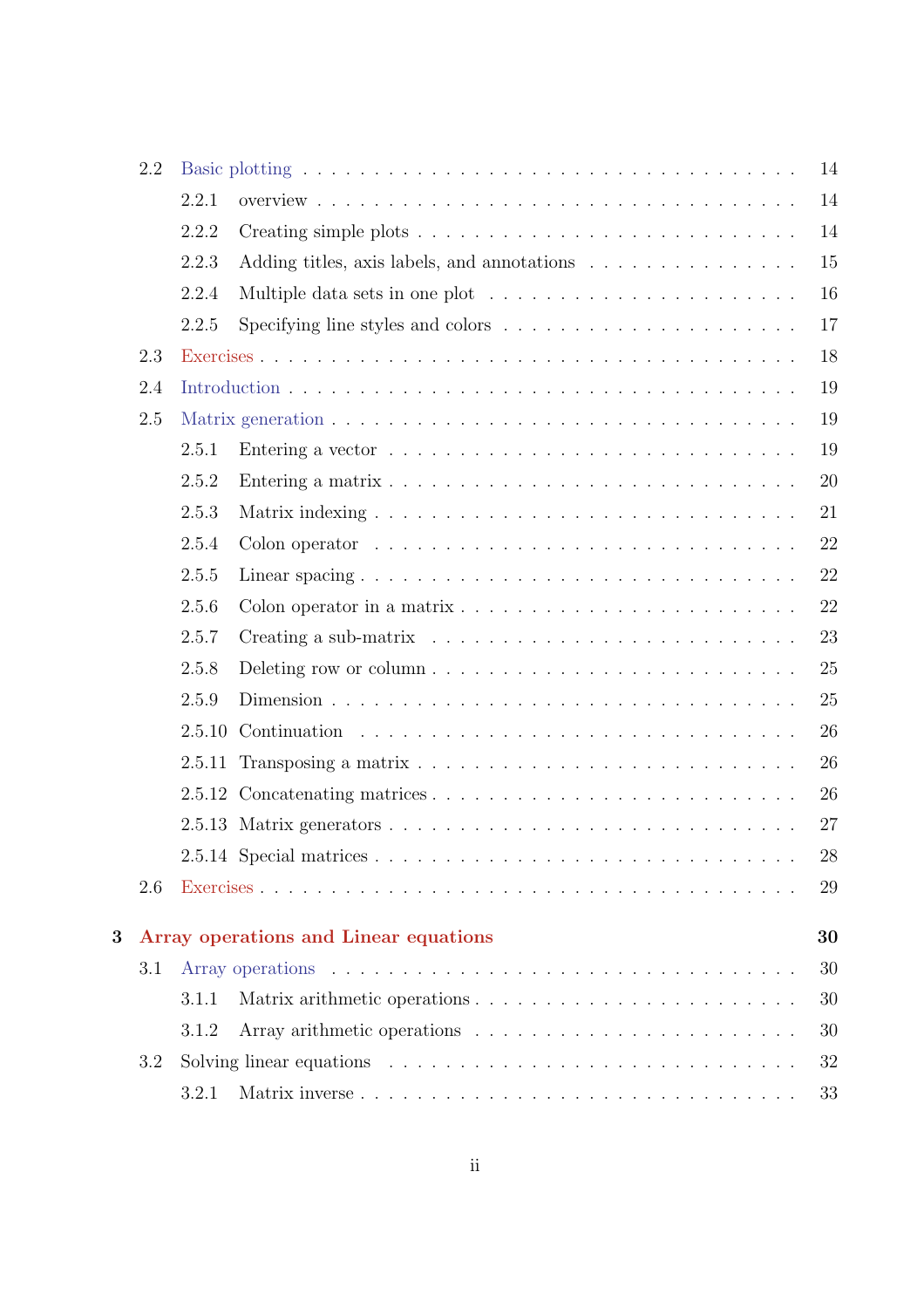|                 |     | 34<br>3.2.2                                                                                                   |  |
|-----------------|-----|---------------------------------------------------------------------------------------------------------------|--|
|                 | 3.3 | 34                                                                                                            |  |
| $\overline{4}$  |     | 35<br>Introduction to programming in MATLAB                                                                   |  |
|                 | 4.1 | 35                                                                                                            |  |
|                 | 4.2 | 35                                                                                                            |  |
|                 |     | 36<br>4.2.1                                                                                                   |  |
|                 |     | 37<br>4.2.2                                                                                                   |  |
|                 | 4.3 | 38                                                                                                            |  |
|                 |     | 38<br>4.3.1                                                                                                   |  |
|                 |     | 40<br>4.3.2                                                                                                   |  |
|                 | 4.4 | 40                                                                                                            |  |
|                 | 4.5 | 41                                                                                                            |  |
|                 | 4.6 | 42                                                                                                            |  |
| $5\overline{)}$ |     | Control flow and operators<br>43                                                                              |  |
|                 | 5.1 | 43                                                                                                            |  |
|                 | 5.2 | 43                                                                                                            |  |
|                 |     | 43<br>5.2.1                                                                                                   |  |
|                 |     | 45<br>5.2.2                                                                                                   |  |
|                 |     | 5.2.3<br>45                                                                                                   |  |
|                 |     | 46<br>5.2.4<br>The $``\text{while} \dots \text{end}''$ loop $\dots \dots \dots \dots \dots \dots \dots \dots$ |  |
|                 |     | 5.2.5<br>46                                                                                                   |  |
|                 |     | 47<br>5.2.6                                                                                                   |  |
|                 | 5.3 | Saving output to a file $\ldots \ldots \ldots \ldots \ldots \ldots \ldots \ldots \ldots \ldots$<br>47         |  |
|                 | 5.4 | 48                                                                                                            |  |
| 6               |     | <b>Debugging M-files</b><br>49                                                                                |  |
|                 | 6.1 | 49                                                                                                            |  |
|                 | 6.2 | 49                                                                                                            |  |
|                 |     | 6.2.1<br>50                                                                                                   |  |
|                 |     | 6.2.2<br>50                                                                                                   |  |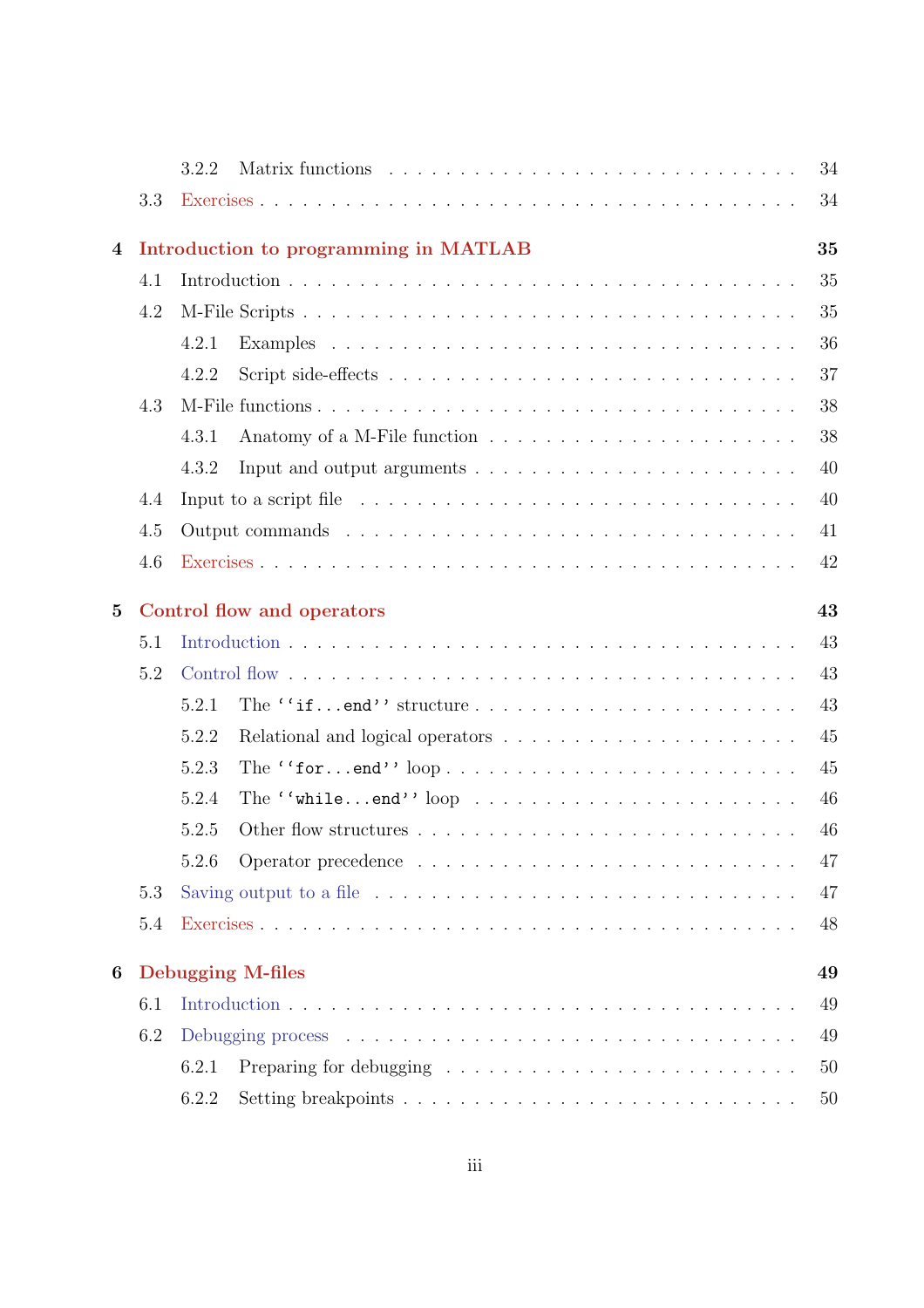|             |     | 6.2.3 |                                                                             | 50 |
|-------------|-----|-------|-----------------------------------------------------------------------------|----|
|             |     | 6.2.4 |                                                                             | 51 |
|             |     | 6.2.5 | Correcting and ending debugging $\dots \dots \dots \dots \dots \dots \dots$ | 51 |
|             |     | 6.2.6 |                                                                             | 51 |
|             |     | 6.2.7 |                                                                             | 51 |
|             |     |       | A Summary of commands                                                       | 53 |
|             |     |       | <b>B</b> Release notes for Release 14 with Service Pack 2                   | 58 |
|             |     |       |                                                                             | 58 |
|             |     |       |                                                                             | 60 |
|             |     |       |                                                                             | 60 |
| $\mathbf C$ |     |       | Main characteristics of MATLAB                                              | 62 |
|             |     |       |                                                                             | 62 |
|             |     |       |                                                                             | 62 |
|             | C.3 |       |                                                                             | 63 |
|             |     |       |                                                                             | 63 |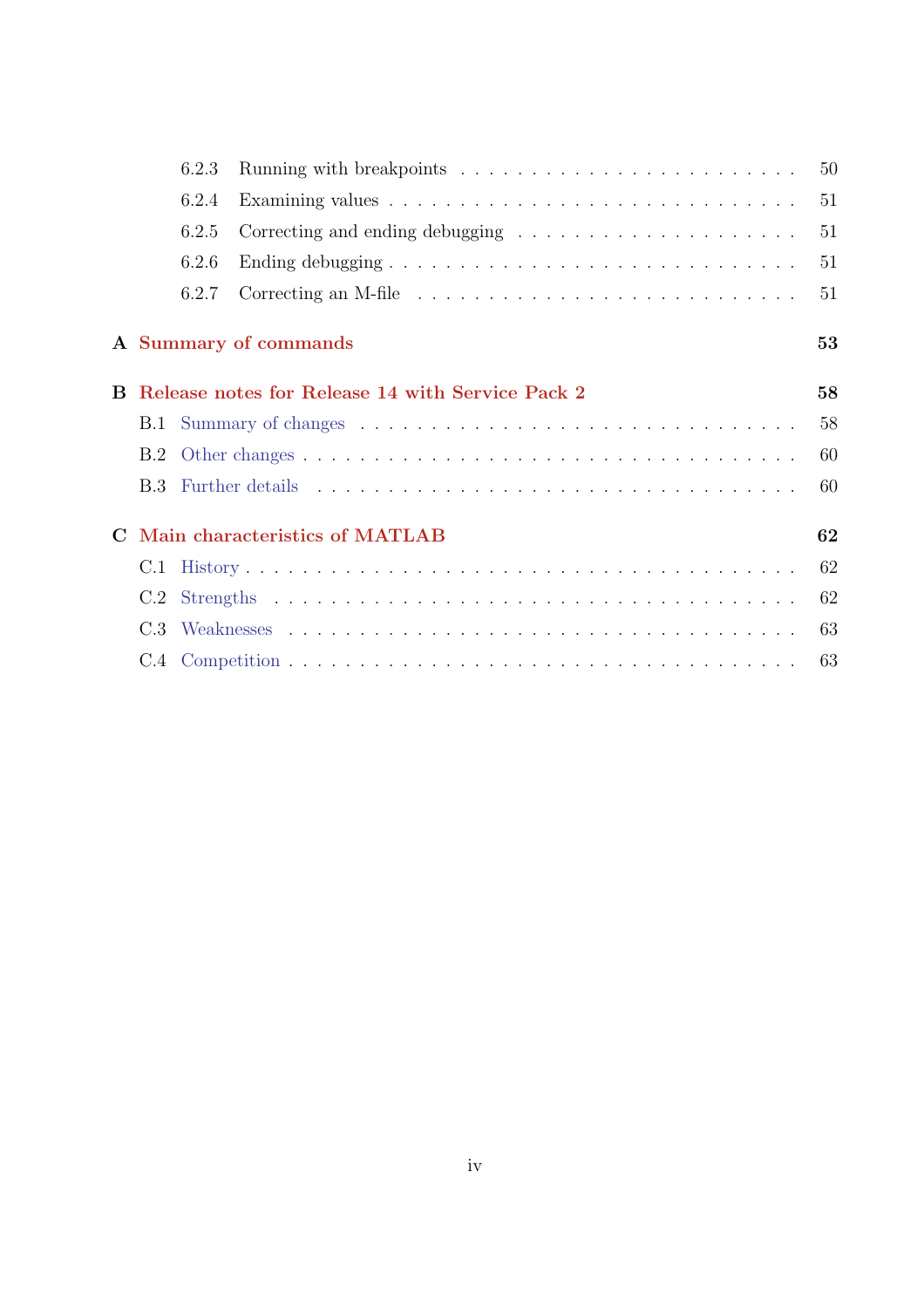# List of Tables

| 1.1 |                                             | $\overline{5}$ |
|-----|---------------------------------------------|----------------|
| 1.2 |                                             | $\overline{7}$ |
| 2.1 |                                             | 12             |
| 2.2 |                                             | 13             |
| 2.3 |                                             | 18             |
| 2.4 |                                             | 27             |
| 2.5 |                                             | 28             |
| 3.1 |                                             | 31             |
| 3.2 |                                             | 32             |
| 3.3 |                                             | 34             |
| 4.1 |                                             | 38             |
| 4.2 |                                             | 39             |
| 4.3 |                                             | 40             |
| 4.4 |                                             | 41             |
| 5.1 |                                             | 45             |
| 5.2 |                                             | 47             |
| A.1 | Arithmetic operators and special characters | 53             |
| A.2 |                                             | 54             |
| A.3 |                                             | 54             |
| A.4 |                                             | 55             |
|     | A.5 Predefined variables and math constants | 55             |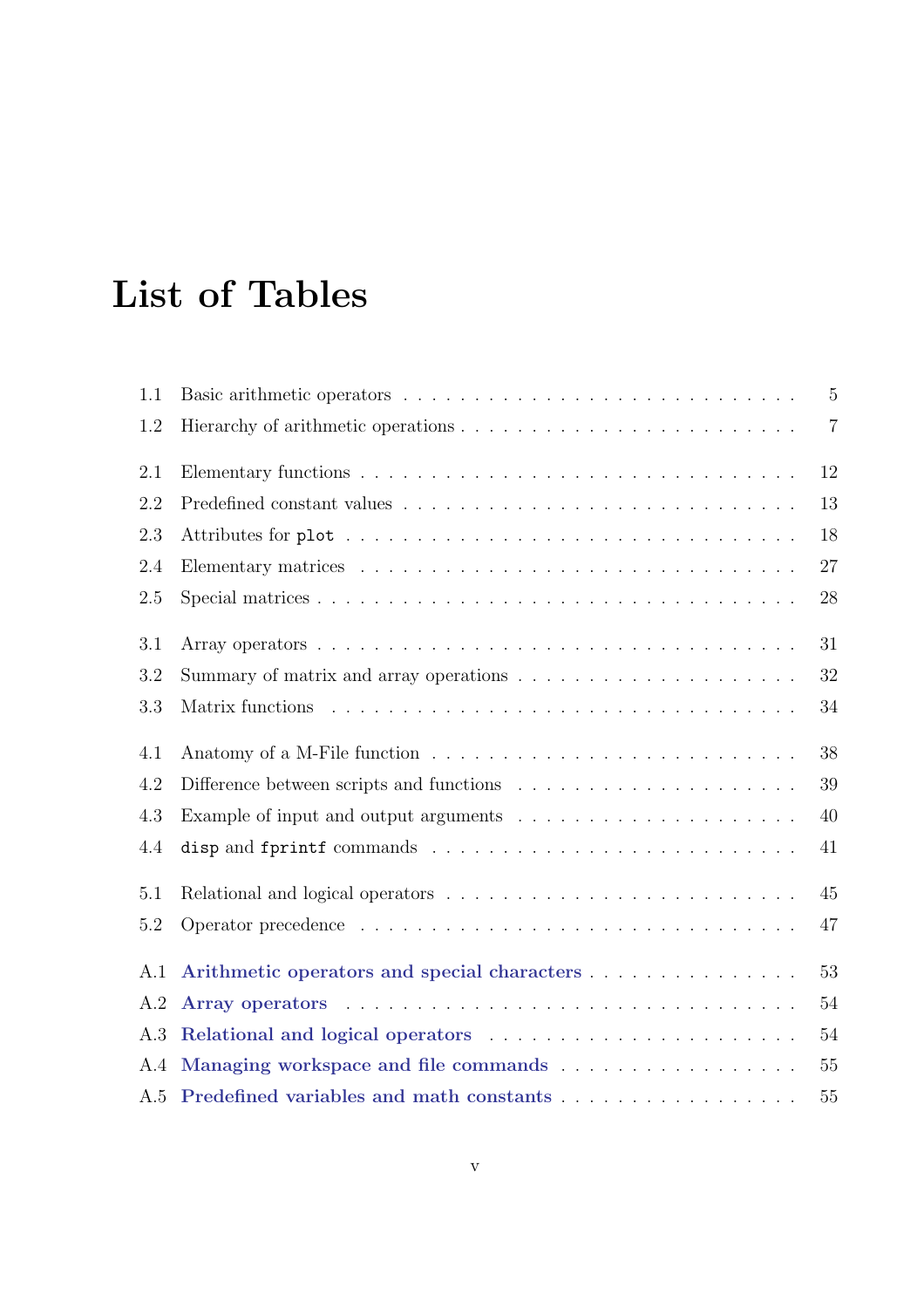| A.8 Arrays and Matrices: operations and manipulation  56         |  |
|------------------------------------------------------------------|--|
| A.9 Arrays and Matrices: matrix analysis and linear equations 57 |  |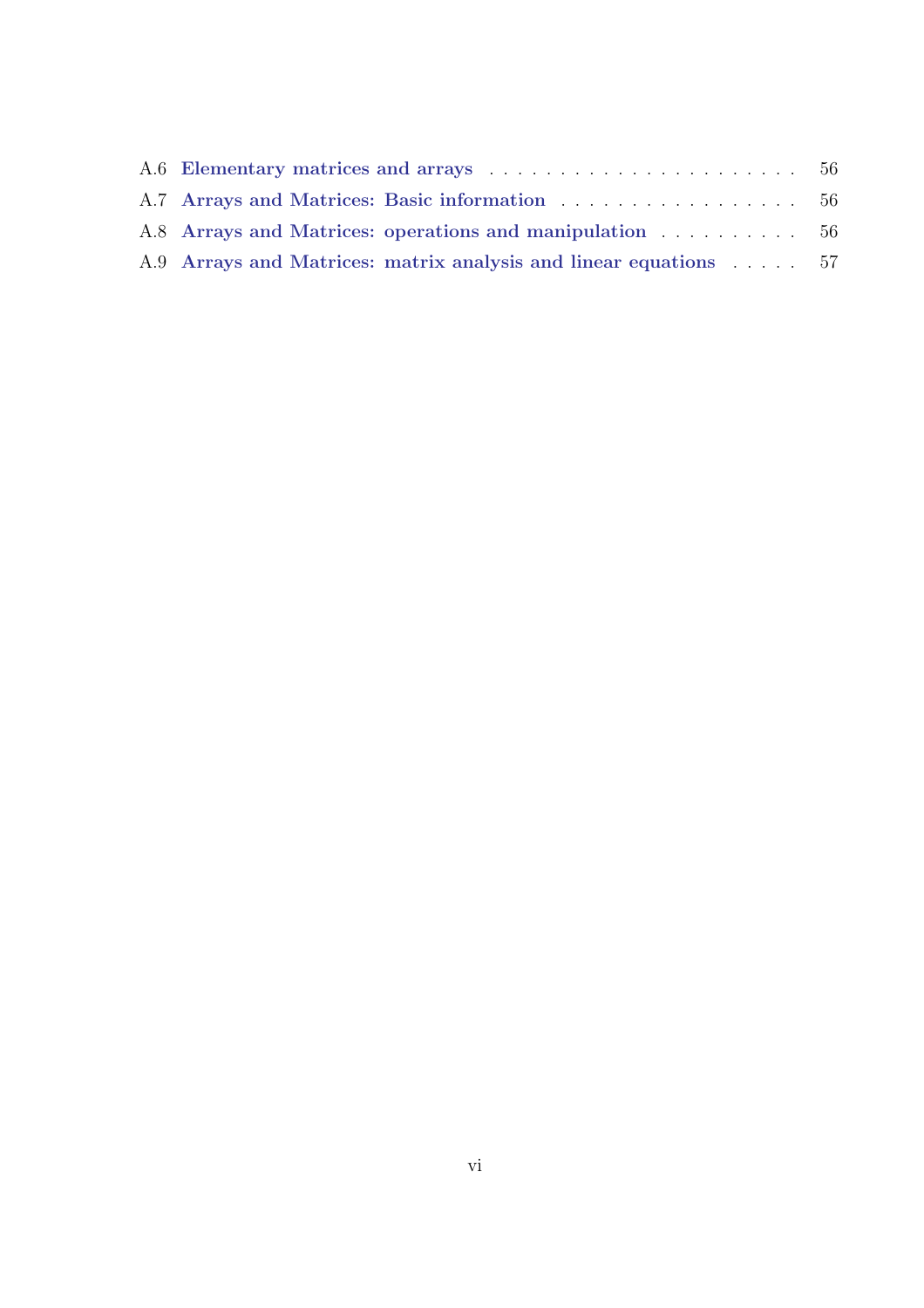# List of Figures

| 1.1 The graphical interface to the MATLAB workspace 3 |  |
|-------------------------------------------------------|--|
|                                                       |  |
|                                                       |  |
|                                                       |  |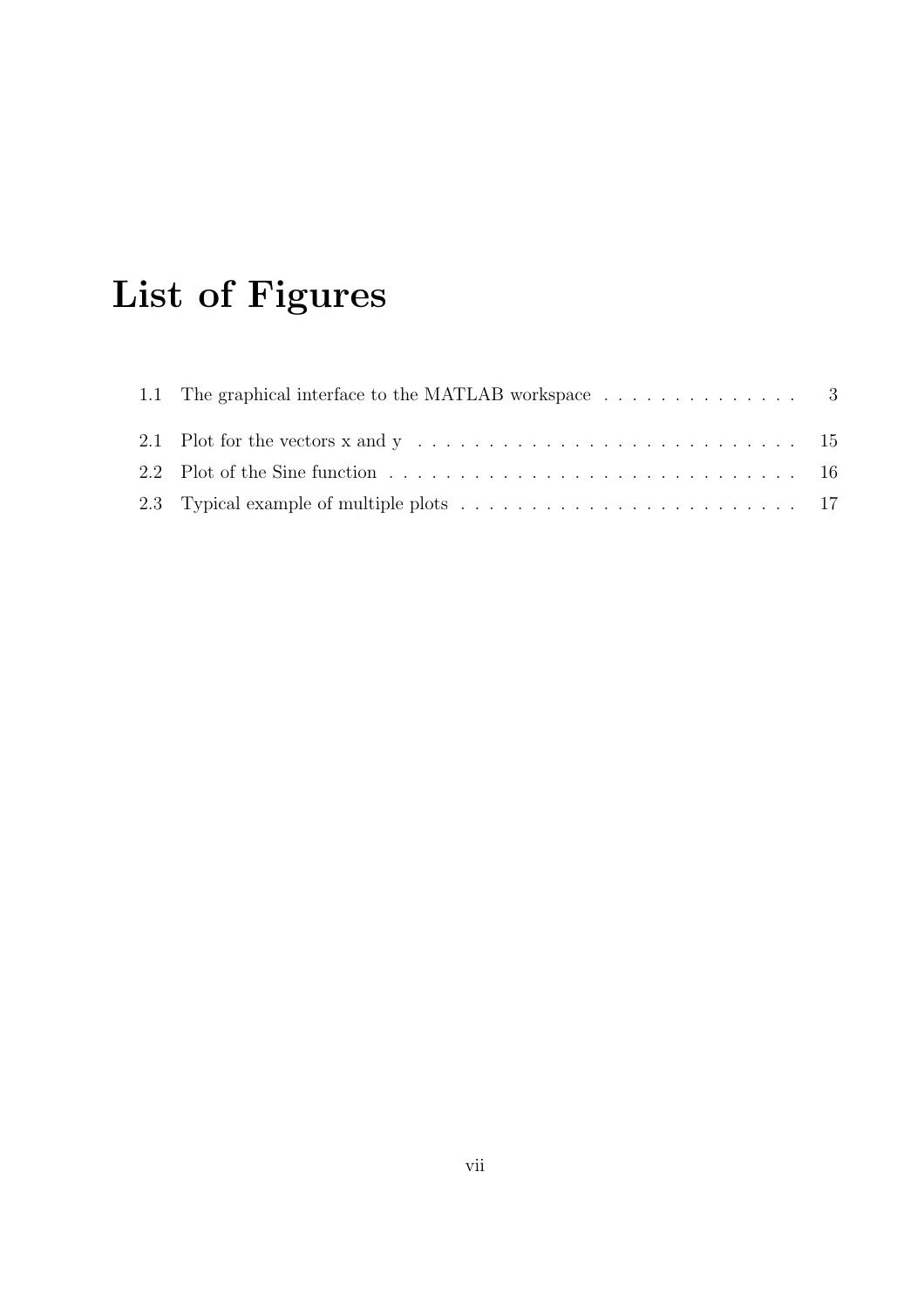### Preface

"Introduction to MATLAB for Engineering Students" is a document for an introductory course in MATLAB ${}^{\textcircled{R}1}$  and technical computing. It is used for freshmen classes at Northwestern University. This document is not a comprehensive introduction or a reference manual. Instead, it focuses on the specific features of MATLAB that are useful for engineering classes. The lab sessions are used with one main goal: to allow students to become familiar with computer software (e.g., MATLAB) to solve application problems. We assume that the students have no prior experience with MATLAB.

The availability of technical computing environment such as MATLAB is now reshaping the role and applications of computer laboratory projects to involve students in more intense problem-solving experience. This availability also provides an opportunity to easily conduct numerical experiments and to tackle realistic and more complicated problems.

Originally, the manual is divided into computer laboratory sessions (labs). The lab document is designed to be used by the students while working at the computer. The emphasis here is "learning by doing". This quiz-like session is supposed to be fully completed in 50 minutes in class.

The seven lab sessions include not only the basic concepts of MATLAB, but also an introduction to scientific computing, in which they will be useful for the upcoming engineering courses. In addition, engineering students will see MATLAB in their other courses.

The end of this document contains two useful sections: a Glossary which contains the brief summary of the commands and built-in functions as well as a collection of release notes. The release notes, which include several new features of the Release 14 with Service Pack 2, well known as R14SP2, can also be found in Appendix. All of the MATLAB commands have been tested to take advantage with new features of the current version of MATLAB available here at Northwestern (R14SP2). Although, most of the examples and exercises still work with previous releases as well.

This manual reflects the ongoing effort of the McCormick School of Engineering and Applied Science leading by Dean Stephen Carr to institute a significant technical computing in the Engineering First<sup> $\overline{\textcircled{B}}$ </sup> courses taught at Northwestern University.

Finally, the students - Engineering Analysis (EA) Section - deserve my special gratitude. They were very active participants in class.

> David Houcque Evanston, Illinois August 2005

 $\sqrt[1]{\text{MATLAB}^{\textcircled{R}}}$  is a registered trademark of MathWorks, Inc.

<sup>&</sup>lt;sup>2</sup>Engineering First<sup>®</sup> is a registered trademark of McCormick School of Engineering and Applied Science (Northwestern University)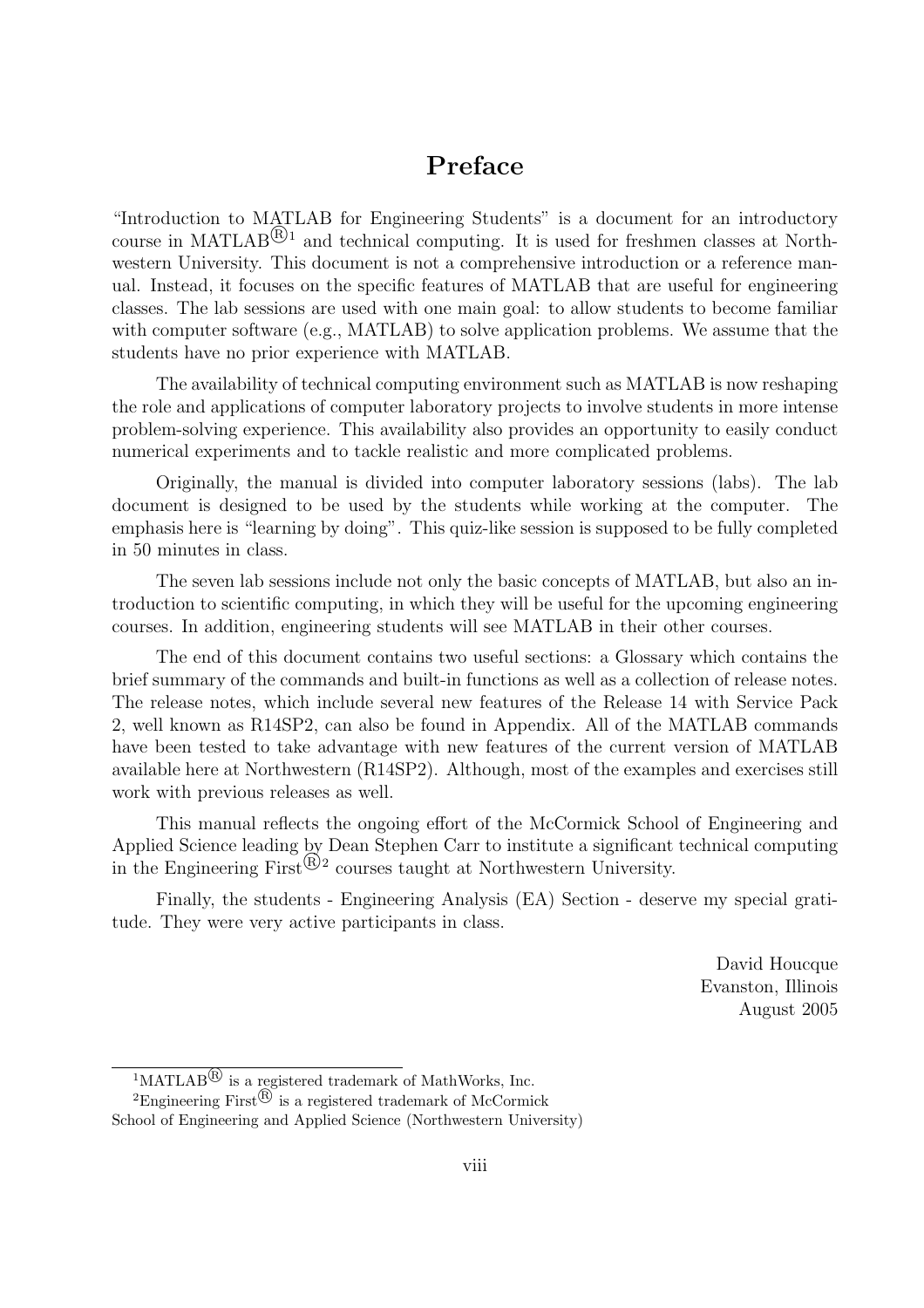### Acknowledgements

I would like to thank Dean Stephen Carr for his constant support. I am grateful to a number of people who offered helpful advice and comments. I want to thank the EA1 instructors (Fall Quarter 2004), in particular Randy Freeman, Jorge Nocedal, and Allen Taflove for their helpful reviews on some specific parts of the document. I also want to thank Malcomb MacIver, EA3 Honors instructor (Spring 2005) for helping me to better understand the animation of system dynamics using MATLAB. I am particularly indebted to the many students (340 or so) who have used these materials, and have communicated their comments and suggestions. Finally, I want to thank IT personnel for helping setting up the classes and other computer related work: Rebecca Swierz, Jesse Becker, Rick Mazec, Alan Wolff, Ken Kalan, Mike Vilches, and Daniel Lee.

#### About the author

David Houcque has more than 25 years' experience in the modeling and simulation of structures and solid continua including 14 years in industry. In industry, he has been working as R&D engineer in the fields of nuclear engineering, oil rig platform offshore design, oil reservoir engineering, and steel industry. All of these include working in different international environments: Germany, France, Norway, and United Arab Emirates. Among other things, he has a combined background experience: scientific computing and engineering expertise. He earned his academic degrees from Europe and the United States.

Here at Northwestern University, he is working under the supervision of Professor Brian Moran, a world-renowned expert in fracture mechanics, to investigate the integrity assessment of the aging highway bridges under severe operating conditions and corrosion.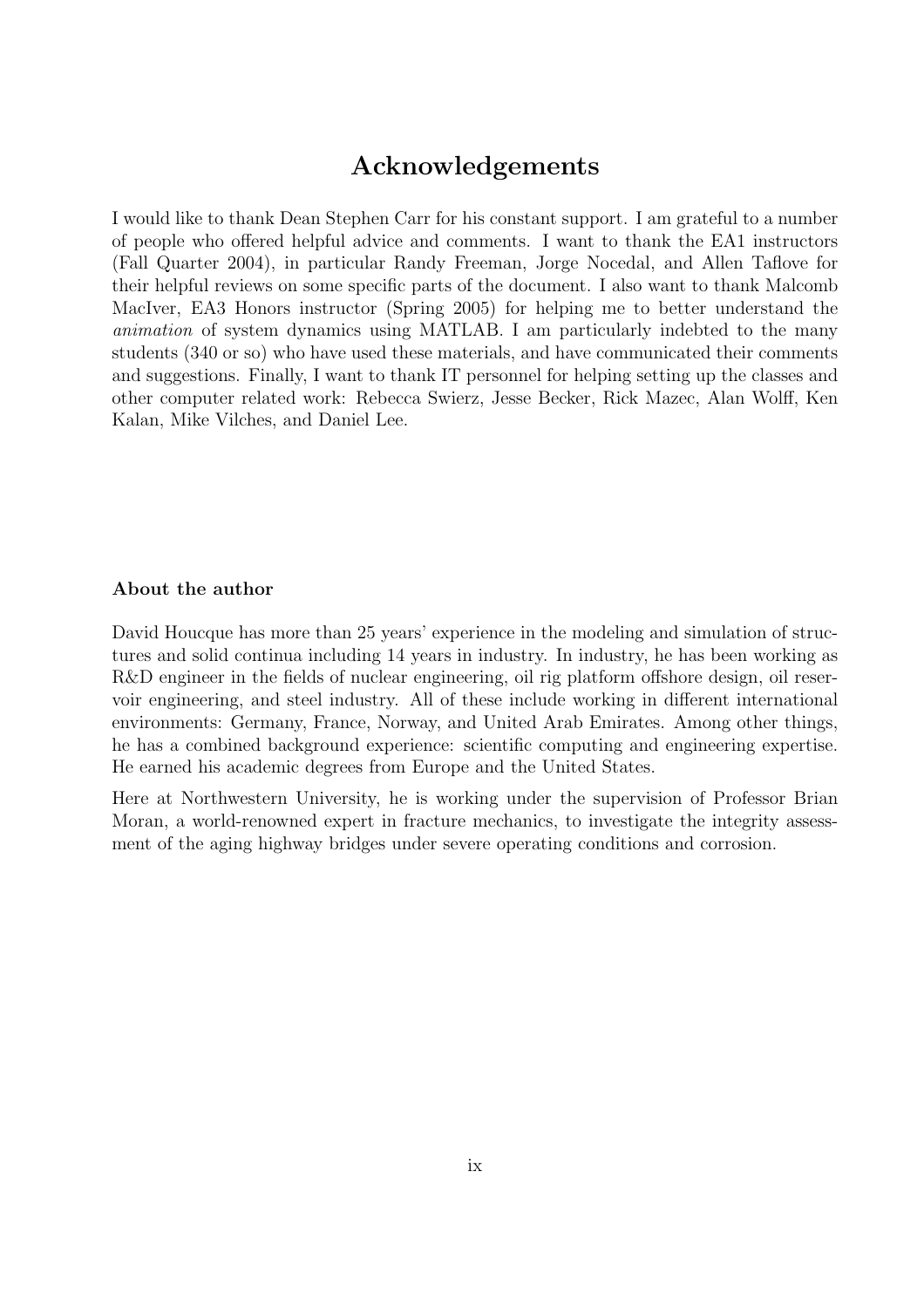# Chapter 1

## Tutorial lessons 1

### 1.1 Introduction

The tutorials are independent of the rest of the document. The primarily objective is to help you learn quickly the first steps. The emphasis here is "learning by doing". Therefore, the best way to learn is by trying it yourself. Working through the examples will give you a feel for the way that MATLAB operates. In this introduction we will describe how MATLAB handles simple numerical expressions and mathematical formulas.

The name MATLAB stands for MATrix LABoratory. MATLAB was written originally to provide easy access to matrix software developed by the LINPACK (linear system package) and EISPACK (Eigen system package) projects.

MATLAB [1] is a high-performance language for technical computing. It integrates computation, visualization, and programming environment. Furthermore, MATLAB is a modern programming language environment: it has sophisticated *data structures*, contains built-in editing and *debugging tools*, and supports *object-oriented programming*. These factors make MATLAB an excellent tool for teaching and research.

MATLAB has many advantages compared to conventional computer languages (e.g., C, FORTRAN) for solving technical problems. MATLAB is an interactive system whose basic data element is an array that does not require dimensioning. The software package has been commercially available since 1984 and is now considered as a standard tool at most universities and industries worldwide.

It has powerful built-in routines that enable a very wide variety of computations. It also has easy to use graphics commands that make the visualization of results immediately available. Specific applications are collected in packages referred to as toolbox. There are toolboxes for signal processing, symbolic computation, control theory, simulation, optimization, and several other fields of applied science and engineering.

In addition to the MATLAB documentation which is mostly available on-line, we would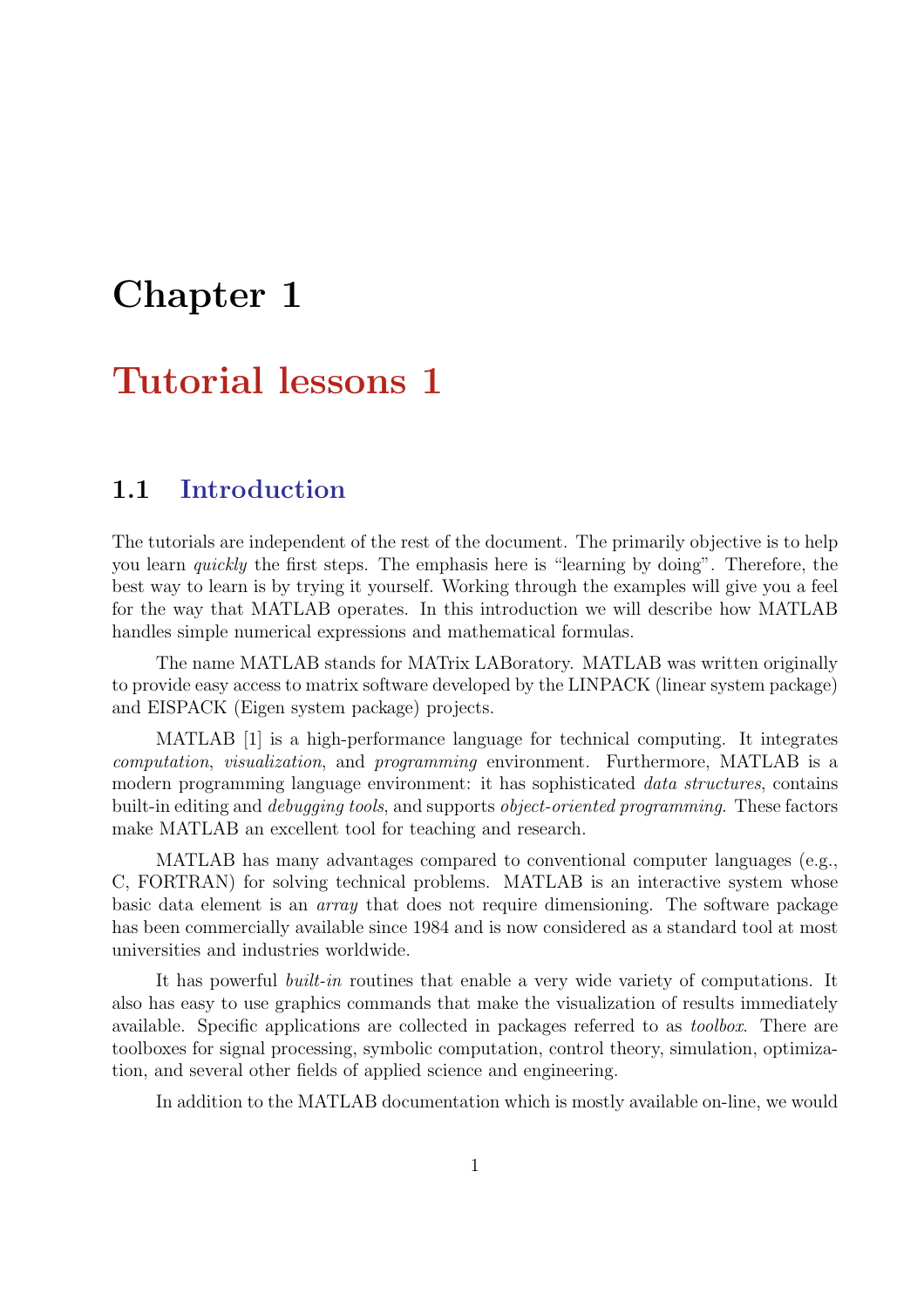recommend the following books: [2], [3], [4], [5], [6], [7], [8], and [9]. They are excellent in their specific applications.

### 1.2 Basic features

As we mentioned earlier, the following TUTORIAL lessons are designed to get you started quickly in MATLAB. The lessons are intended to make you familiar with the basics of MATLAB. We urge you to complete the exercises given at the end of each lesson.

### 1.3 A minimum MATLAB session

The goal of this minimum session (also called starting and exiting sessions) is to learn the first steps:

- How to log on
- Invoke MATLAB
- Do a few simple calculations
- How to quit MATLAB

### 1.3.1 Starting MATLAB

After logging into your account, you can enter MATLAB by double-clicking on the MATLAB shortcut icon (MATLAB 7.0.4) on your Windows desktop. When you start MATLAB, a special window called the MATLAB desktop appears. The desktop is a window that contains other windows. The major tools within or accessible from the desktop are:

- The COMMAND WINDOW
- The COMMAND HISTORY
- The WORKSPACE
- The CURRENT DIRECTORY
- The HELP BROWSER
- The START button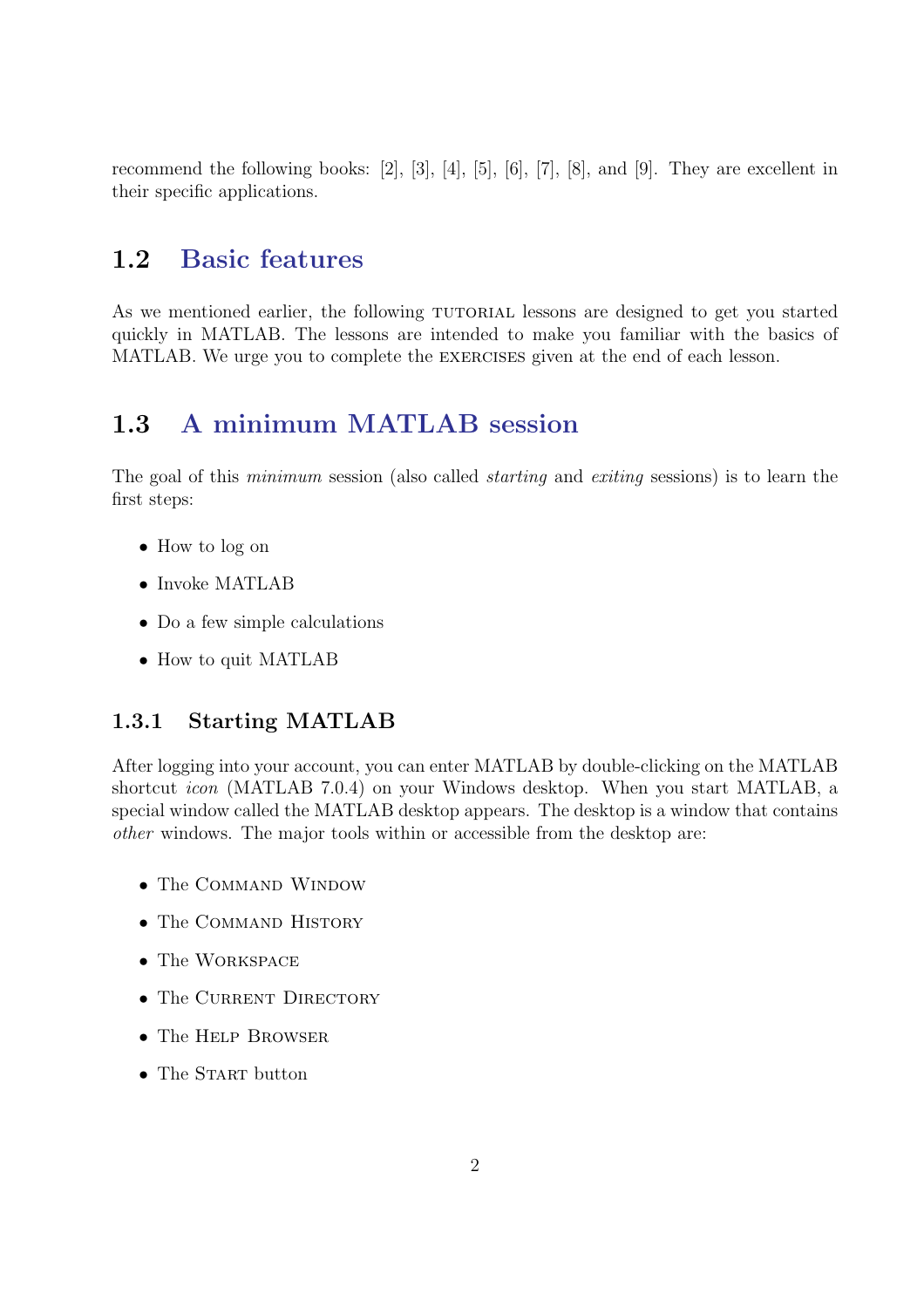

Figure 1.1: The graphical interface to the MATLAB workspace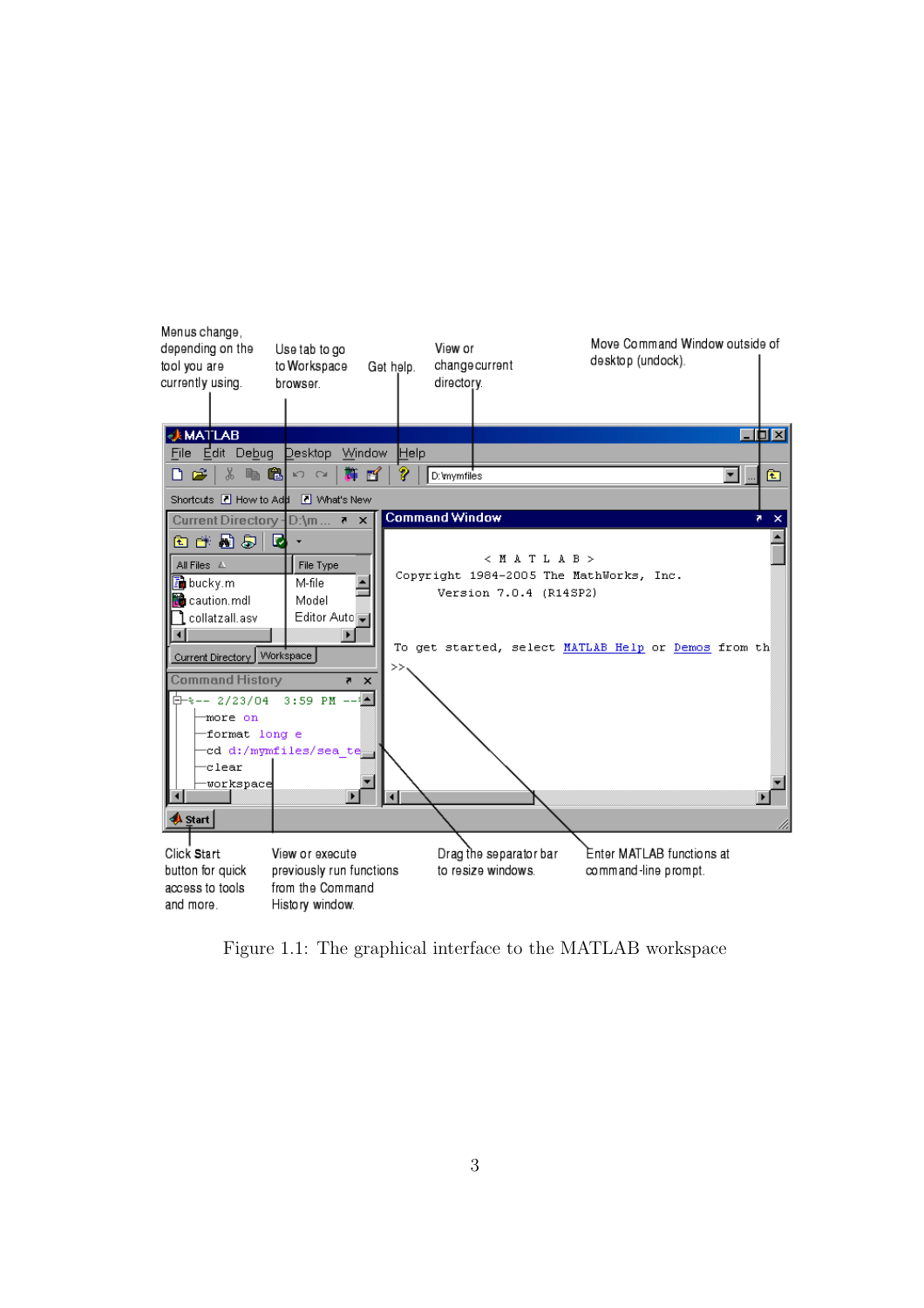When MATLAB is started for the first time, the screen looks like the one that shown in the Figure 1.1. This illustration also shows the default configuration of the MATLAB desktop. You can customize the arrangement of tools and documents to suit your needs.

Now, we are interested in doing some simple calculations. We will assume that you have sufficient understanding of your computer under which MATLAB is being run.

You are now faced with the MATLAB desktop on your computer, which contains the prompt (>>) in the Command Window. Usually, there are 2 types of prompt:

| >>   | for full version        |
|------|-------------------------|
| EDU> | for educational version |

NOTE: To simplify the notation, we will use this prompt,  $\geq$ , as a standard prompt sign, though our MATLAB version is for educational purpose.

### 1.3.2 Using MATLAB as a calculator

As an example of a simple interactive calculation, just type the expression you want to evaluate. Let's start at the very beginning. For example, let's suppose you want to calculate the expression,  $1 + 2 \times 3$ . You type it at the prompt command  $(>)$  as follows,

$$
\begin{array}{r} >> 1+2*3 \\ \text{ans} = 7 \end{array}
$$

You will have noticed that if you do not specify an output variable, MATLAB uses a default variable ans, short for answer, to store the results of the current calculation. Note that the variable ans is created (or overwritten, if it is already existed). To avoid this, you may assign a value to a variable or output argument name. For example,

$$
>> x = 1+2*3
$$
  

$$
x = 7
$$

will result in x being given the value  $1 + 2 \times 3 = 7$ . This variable name can always be used to refer to the results of the previous computations. Therefore, computing  $4x$  will result in

> >> 4\*x ans  $=$ 28.0000

Before we conclude this minimum session, Table 1.1 gives the partial list of arithmetic operators.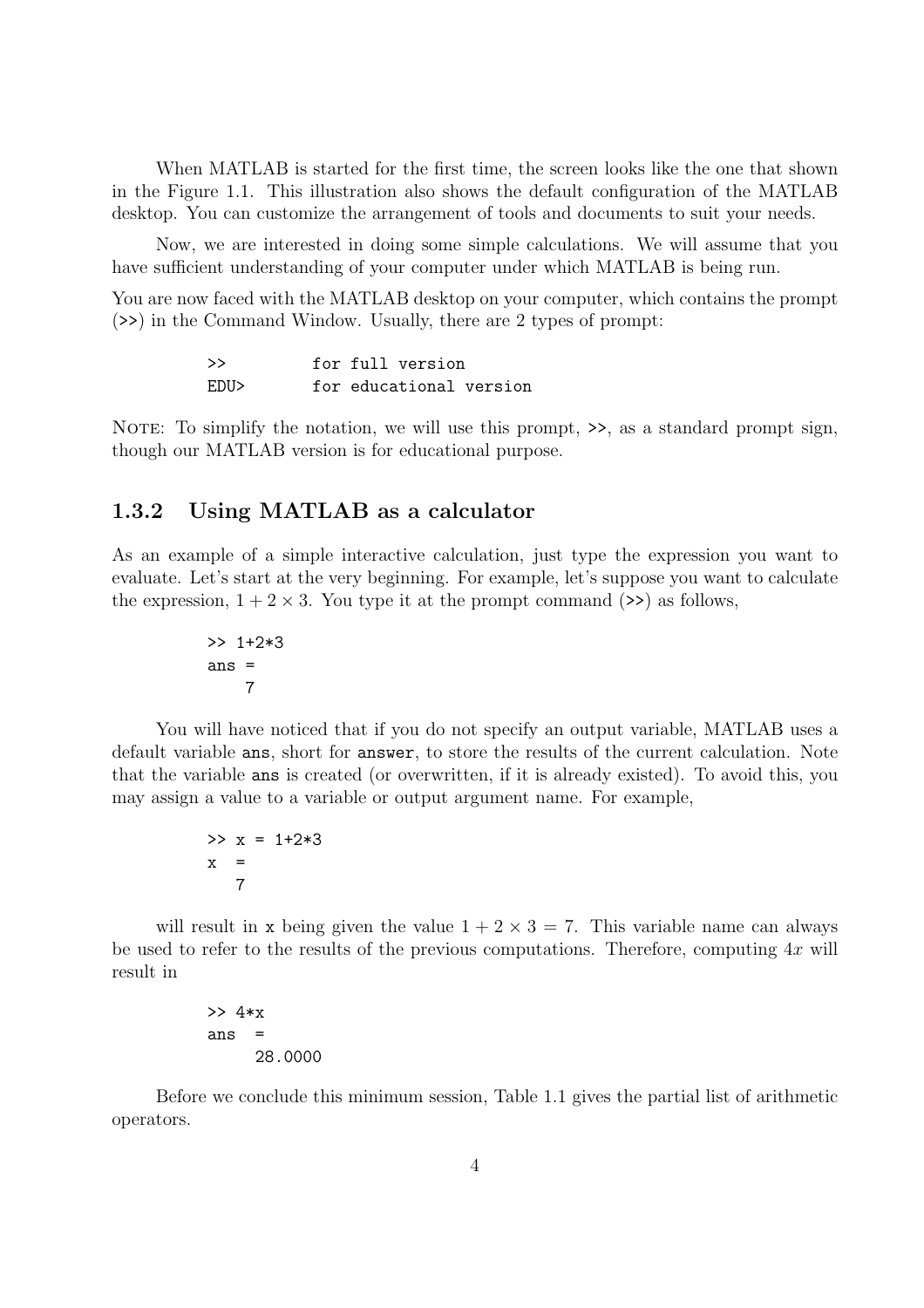| <b>SYMBOL</b> | <b>OPERATION</b> | <b>EXAMPLE</b> |
|---------------|------------------|----------------|
| $^+$          | Addition         | $2 + 3$        |
|               | Subtraction      | $2 - 3$        |
| $\ast$        | Multiplication   | $2*3$          |
|               | Division         | 2/3            |

Table 1.1: Basic arithmetic operators

### 1.3.3 Quitting MATLAB

To end your MATLAB session, type quit in the Command Window, or select File  $\longrightarrow$  Exit MATLAB in the desktop main menu.

### 1.4 Getting started

After learning the minimum MATLAB session, we will now learn to use some additional operations.

### 1.4.1 Creating MATLAB variables

MATLAB variables are created with an assignment statement. The syntax of variable assignment is

variable name = a value (or an expression)

For example,

$$
\Rightarrow x = expression
$$

where expression is a combination of numerical values, mathematical operators, variables, and function calls. On other words, expression can involve:

- manual entry
- built-in functions
- user-defined functions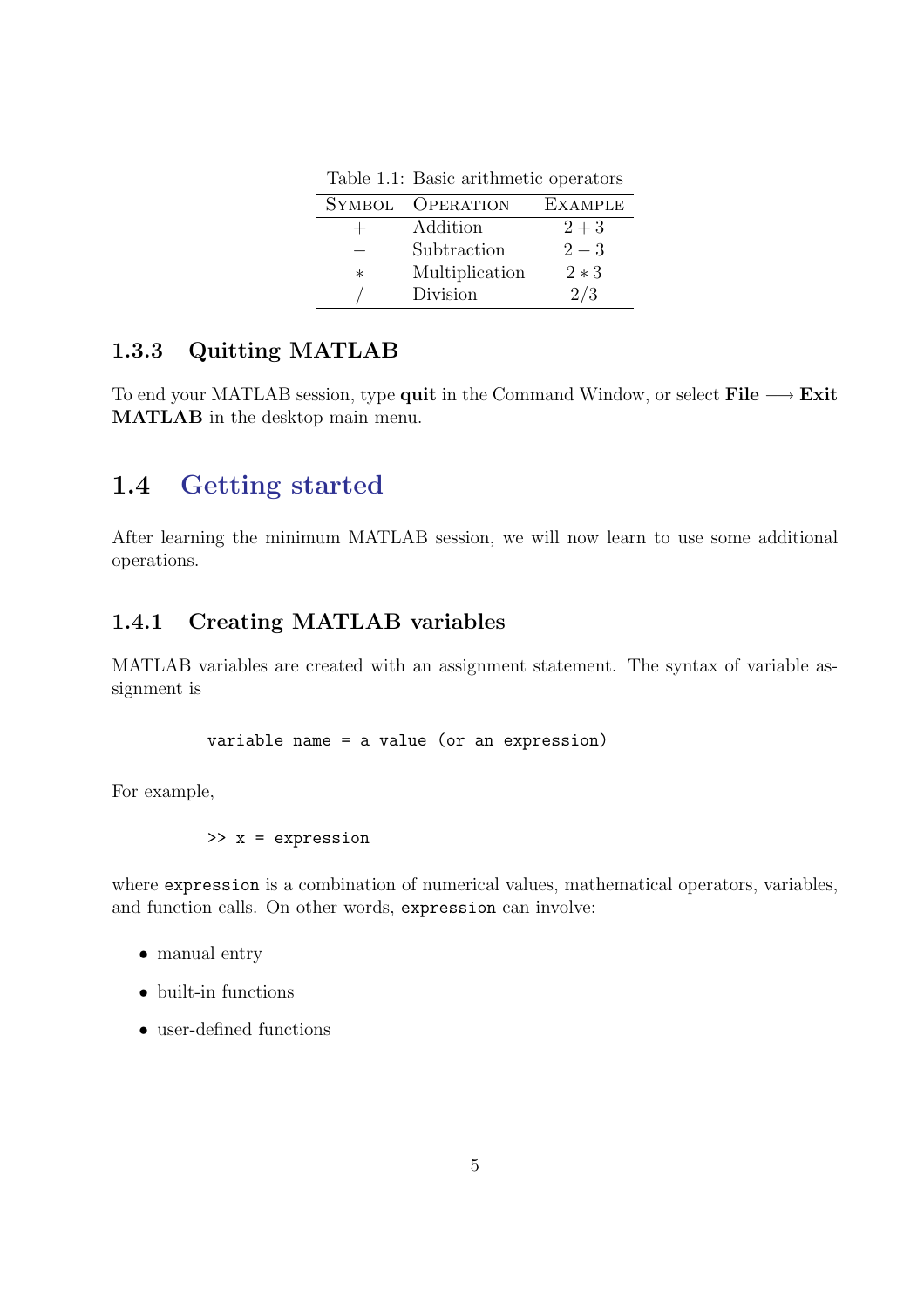### 1.4.2 Overwriting variable

Once a variable has been created, it can be reassigned. In addition, if you do not wish to see the intermediate results, you can suppress the numerical output by putting a semicolon (;) at the end of the line. Then the sequence of commands looks like this:

> $>> t = 5$ ;  $>> t = t+1$  $t =$ 6

### 1.4.3 Error messages

If we enter an expression incorrectly, MATLAB will return an error message. For example, in the following, we left out the multiplication sign,  $\ast$ , in the following expression

> $>> x = 10;$ >> 5x ??? 5x | Error: Unexpected MATLAB expression.

#### 1.4.4 Making corrections

To make corrections, we can, of course retype the expressions. But if the expression is lengthy, we make more mistakes by typing a second time. A previously typed command can be recalled with the up-arrow key ↑. When the command is displayed at the command prompt, it can be modified if needed and executed.

### 1.4.5 Controlling the hierarchy of operations or precedence

Let's consider the previous arithmetic operation, but now we will include *parentheses*. For example,  $1 + 2 \times 3$  will become  $(1 + 2) \times 3$ 

> $\gg$  (1+2)\*3 ans = 9

and, from previous example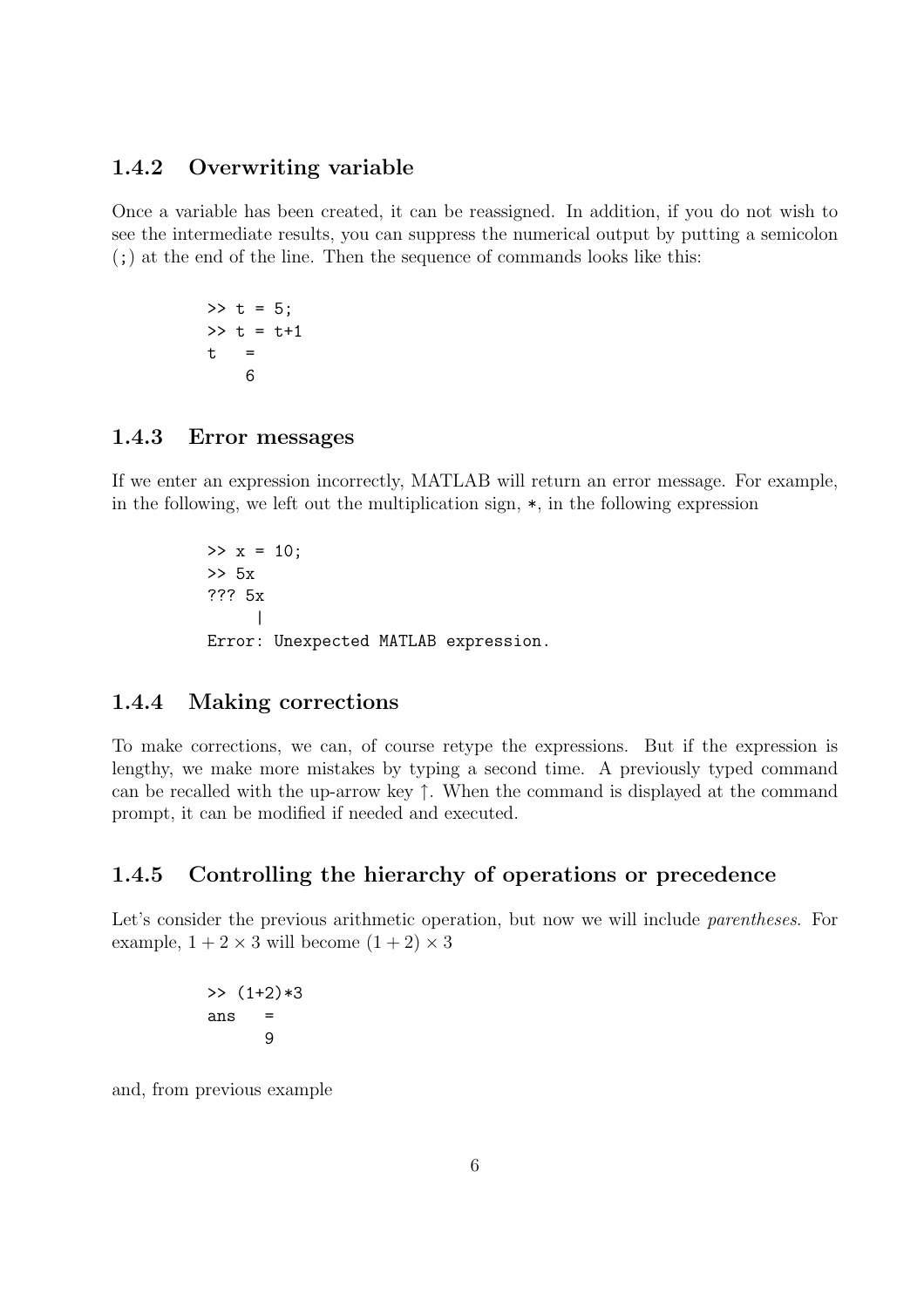>> 1+2\*3 ans = 7

By adding parentheses, these two expressions give different results: 9 and 7.

The order in which MATLAB performs arithmetic operations is exactly that taught in high school algebra courses. Exponentiations are done first, followed by multiplications and divisions, and finally by additions and subtractions. However, the standard order of precedence of arithmetic operations can be changed by inserting parentheses. For example, the result of  $1+2\times3$  is quite different than the similar expression with parentheses  $(1+2)\times3$ . The results are 7 and 9 respectively. Parentheses can always be used to overrule priority, and their use is recommended in some complex expressions to avoid ambiguity.

Therefore, to make the evaluation of expressions unambiguous, MATLAB has established a series of rules. The order in which the arithmetic operations are evaluated is given in Table 1.2. MATLAB arithmetic operators obey the same precedence rules as those in

| PRECEDENCE | MATHEMATICAL OPERATIONS                                       |
|------------|---------------------------------------------------------------|
| First      | The contents of all parentheses are evaluated first, starting |
|            | from the innermost parentheses and working outward.           |
| Second     | All exponentials are evaluated, working from left to right    |
| Third      | All multiplications and divisions are evaluated, working      |
|            | from left to right                                            |
| Fourth     | All additions and subtractions are evaluated, starting        |
|            | from left to right                                            |

Table 1.2: Hierarchy of arithmetic operations

most computer programs. For operators of equal precedence, evaluation is from *left* to *right*. Now, consider another example:

$$
\frac{1}{2+3^2}+\frac{4}{5}\times \frac{6}{7}
$$

In MATLAB, it becomes

>> 
$$
1/(2+3^2)+4/5*6/7
$$
  
ans = 0.7766

or, if parentheses are missing,

>> 
$$
1/2+3^2+4/5*6/7
$$
  
ans =  
10.1857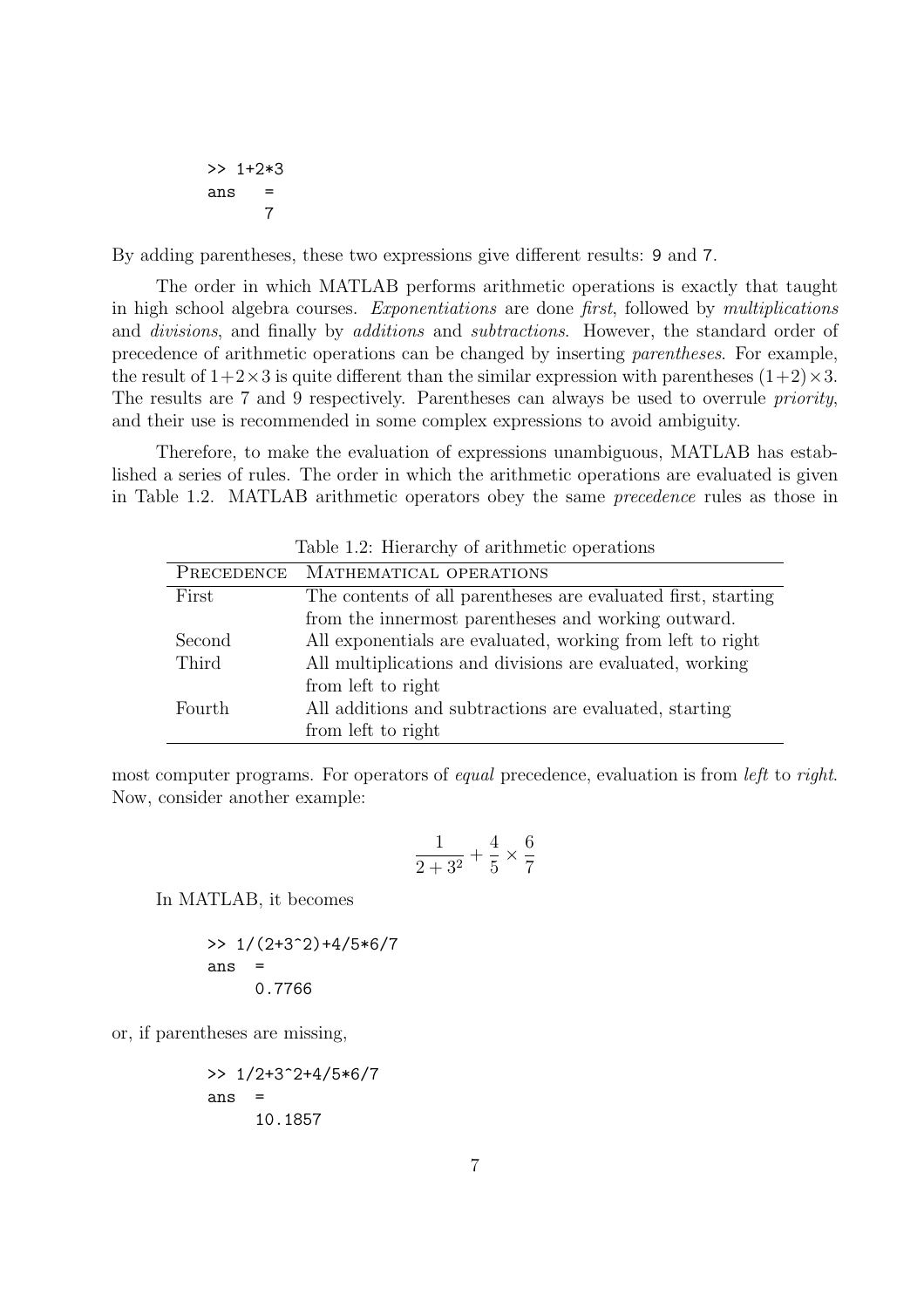So here what we get: two different results. Therefore, we want to emphasize the importance of precedence rule in order to avoid ambiguity.

### 1.4.6 Controlling the appearance of floating point number

MATLAB by default displays only 4 decimals in the result of the calculations, for example −163.6667, as shown in above examples. However, MATLAB does numerical calculations in double precision, which is 15 digits. The command format controls how the results of computations are displayed. Here are some examples of the different formats together with the resulting outputs.

> >> format short  $\gg$  x=-163.6667

If we want to see all 15 digits, we use the command format long

>> format long >> x= -1.636666666666667e+002

To return to the standard format, enter format short, or simply format.

There are several other formats. For more details, see the MATLAB documentation, or type help format.

NOTE - Up to now, we have let MATLAB repeat everything that we enter at the prompt (>>). Sometimes this is not quite useful, in particular when the output is pages en length. To prevent MATLAB from echoing what we type, simply enter a semicolon (;) at the end of the command. For example,

 $\gg$  x=-163.6667:

and then ask about the value of x by typing,

>> x  $\mathbf x$ -163.6667

#### 1.4.7 Managing the workspace

The contents of the workspace persist between the executions of separate commands. Therefore, it is possible for the results of one problem to have an effect on the next one. To avoid this possibility, it is a good idea to issue a clear command at the start of each new independent calculation.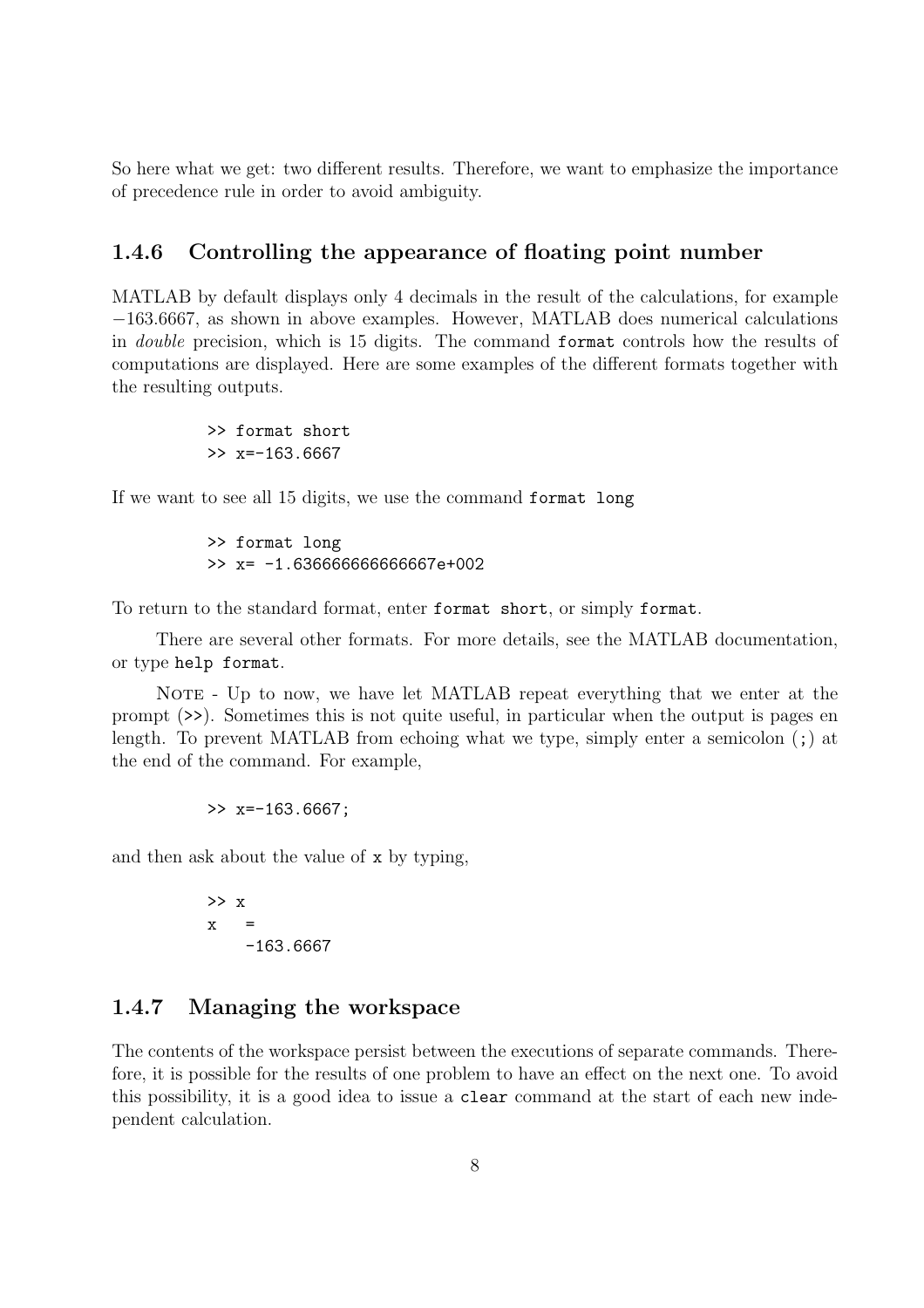#### >> clear

The command clear or clear all removes all variables from the workspace. This frees up system memory. In order to display a list of the variables currently in the memory, type

>> who

while, whos will give more details which include size, space allocation, and class of the variables.

#### 1.4.8 Keeping track of your work session

It is possible to keep track of everything done during a MATLAB session with the diary command.

>> diary

or give a name to a created file,

>> diary FileName

where FileName could be any arbitrary name you choose.

The function diary is useful if you want to save a complete MATLAB session. They save all input and output as they appear in the MATLAB window. When you want to stop the recording, enter diary off. If you want to start recording again, enter diary on. The file that is created is a simple text file. It can be opened by an editor or a word processing program and edited to remove extraneous material, or to add your comments. You can use the function type to view the diary file or you can edit in a text editor or print. This command is useful, for example in the process of preparing a homework or lab submission.

#### 1.4.9 Entering multiple statements per line

It is possible to enter multiple statements per line. Use commas (,) or semicolons (;) to enter more than one statement at once. Commas (,) allow multiple statements per line without suppressing output.

```
\Rightarrow a=7; b=cos(a), c=cosh(a)
<sub>b</sub></sub>
      0.6570
c =548.3170
```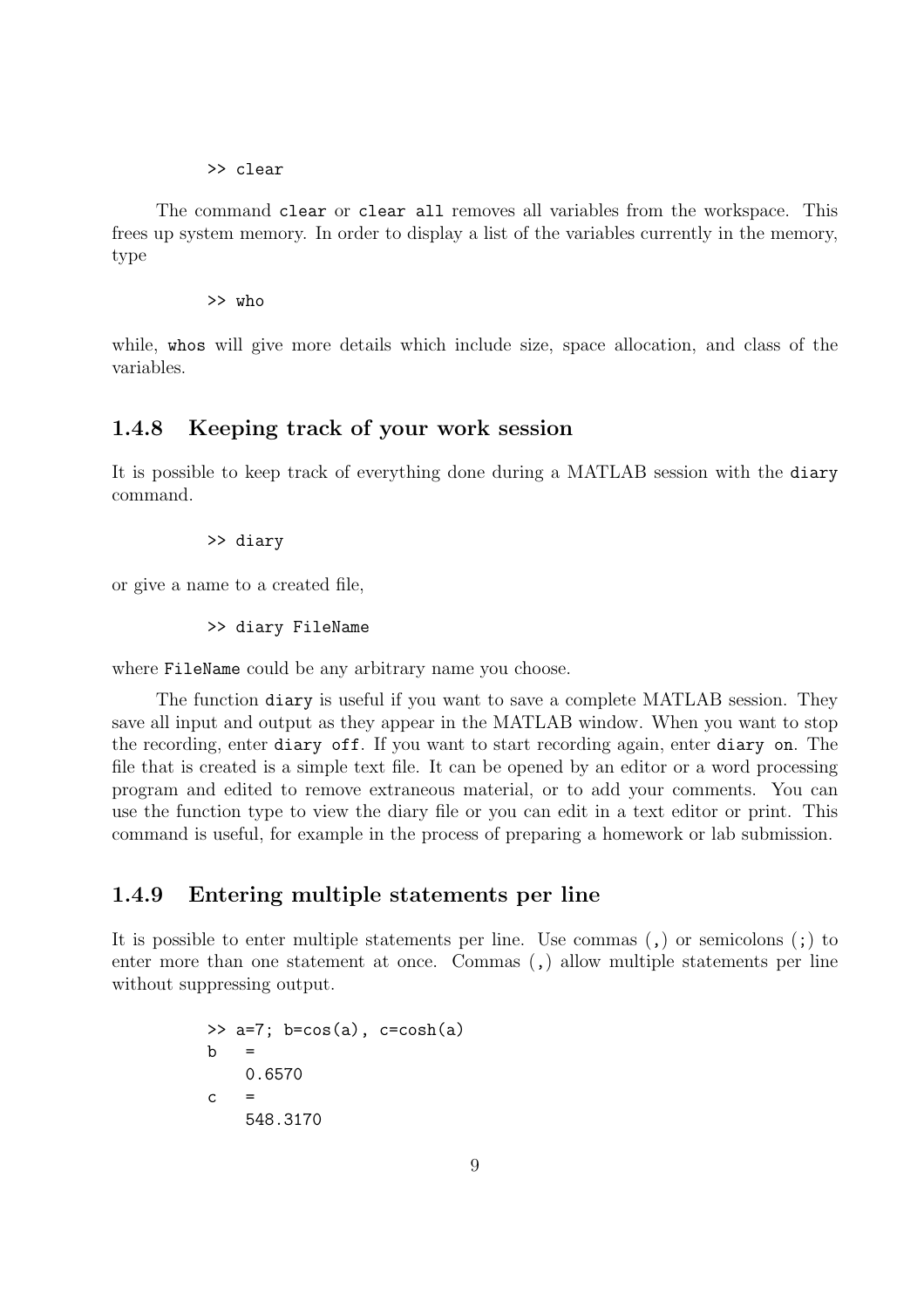### 1.4.10 Miscellaneous commands

Here are few additional useful commands:

- To clear the Command Window, type clc
- To abort a MATLAB computation, type ctrl-c
- To continue a line, type  $\dots$

### 1.4.11 Getting help

To view the online documentation, select MATLAB Help from Help menu or MATLAB Help directly in the Command Window. The preferred method is to use the *Help Browser*. The Help Browser can be started by selecting the ? icon from the desktop toolbar. On the other hand, information about any command is available by typing

#### >> help Command

Another way to get help is to use the lookfor command. The lookfor command differs from the help command. The help command searches for an exact function name match, while the lookfor command searches the quick summary information in each function for a match. For example, suppose that we were looking for a function to take the inverse of a matrix. Since MATLAB does not have a function named inverse, the command help inverse will produce nothing. On the other hand, the command lookfor inverse will produce detailed information, which includes the function of interest, inv.

#### >> lookfor inverse

NOTE - At this particular time of our study, it is important to emphasize one main point. Because MATLAB is a huge program; it is impossible to cover all the details of each function one by one. However, we will give you information how to get help. Here are some examples:

• Use on-line help to request info on a specific function

#### >> help sqrt

• In the current version (MATLAB version 7), the doc function opens the on-line version of the help manual. This is very helpful for more complex commands.

>> doc plot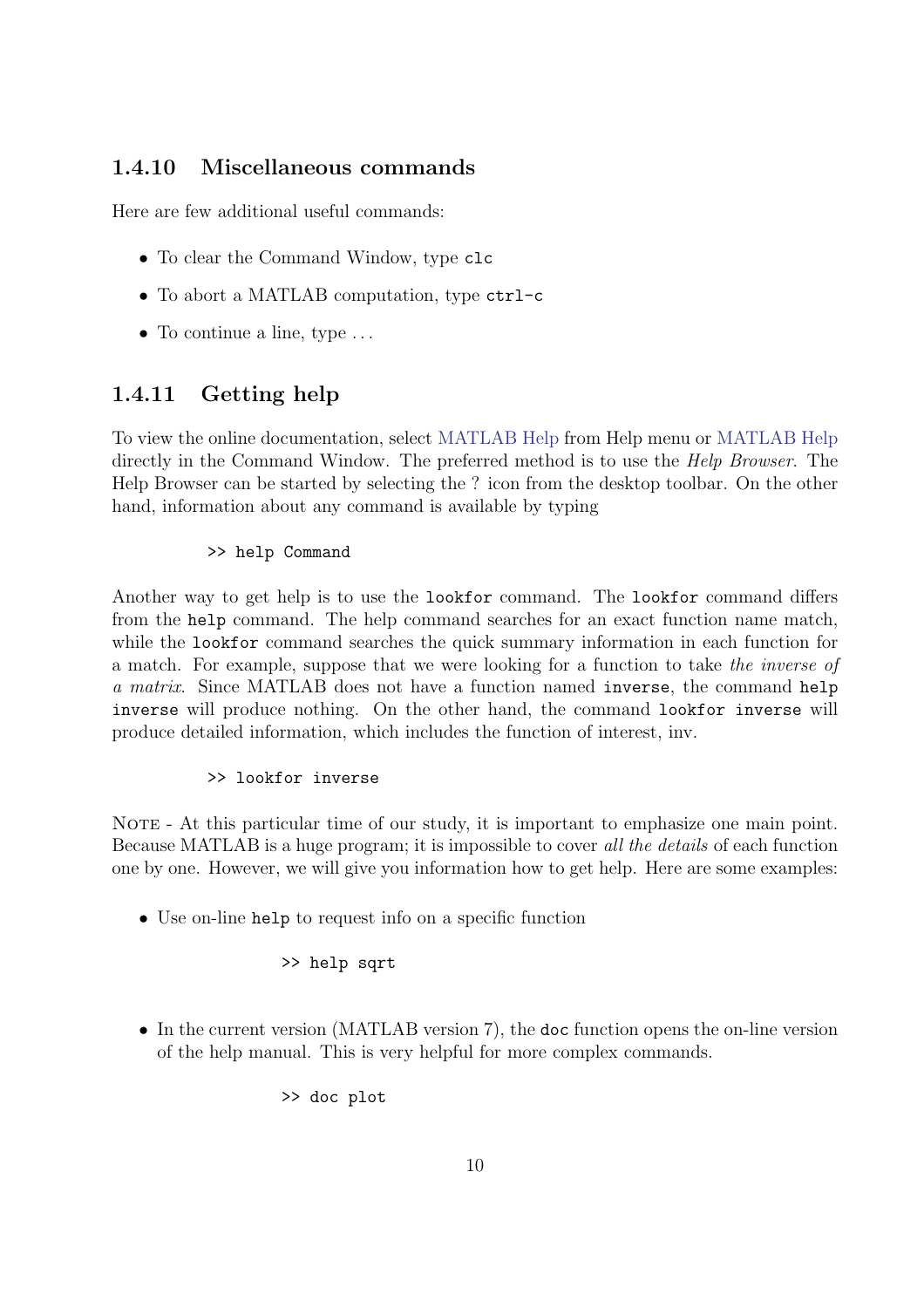• Use lookfor to find functions by keywords. The general form is

>> lookfor FunctionName

### 1.5 Exercises

NOTE: Due to the teaching class during this Fall 2005, the *problems* are *temporarily* removed from this section.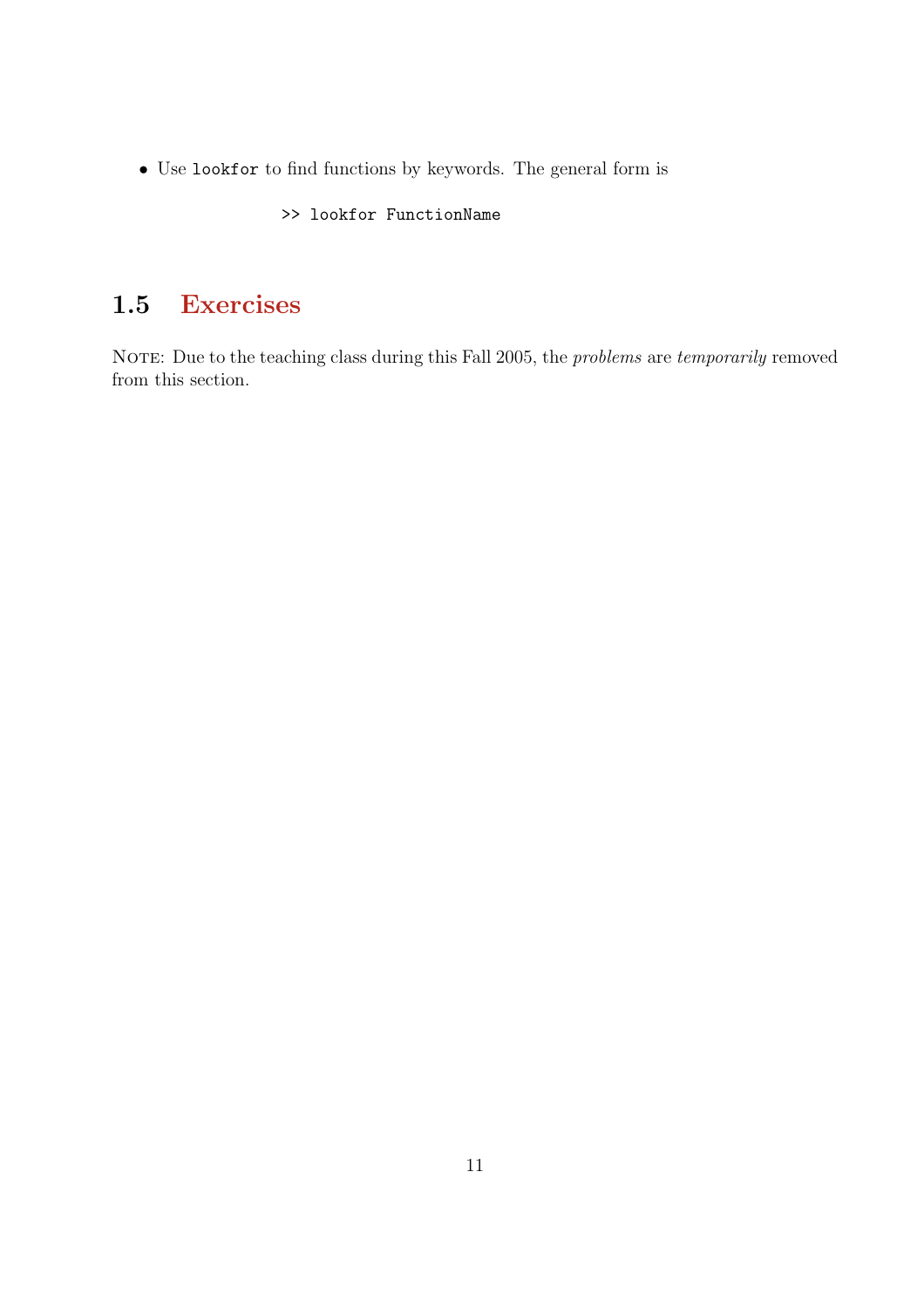# Chapter 2

# Tutorial lessons 2

### 2.1 Mathematical functions

MATLAB offers many predefined mathematical functions for technical computing which contains a large set of mathematical functions.

Typing help elfun and help specfun calls up full lists of elementary and special functions respectively.

There is a long list of mathematical functions that are *built* into MATLAB. These functions are called *built-ins*. Many standard mathematical functions, such as  $sin(x)$ ,  $cos(x)$ ,  $tan(x), e<sup>x</sup>, ln(x),$  are evaluated by the functions  $sin, cos, tan, exp, and log respectively in$ MATLAB.

Table 2.1 lists some commonly used functions, where variables x and y can be numbers, vectors, or matrices.

|          | $\ldots$          |          |                          |
|----------|-------------------|----------|--------------------------|
| cos(x)   | Cosine            | abs(x)   | Absolute value           |
| sin(x)   | Sine              | sign(x)  | Signum function          |
| tan(x)   | Tangent           | max(x)   | Maximum value            |
| acos(x)  | Arc cosine        | min(x)   | Minimum value            |
| asin(x)  | Arc sine          | ceil(x)  | Round towards $+\infty$  |
| atan(x)  | Arc tangent       | floor(x) | Round towards $-\infty$  |
| exp(x)   | Exponential       | round(x) | Round to nearest integer |
| sqrt(x)  | Square root       | rem(x)   | Remainder after division |
| log(x)   | Natural logarithm | angle(x) | Phase angle              |
| log10(x) | Common logarithm  | conj(x)  | Complex conjugate        |
|          |                   |          |                          |

Table 2.1: Elementary functions

In addition to the elementary functions, MATLAB includes a number of predefined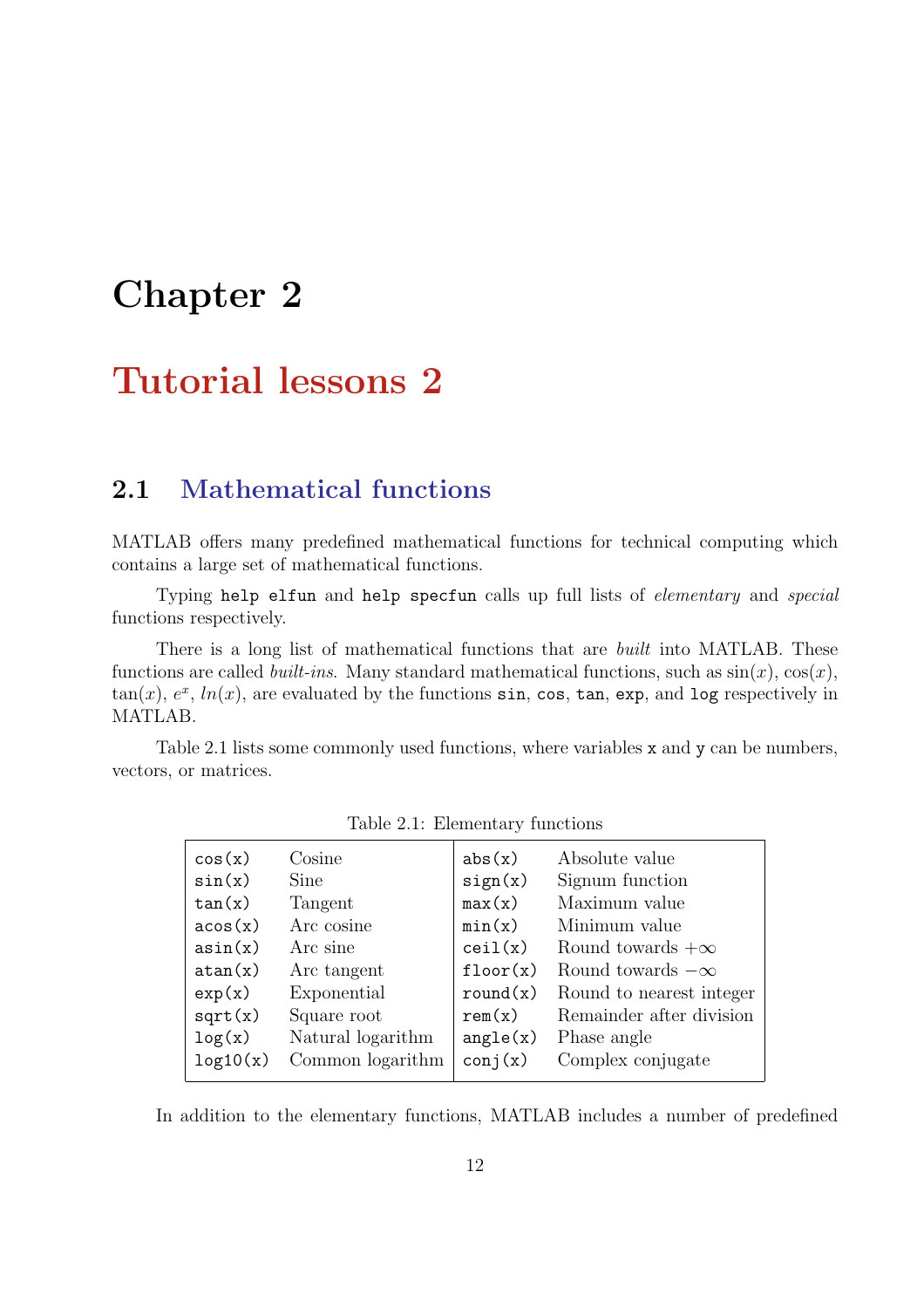constant values. A list of the most common values is given in Table 2.2.

Table 2.2: Predefined constant values

pi The  $\pi$  number,  $\pi = 3.14159...$ **i**, j The imaginary unit i,  $\sqrt{-1}$ Inf The infinity,  $\infty$ NaN Not a number

#### 2.1.1 Examples

We illustrate here some typical examples which related to the elementary functions previously defined.

As a first example, the value of the expression  $y = e^{-a} \sin(x) + 10\sqrt{y}$ , for  $a = 5$ ,  $x = 2$ , and  $y = 8$  is computed by

> $\Rightarrow$  a = 5; x = 2; y = 8; >>  $y = exp(-a) * sin(x) + 10 * sqrt(y)$  $y =$ 28.2904

The subsequent examples are

```
>> log(142)
ans =
      4.9558
>> log10(142)
ans =
      2.1523
```
Note the difference between the natural logarithm  $log(x)$  and the decimal logarithm (base 10) log10(x).

To calculate  $\sin(\pi/4)$  and  $e^{10}$ , we enter the following commands in MATLAB,

```
\gg sin(pi/4)
ans =
      0.7071
>> exp(10)
ans =
      2.2026e+004
```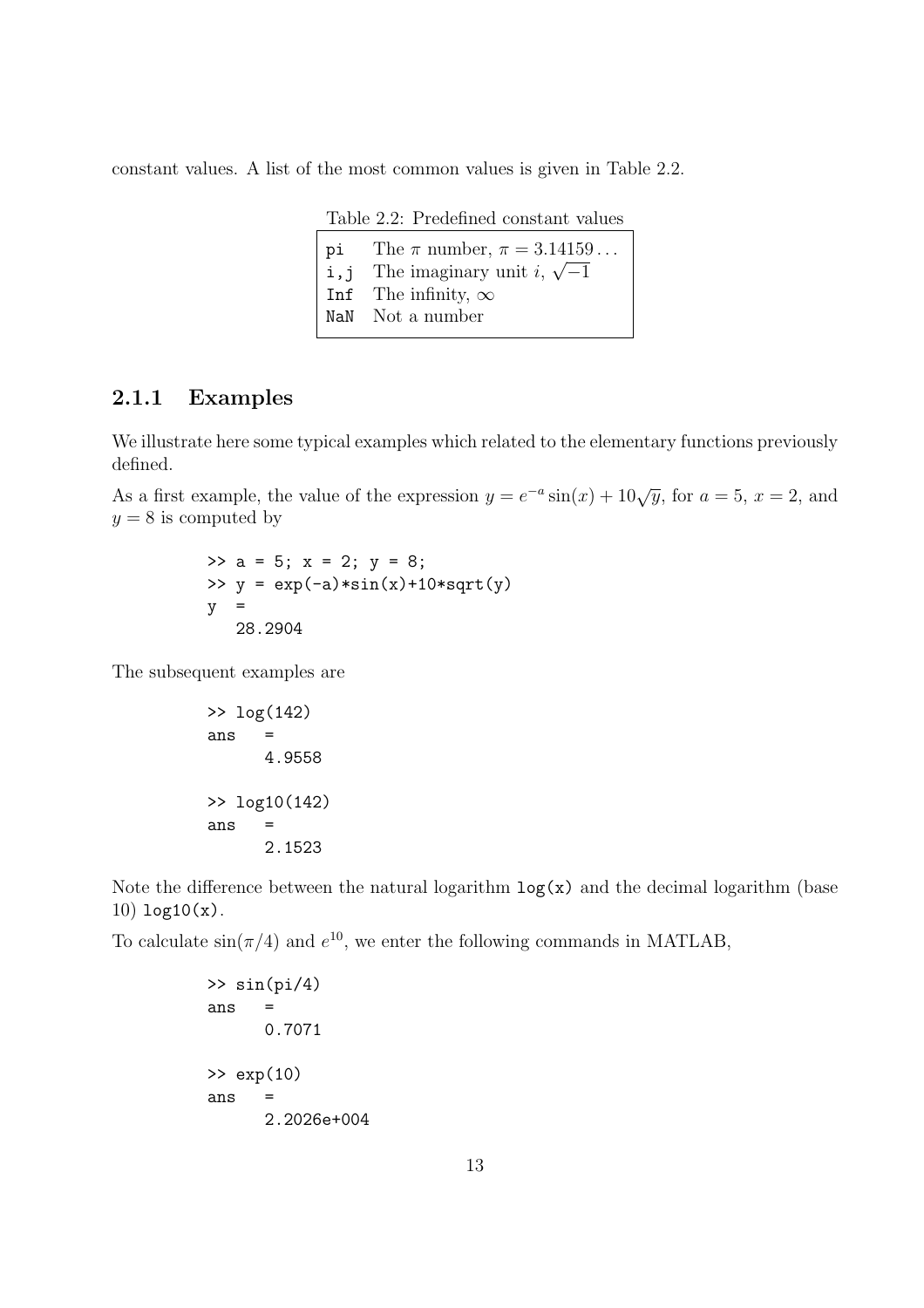NOTES:

- Only use built-in functions on the right hand side of an expression. Reassigning the value to a built-in function can create problems.
- There are some exceptions. For example, i and j are pre-assigned to  $\sqrt{-1}$ . However, one or both of i or j are often used as loop indices.
- To avoid any possible confusion, it is suggested to use instead ii or jj as loop indices.

### 2.2 Basic plotting

#### 2.2.1 overview

MATLAB has an excellent set of graphic tools. Plotting a given data set or the results of computation is possible with very few commands. You are highly encouraged to plot mathematical functions and results of analysis as often as possible. Trying to understand mathematical equations with graphics is an enjoyable and very efficient way of learning mathematics. Being able to plot mathematical functions and data freely is the most important step, and this section is written to assist you to do just that.

### 2.2.2 Creating simple plots

The basic MATLAB graphing procedure, for example in 2D, is to take a vector of  $x$ coordinates,  $\mathbf{x} = (x_1, \ldots, x_N)$ , and a vector of y-coordinates,  $\mathbf{y} = (y_1, \ldots, y_N)$ , locate the points  $(x_i, y_i)$ , with  $i = 1, 2, \ldots, n$  and then join them by straight lines. You need to prepare  $x$  and  $y$  in an identical array form; namely,  $x$  and  $y$  are both row arrays or column arrays of the same length.

The MATLAB command to plot a graph is  $plot(x, y)$ . The vectors  $x = (1, 2, 3, 4, 5, 6)$ and  $y = (3, -1, 2, 4, 5, 1)$  produce the picture shown in Figure 2.1.

> $\Rightarrow$  x = [1 2 3 4 5 6];  $\Rightarrow$  y = [3 -1 2 4 5 1];  $\gg$  plot $(x,y)$

NOTE: The plot functions has different forms depending on the input arguments. If y is a vector  $plot(y)$  produces a piecewise linear graph of the elements of y versus the index of the elements of y. If we specify two vectors, as mentioned above,  $plot(x,y)$  produces a graph of y versus x.

For example, to plot the function  $\sin(x)$  on the interval  $[0, 2\pi]$ , we first create a vector of x values ranging from 0 to  $2\pi$ , then compute the *sine* of these values, and finally plot the result: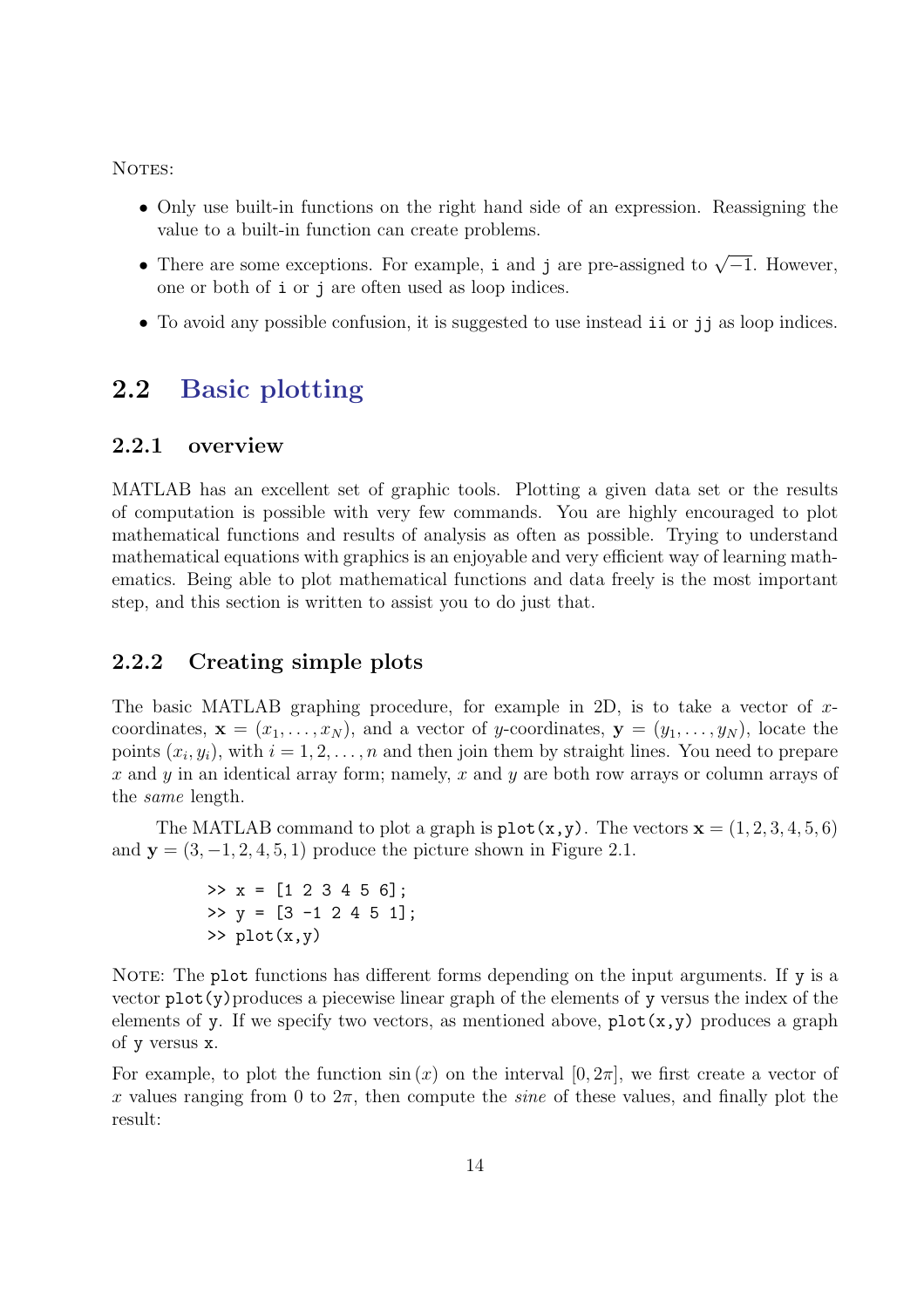

Figure 2.1: Plot for the vectors x and y

>> x = 0:pi/100:2\*pi;  $\gg$  y = sin(x); >> plot(x,y)

NOTES:

- 0:pi/100:2\*pi yields a vector that
	- $-$  starts at 0,
	- takes steps (or increments) of  $\pi/100$ ,
	- stops when  $2\pi$  is reached.
- If you omit the increment, MATLAB automatically increments by 1.

### 2.2.3 Adding titles, axis labels, and annotations

MATLAB enables you to add axis labels and titles. For example, using the graph from the previous example, add an x- and y-axis labels.

Now label the axes and add a title. The character  $\pi$  creates the symbol π. An example of 2D plot is shown in Figure 2.2.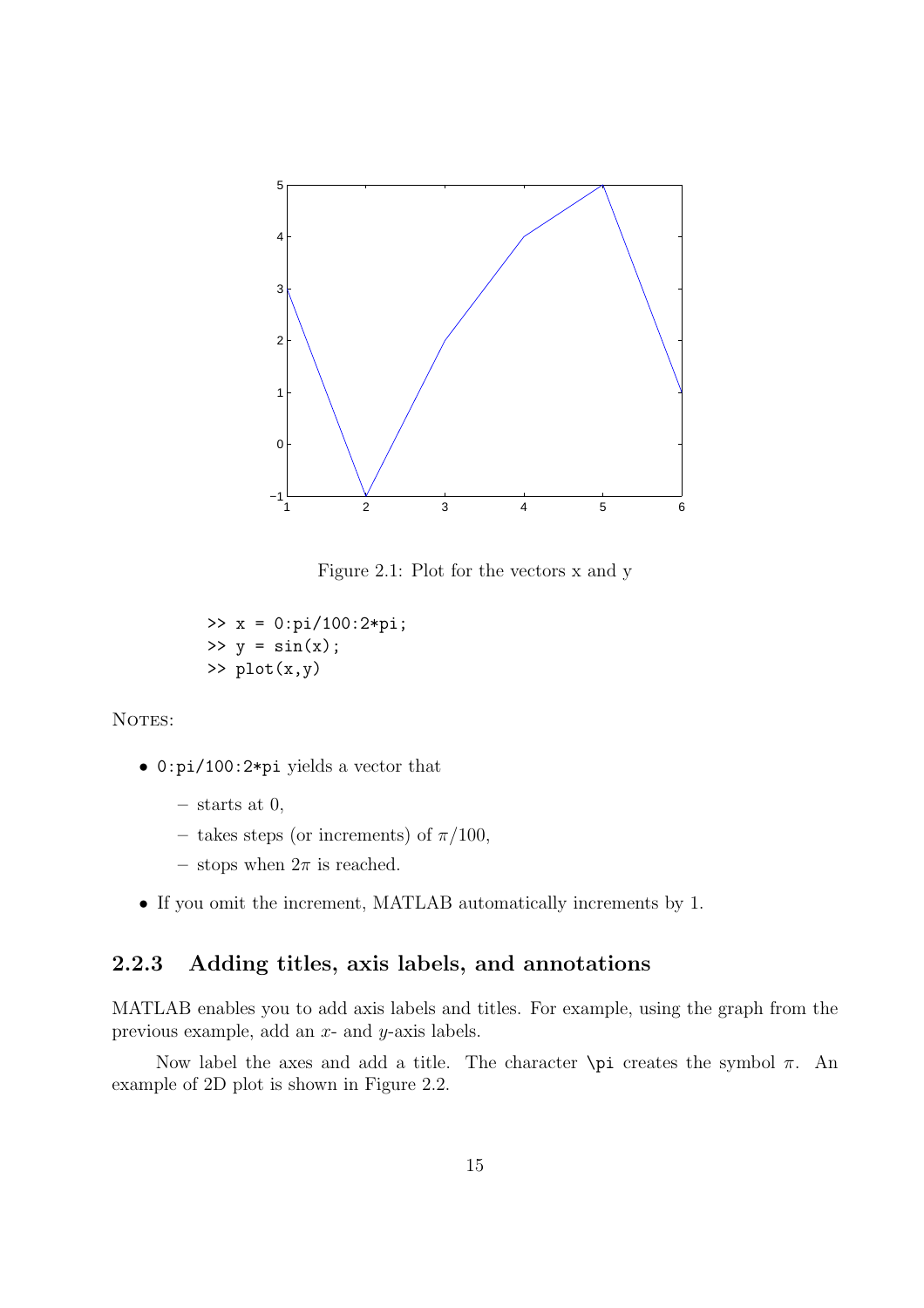

Figure 2.2: Plot of the Sine function

>> xlabel('x = 0:2\pi') >> ylabel('Sine of x') >> title('Plot of the Sine function')

The color of a single curve is, by default, blue, but other colors are possible. The desired color is indicated by a third argument. For example, red is selected by  $plot(x,y,'r')$ . Note the single quotes, ' ', around r.

### 2.2.4 Multiple data sets in one plot

Multiple  $(x, y)$  pairs arguments create multiple graphs with a single call to plot. For example, these statements plot three related functions of x:  $y_1 = 2\cos(x)$ ,  $y_2 = \cos(x)$ , and  $y_3 =$  $0.5 * \cos(x)$ , in the interval  $0 \le x \le 2\pi$ .

```
>> x = 0:pi/100:2*pi;\gg y1 = 2*cos(x);
>> y2 = cos(x);>> y3 = 0.5 * cos(x);>> plot(x,y1,'--',x,y2,'-',x,y3,':')
>> xlabel('0 \leq x \leq 2\pi')
>> ylabel('Cosine functions')
>> legend('2*cos(x)','cos(x)','0.5*cos(x)')
```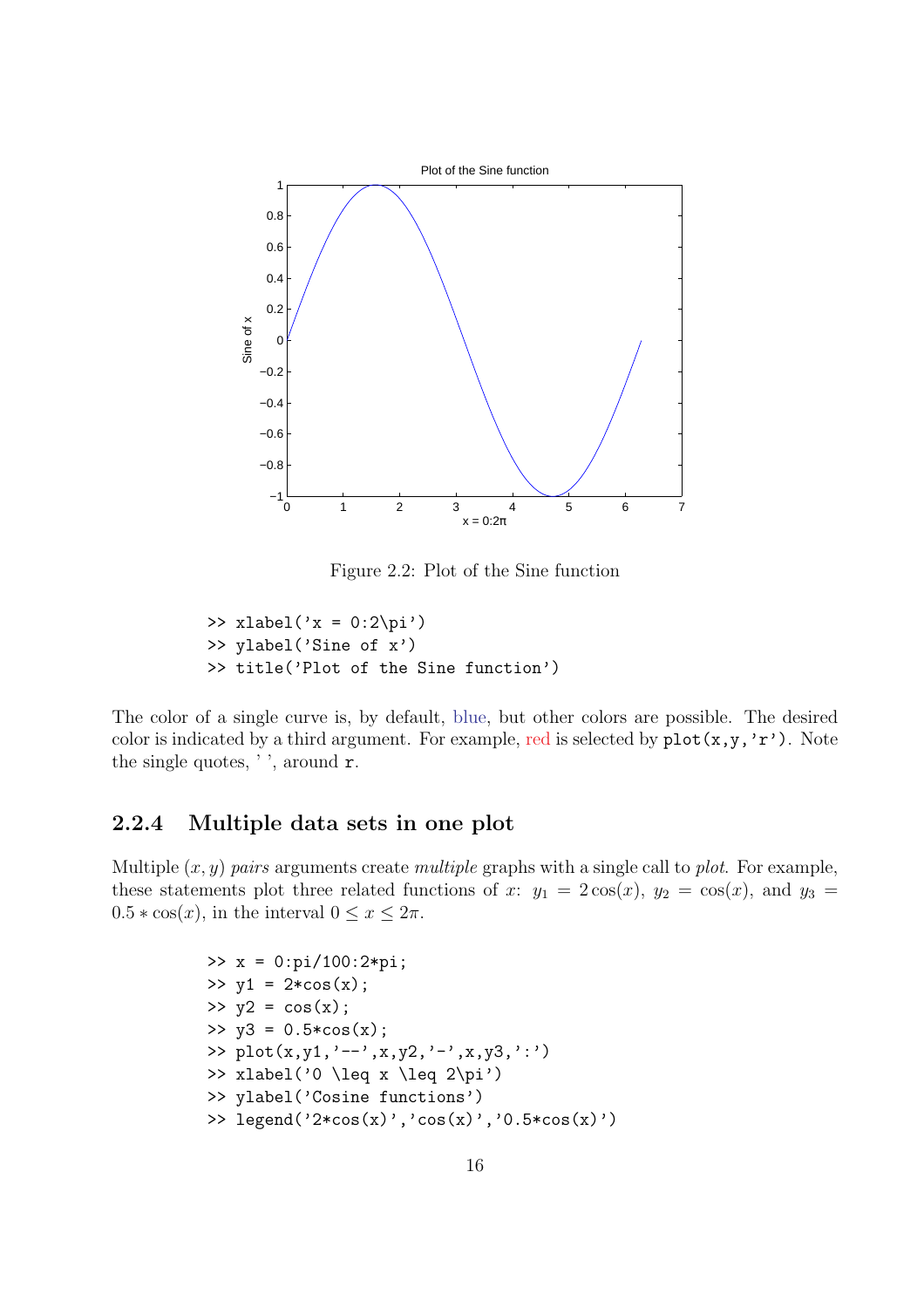```
>> title('Typical example of multiple plots')
>> axis([0 2*pi -3 3])
```
The result of multiple data sets in one graph plot is shown in Figure 2.3.



Figure 2.3: Typical example of multiple plots

By default, MATLAB uses line style and color to distinguish the data sets plotted in the graph. However, you can change the appearance of these graphic components or add annotations to the graph to help explain your data for presentation.

### 2.2.5 Specifying line styles and colors

It is possible to specify *line styles, colors,* and *markers* (e.g., circles, plus signs, ...) using the plot command:

plot(x,y,'style\_color\_marker')

where style\_color\_marker is a *triplet* of values from Table 2.3.

To find additional information, type help plot or doc plot.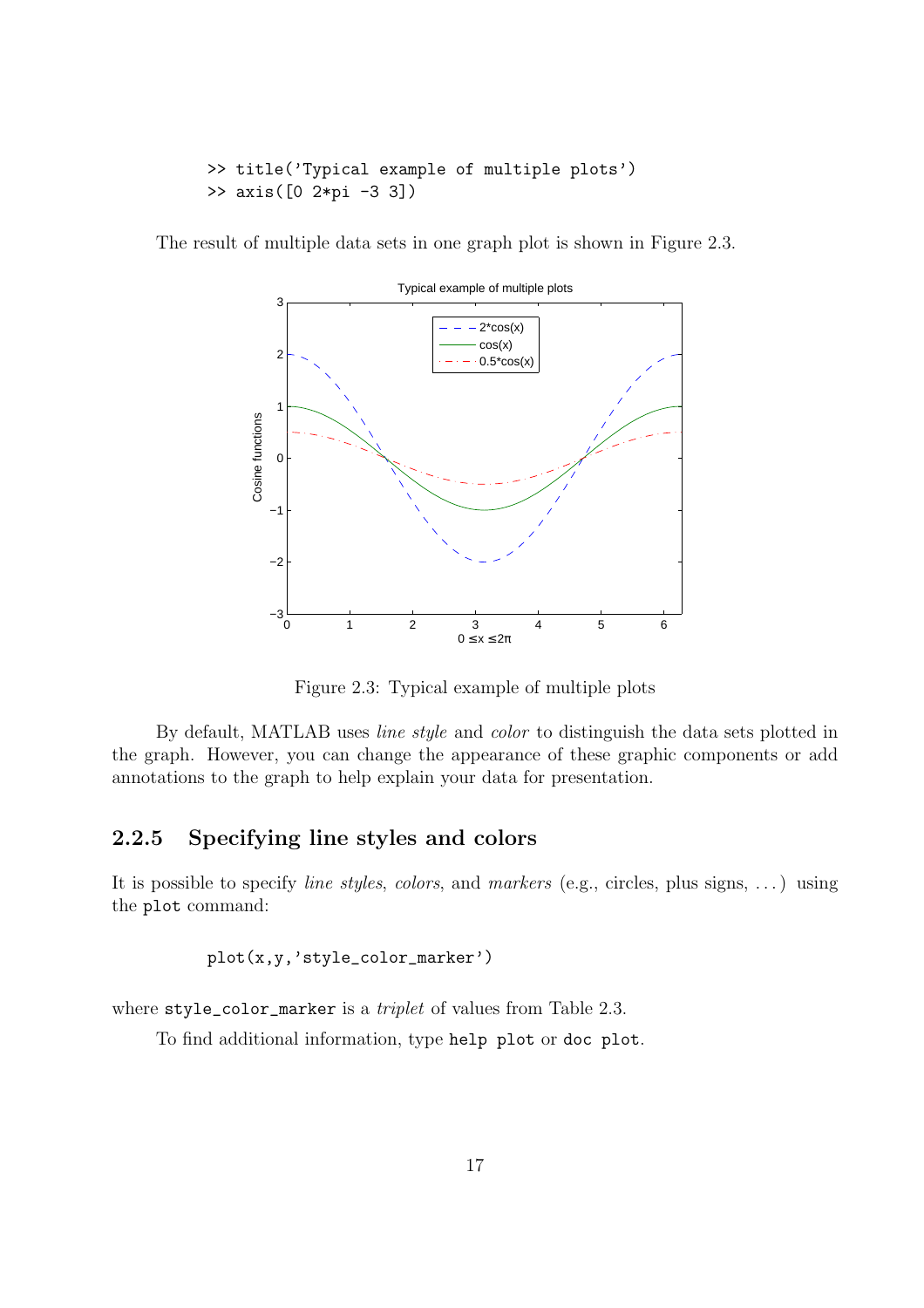| Solid<br><b>Black</b><br>k                                                                                                                                                                                           | Plus sign                                                 |
|----------------------------------------------------------------------------------------------------------------------------------------------------------------------------------------------------------------------|-----------------------------------------------------------|
| Dashed<br>Red<br>r<br>$\Omega$<br>Dotted<br>Blue<br>b<br>$\ast$<br>Dash-dot<br>Green<br>g<br>No line<br>Cyan<br>$\mathbf C$<br>$\times$<br>none<br>Magenta<br>$\boldsymbol{s}$<br>m<br>Yellow<br>$\overline{d}$<br>v | Circle<br>Asterisk<br>Point<br>Cross<br>Square<br>Diamond |

Table 2.3: Attributes for plot

### 2.3 Exercises

NOTE: Due to the teaching class during this Fall Quarter 2005, the *problems* are *temporarily* removed from this section.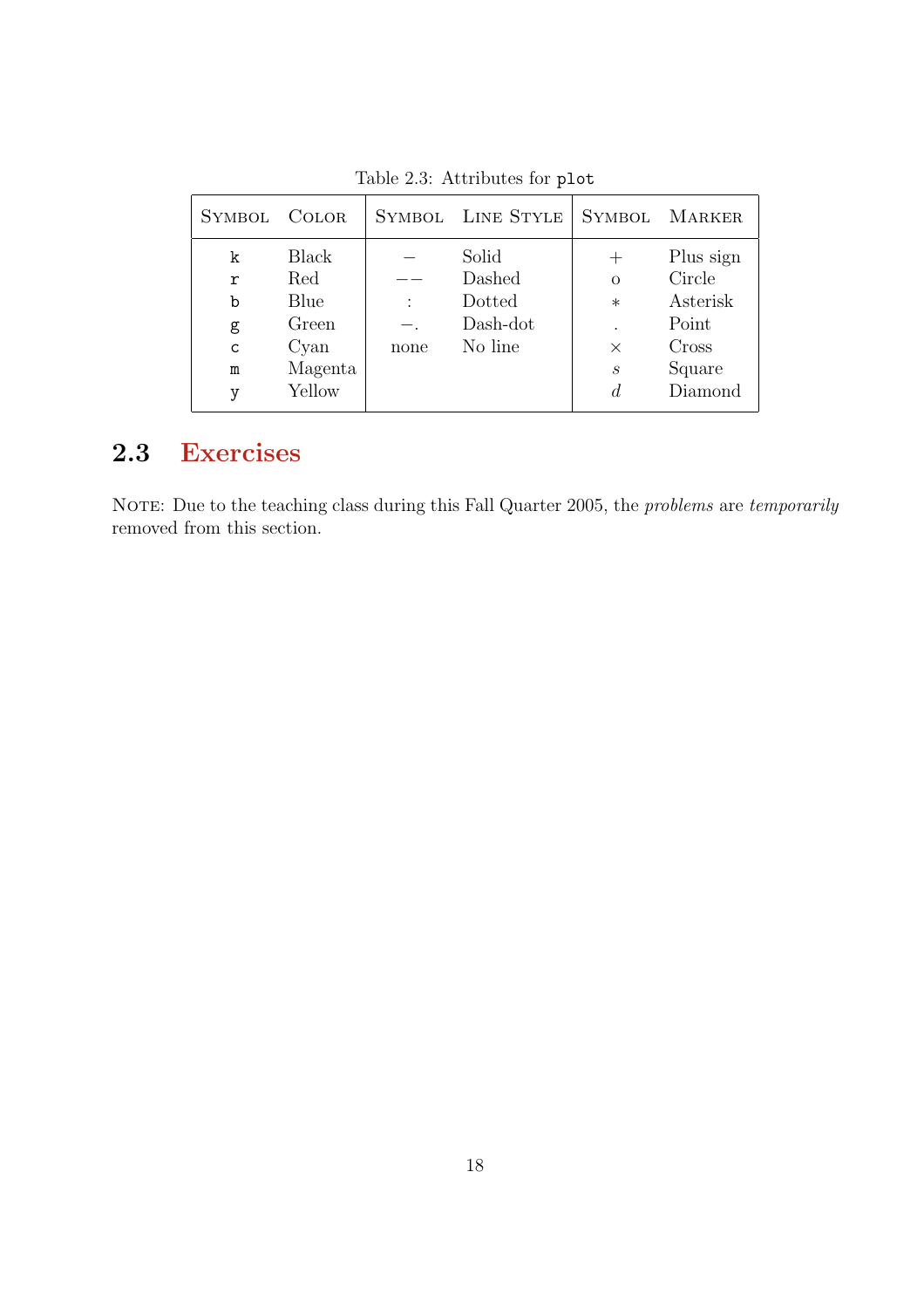### 2.4 Introduction

Matrices are the basic elements of the MATLAB environment. A matrix is a two-dimensional array consisting of m rows and n columns. Special cases are *column vectors*  $(n = 1)$  and row vectors  $(m = 1)$ .

In this section we will illustrate how to apply different *operations* on matrices. The following topics are discussed: vectors and matrices in MATLAB, the inverse of a matrix, determinants, and matrix manipulation.

MATLAB supports two types of operations, known as matrix operations and array operations. Matrix operations will be discussed first.

### 2.5 Matrix generation

Matrices are fundamental to MATLAB. Therefore, we need to become familiar with matrix generation and manipulation. Matrices can be generated in several ways.

### 2.5.1 Entering a vector

A vector is a special case of a matrix. The purpose of this section is to show how to create vectors and matrices in MATLAB. As discussed earlier, an array of dimension  $1 \times n$  is called a row vector, whereas an array of dimension  $m \times 1$  is called a *column* vector. The elements of vectors in MATLAB are enclosed by square brackets and are separated by spaces or by commas. For example, to enter a row vector, v, type

>> 
$$
v = [1 4 7 10 13]
$$
  
\n $v =$   
\n1 4 7 10 13  
\n10 13

Column vectors are created in a similar way, however, semicolon (;) must separate the components of a column vector,

>> 
$$
w = [1; 4; 7; 10; 13]
$$
  
\n $w =$   
\n1  
\n4  
\n7  
\n10  
\n13

On the other hand, a row vector is converted to a column vector using the transpose operator. The *transpose* operation is denoted by an apostrophe or a single quote  $(')$ .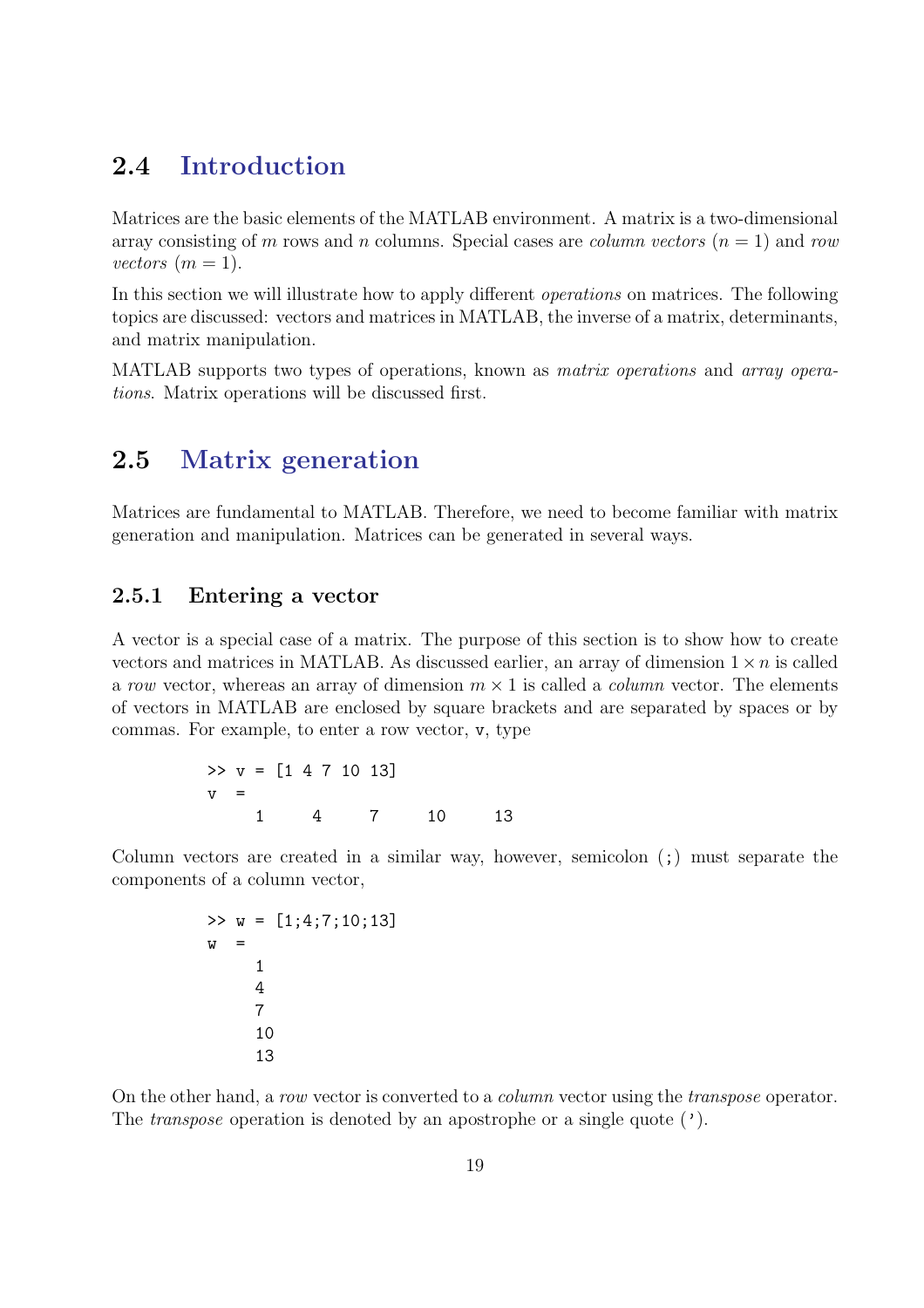$$
x = \frac{1}{2}
$$
  
\n
$$
x = \frac{1}{4}
$$
  
\n
$$
x = \frac{1}{4}
$$
  
\n
$$
x = \frac{1}{4}
$$
  
\n
$$
x = \frac{1}{4}
$$
  
\n
$$
x = \frac{1}{4}
$$
  
\n
$$
x = \frac{1}{4}
$$
  
\n
$$
x = \frac{1}{4}
$$
  
\n
$$
x = \frac{1}{4}
$$
  
\n
$$
x = \frac{1}{4}
$$
  
\n
$$
x = \frac{1}{4}
$$
  
\n
$$
x = \frac{1}{4}
$$
  
\n
$$
x = \frac{1}{4}
$$
  
\n
$$
x = \frac{1}{4}
$$
  
\n
$$
x = \frac{1}{4}
$$
  
\n
$$
x = \frac{1}{4}
$$

Thus,  $v(1)$  is the first element of vector v,  $v(2)$  its second element, and so forth.

Furthermore, to access *blocks* of elements, we use MATLAB's colon notation (:). For example, to access the first three elements of v, we write,

>> 
$$
v(1:3)
$$
  
ans = 1 4 7

Or, all elements from the third through the last elements,

>> 
$$
v(3, end)
$$
  
ans = 7 10 13

where end signifies the *last* element in the vector. If  $\bf{v}$  is a vector, writing

$$
\gg v(:)
$$

produces a column vector, whereas writing

$$
\gt\!\!>\verb|v(1:end)|
$$

produces a row vector.

### 2.5.2 Entering a matrix

A matrix is an array of numbers. To type a matrix into MATLAB you must

- begin with a square bracket, [
- separate elements in a row with spaces or commas (,)
- use a semicolon (;) to separate rows
- end the matrix with another square bracket,  $\vert$ .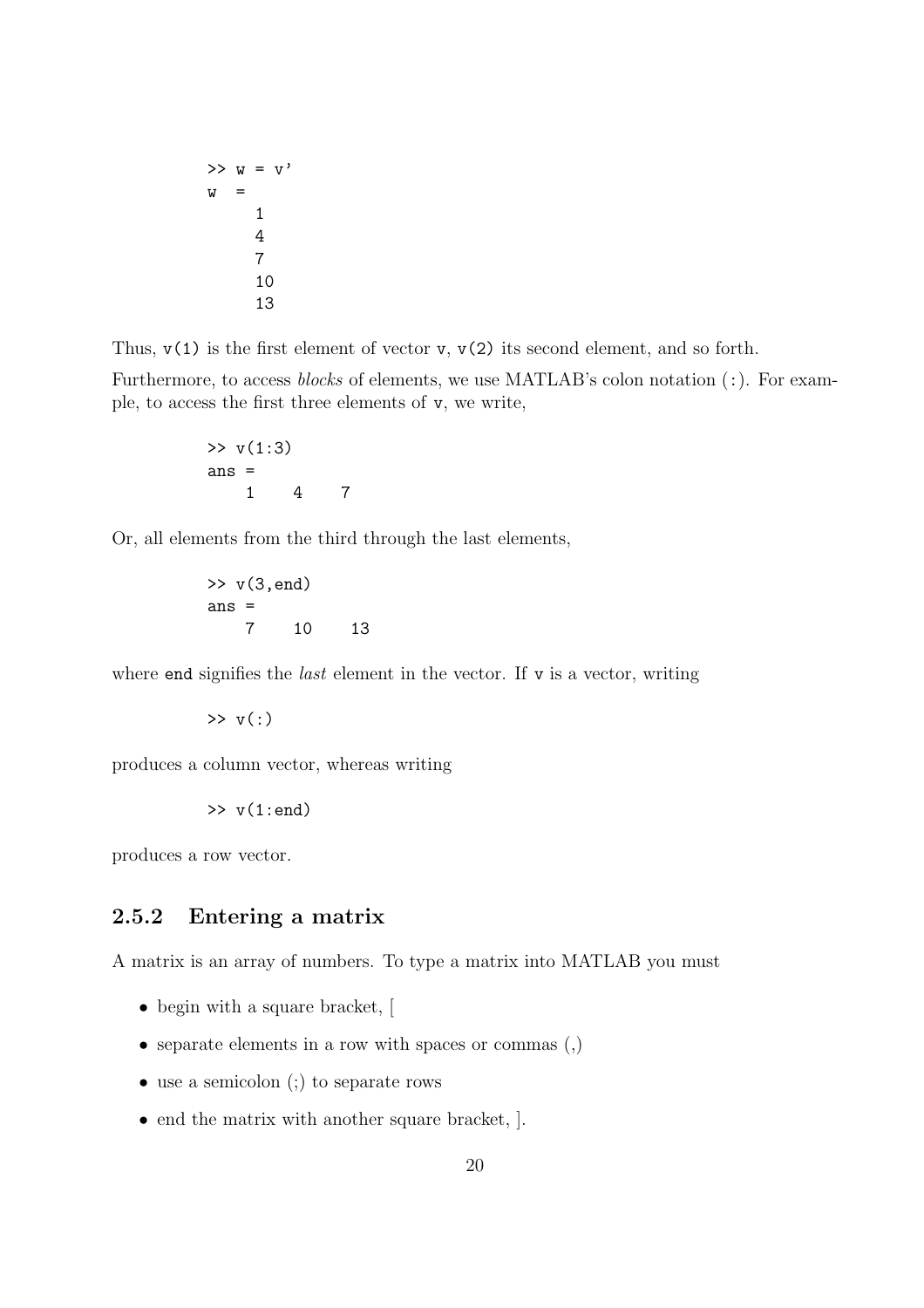Here is a typical example. To enter a matrix A, such as,

$$
A = \begin{bmatrix} 1 & 2 & 3 \\ 4 & 5 & 6 \\ 7 & 8 & 9 \end{bmatrix}
$$
 (2.1)

type,

$$
\Rightarrow A = [1 \ 2 \ 3; \ 4 \ 5 \ 6; \ 7 \ 8 \ 9]
$$

MATLAB then displays the  $3 \times 3$  matrix as follows,

 $A =$ 1 2 3 4 5 6 7 8 9

Note that the use of semicolons (;) here is different from their use mentioned earlier to suppress output or to write multiple commands in a single line.

Once we have entered the matrix, it is automatically stored and remembered in the Workspace. We can refer to it simply as matrix A. We can then view a particular element in a matrix by specifying its location. We write,

$$
\begin{array}{rcl} >> & A(2,1) \\ \text{ans} &=& \\ &4 \end{array}
$$

A(2,1) is an element located in the second row and first column. Its value is 4.

### 2.5.3 Matrix indexing

We select elements in a matrix just as we did for vectors, but now we need two indices. The element of row i and column j of the matrix A is denoted by  $A(i, j)$ . Thus,  $A(i, j)$ in MATLAB refers to the element  $A_{ij}$  of matrix A. The *first* index is the row number and the second index is the column number. For example,  $A(1,3)$  is an element of first row and *third* column. Here,  $A(1,3)=3$ .

Correcting any entry is easy through indexing. Here we substitute  $A(3,3)=9$  by  $A(3,3)=0$ . The result is

|   |   | $\gg A(3,3) = 0$ |     |
|---|---|------------------|-----|
| А | = |                  |     |
|   | 1 | 2                | 3   |
|   | 4 | 5                | 6   |
|   |   | 8                | ( ) |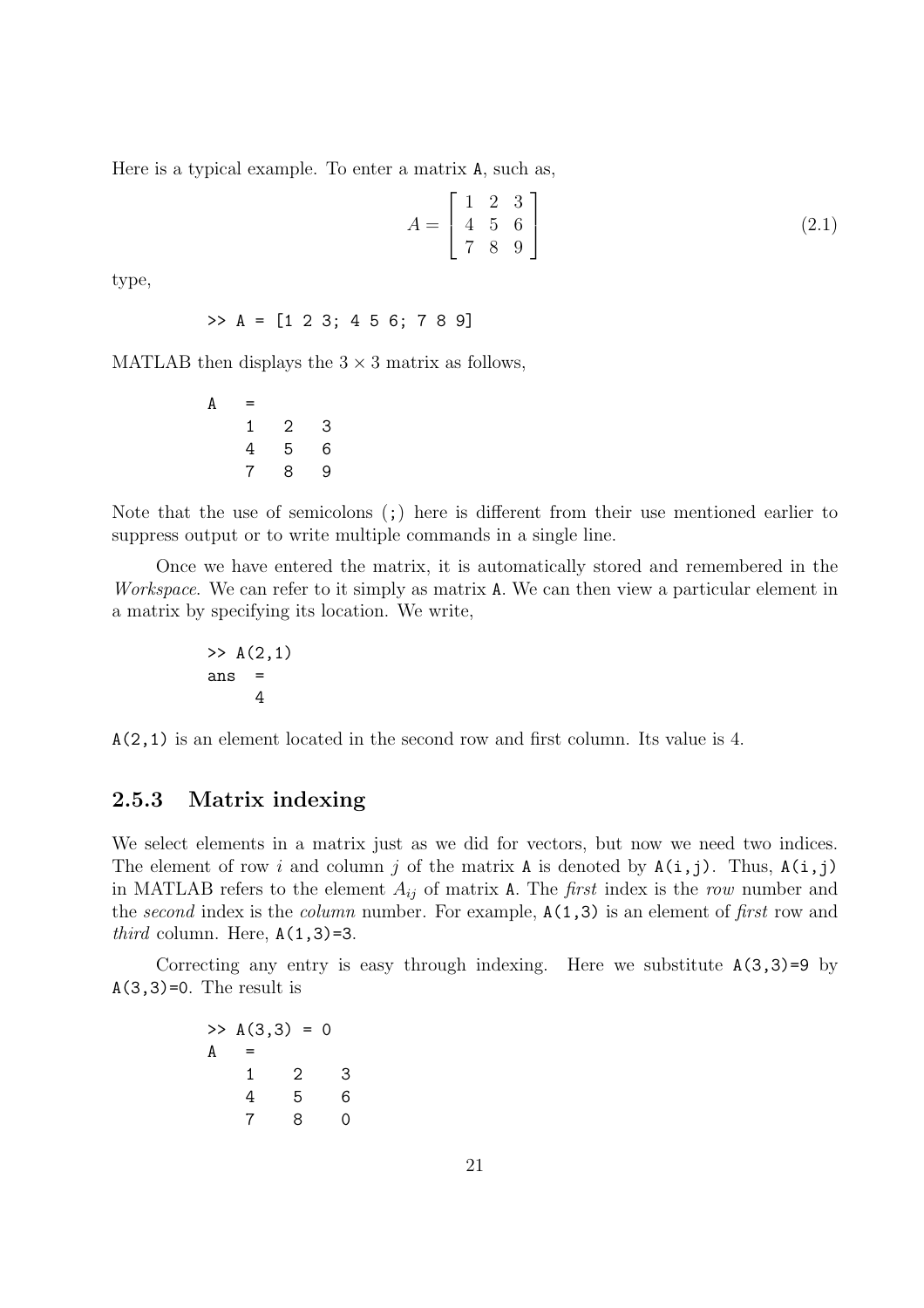Single elements of a matrix are accessed as  $A(i, j)$ , where  $i \ge 1$  and  $j \ge 1$ . Zero or negative subscripts are not supported in MATLAB.

### 2.5.4 Colon operator

The colon operator will prove very useful and understanding how it works is the key to efficient and convenient usage of MATLAB. It occurs in several different forms.

Often we must deal with matrices or vectors that are too large to enter one element at a time. For example, suppose we want to enter a vector  $x$  consisting of points  $(0, 0.1, 0.2, 0.3, \dots, 5)$ . We can use the command

>> 
$$
x = 0:0.1:5;
$$

The row vector has 51 elements.

### 2.5.5 Linear spacing

On the other hand, there is a command to generate linearly spaced vectors: linspace. It is similar to the colon operator  $(\cdot)$ , but gives direct control over the number of points. For example,

 $y = 1$ inspace $(a, b)$ 

generates a row vector y of 100 points linearly spaced between and including a and b.

$$
y = \text{linspace}(a, b, n)
$$

generates a row vector y of n points linearly spaced between and including a and b. This is useful when we want to divide an interval into a number of subintervals of the same length. For example,

$$
\Rightarrow \text{theta} = \text{linspace}(0, 2*pi, 101)
$$

divides the interval  $[0, 2\pi]$  into 100 equal subintervals, then creating a vector of 101 elements.

#### 2.5.6 Colon operator in a matrix

The colon operator can also be used to pick out a certain row or column. For example, the statement  $A(m:n,k:1)$  specifies rows m to n and column k to l. Subscript expressions refer to portions of a matrix. For example,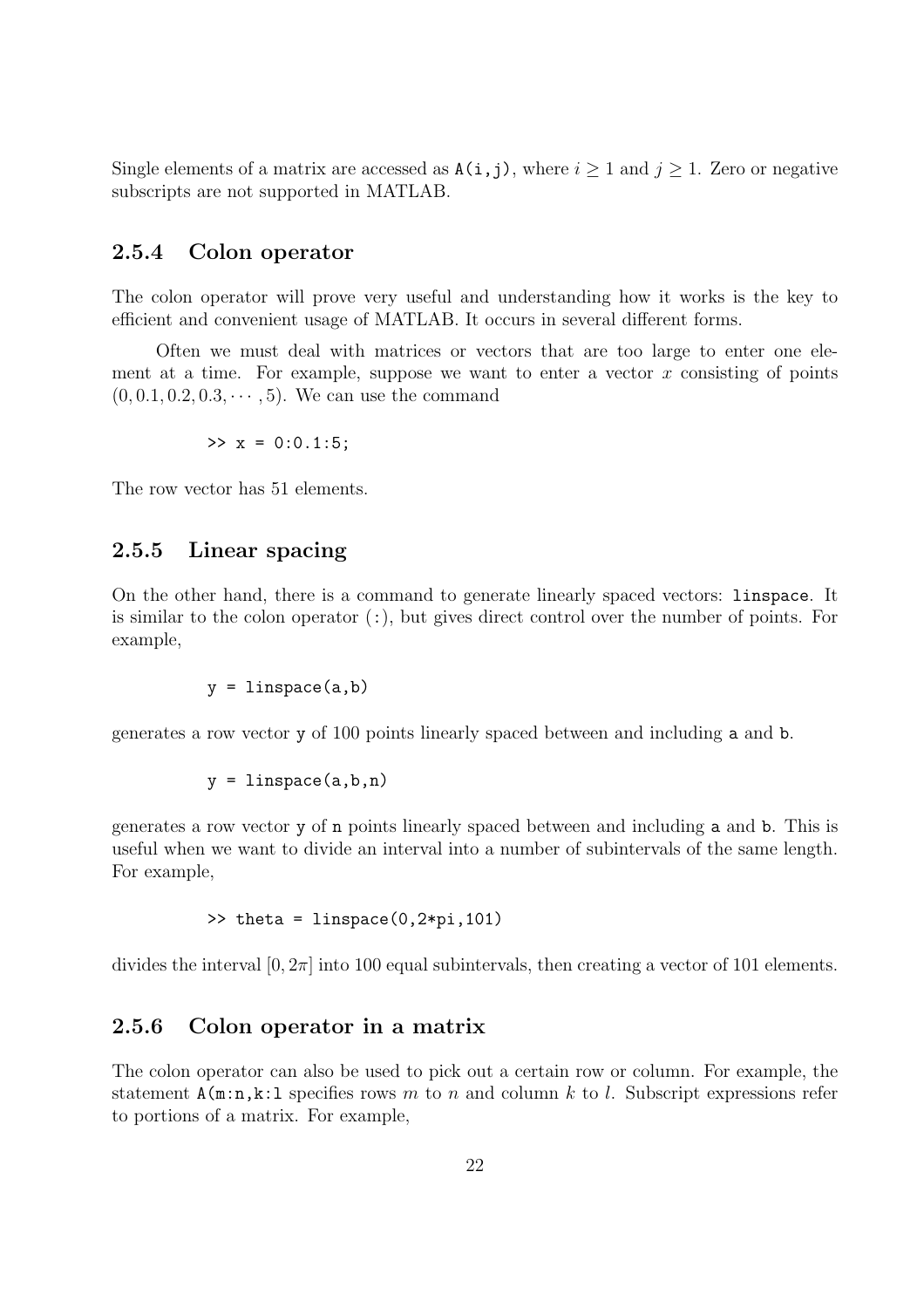$\gg A(2, :)$ ans = 4 5 6

is the second row elements of A.

The colon operator can also be used to extract a sub-matrix from a matrix A.

```
>> A(:,2:3)ans =
    2 3
    5 6
    8 0
```
 $A($ :,2:3) is a sub-matrix with the last two columns of A.

A row or a column of a matrix can be deleted by setting it to a null vector, [ ].

```
>> A(:,2) = []ans =
    1 3
    4 6
    7 0
```
### 2.5.7 Creating a sub-matrix

To extract a submatrix B consisting of rows 2 and 3 and columns 1 and 2 of the matrix A, do the following

> $\Rightarrow$  B = A([2 3], [1 2])  $B =$ 4 5 7 8

To interchange rows 1 and 2 of A, use the vector of row indices together with the colon operator.

```
>> C = A([2 1 3], :)C =4 5 6
   1 2 3
   7 8 0
```
It is important to note that the colon operator (:) stands for all columns or all rows. To create a vector version of matrix A, do the following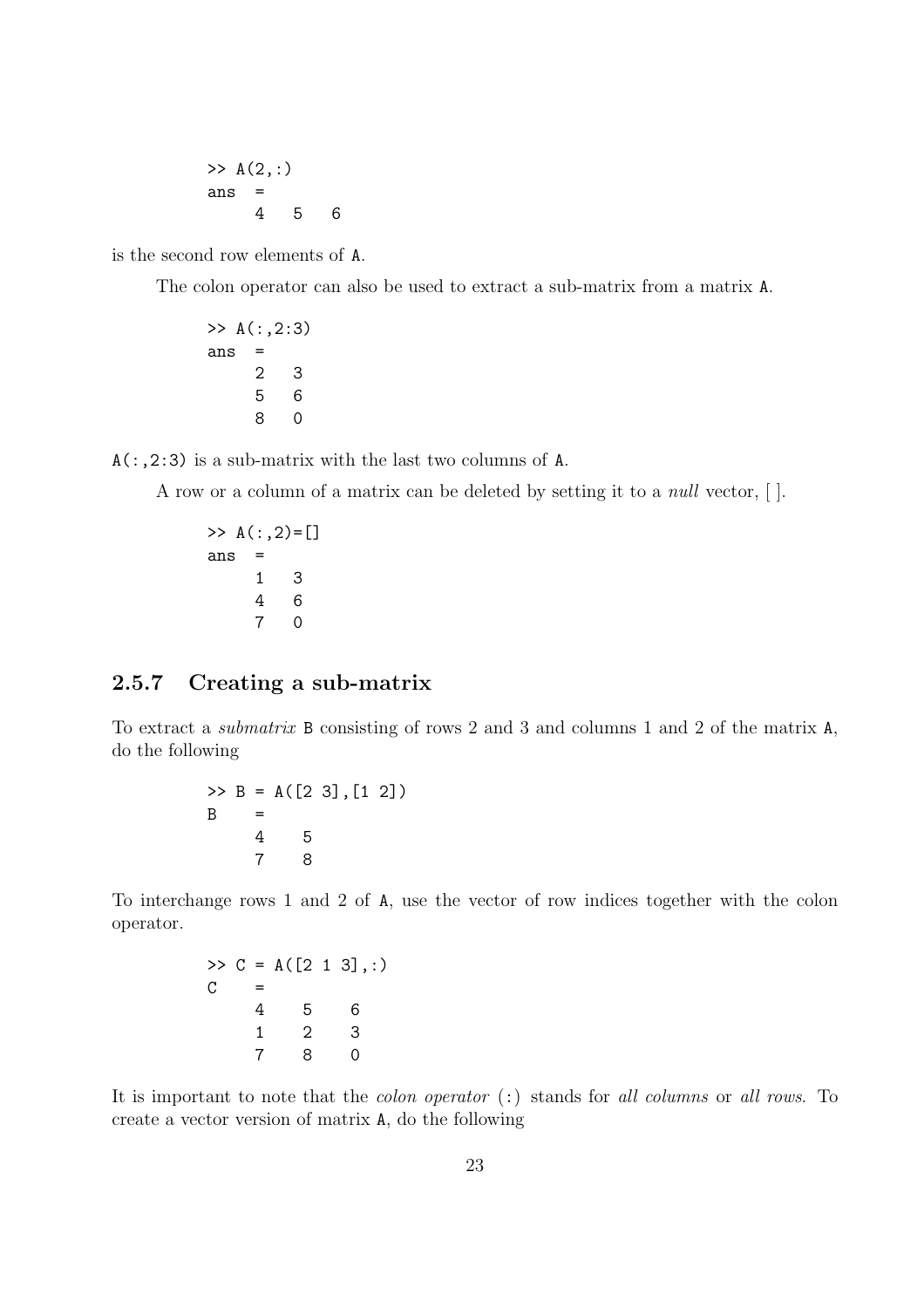The submatrix comprising the intersection of rows  $p$  to q and columns  $r$  to  $s$  is denoted by  $A(p:q,r:s)$ .

As a special case, a colon (:) as the row or column specifier covers all entries in that row or column; thus

- $A(:,j)$  is the jth column of A, while
- $A(i,:)$  is the ith row, and
- A(end,:) picks out the last row of A.

The keyword end, used in A(end,:), denotes the last index in the specified dimension. Here are some examples.

```
>> A
A =1 2 3
  4 5 6
  7 8 9
>> A(2:3,2:3)
ans =
   5 6
   8 9
\gg A(end:-1:1, end)
ans =
   9
   6
   3
```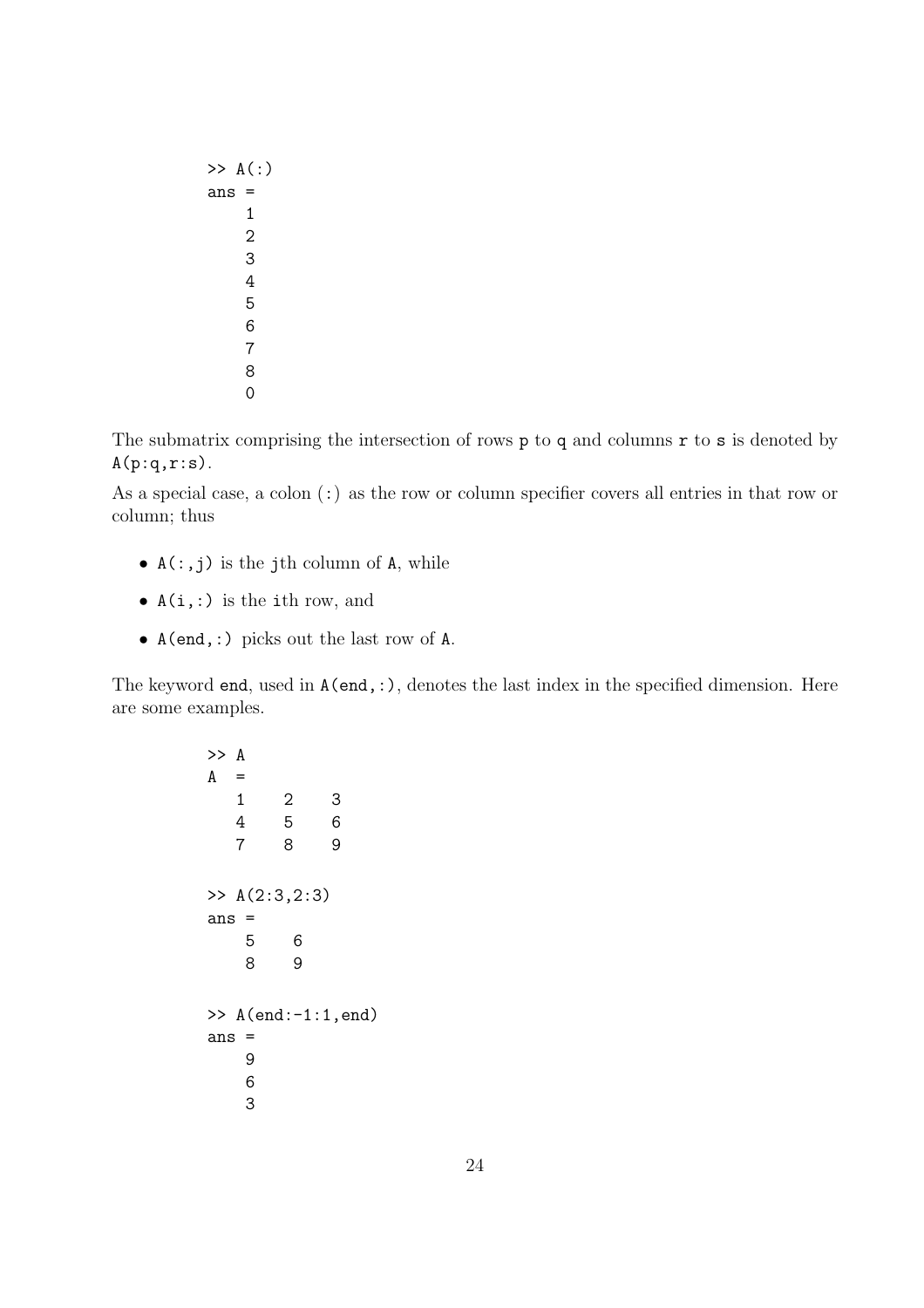$\gg A([1 3], [2 3])$ ans = 2 3 8 9

### 2.5.8 Deleting row or column

To delete a row or column of a matrix, use the empty vector operator, [ ].

 $>> A(3,:) = []$  $A =$ 1 2 3 4 5 6

Third row of matrix A is now deleted. To restore the third row, we use a technique for creating a matrix

> $\Rightarrow$  A = [A(1,:);A(2,:);[7 8 0]]  $A =$ 1 2 3 4 5 6 7 8 0

Matrix A is now restored to its original form.

### 2.5.9 Dimension

To determine the dimensions of a matrix or vector, use the command size. For example,

$$
\begin{array}{rcl}\n>>> \text{size(A)} \\
\text{ans} & = & \\
& 3 & 3\n\end{array}
$$

means 3 rows and 3 columns. Or more explicitly with,

$$
\gg [m,n] = size(A)
$$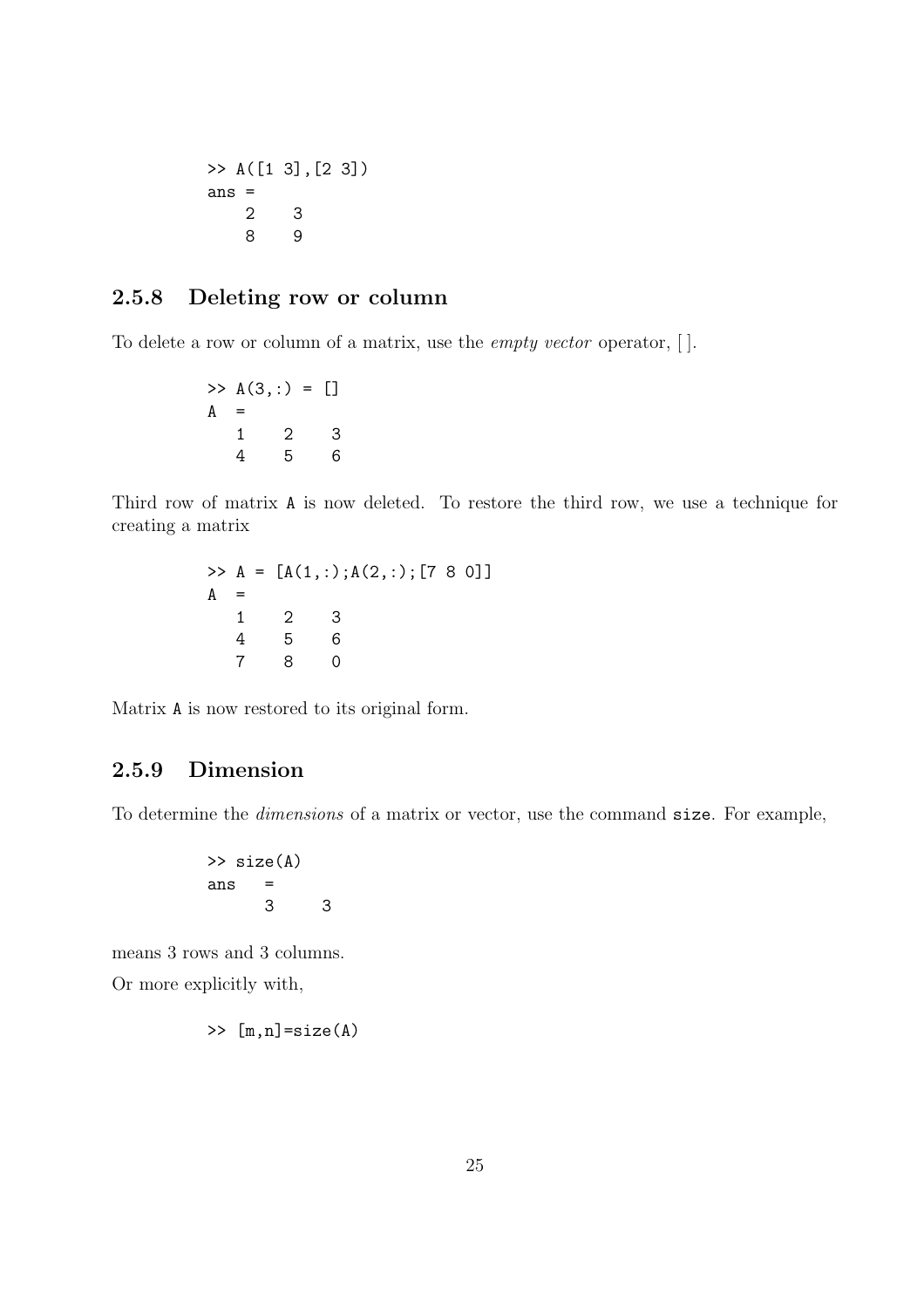### 2.5.10 Continuation

If it is not possible to type the entire input on the same line, use consecutive periods, called an ellipsis . . ., to signal continuation, then continue the input on the next line.

| $B = [4/5]$ | $7.23*tan(x)$ | $sqrt(6); \ldots$        |
|-------------|---------------|--------------------------|
| $1/x^2$     |               | $3/(x * log(x)); \ldots$ |
| $x - 7$     | sqrt(3)       | $x * sin(x)$ ;           |

Note that *blank* spaces around  $+$ ,  $-$ ,  $=$  signs are optional, but they improve readability.

### 2.5.11 Transposing a matrix

The *transpose* operation is denoted by an apostrophe or a single quote  $(')$ . It flips a matrix about its main diagonal and it turns a row vector into a column vector. Thus,

> $\rightarrow$  A' ans = 1 4 7 2 5 8 3 6 0

By using linear algebra notation, the transpose of  $m \times n$  real matrix A is the  $n \times m$  matrix that results from interchanging the rows and columns of A. The transpose matrix is denoted  $A^T$ .

### 2.5.12 Concatenating matrices

Matrices can be made up of sub-matrices. Here is an example. First, let's recall our previous matrix A.

```
A =1 2 3
  4 5 6
  7 8 9
```
The new matrix B will be,

```
>> B = [A 10*A; -A [1 0 0; 0 1 0; 0 0 1]]
B =1 2 3 10 20 30
```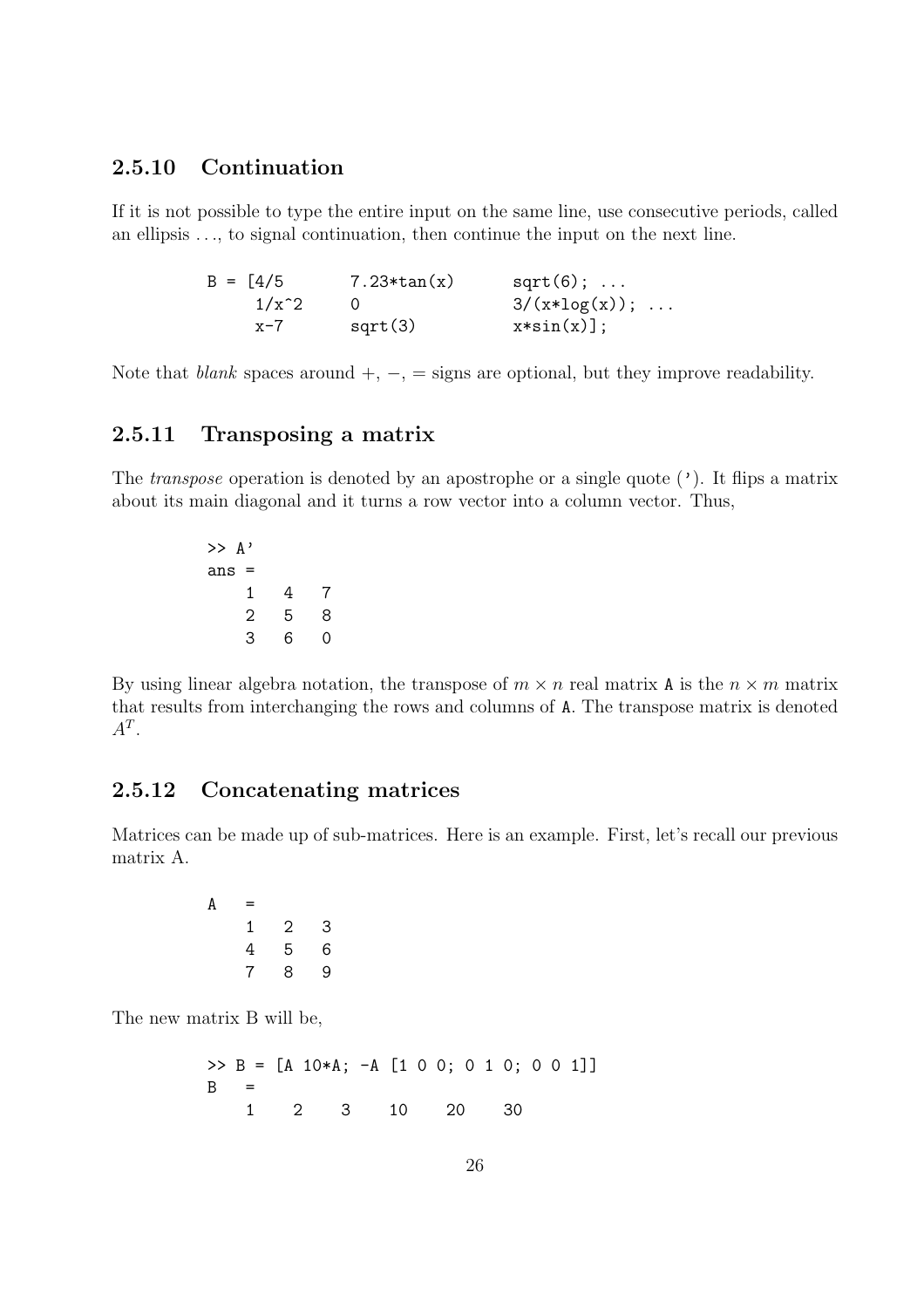| 4          | 5 <sup>5</sup> | 6  | 40           | 50       | 60       |
|------------|----------------|----|--------------|----------|----------|
| $7\degree$ | 8 <sup>1</sup> | -9 | 70           | 80       | 90       |
|            | $-1$ $-2$ $-3$ |    | $\mathbf{1}$ | $\Omega$ | - 0      |
|            | $-4$ $-5$ $-6$ |    | $\Omega$     | 1        | $\Omega$ |
|            | $-7 - 8 - 9$   |    | $\Omega$     | ∩        |          |

#### 2.5.13 Matrix generators

MATLAB provides functions that generates elementary matrices. The matrix of zeros, the matrix of ones, and the identity matrix are returned by the functions zeros, ones, and eye, respectively.

| eye(m,n)    | Returns an m-by-n matrix with 1 on the main diagonal |
|-------------|------------------------------------------------------|
| eye(n)      | Returns an n-by-n square identity matrix             |
| zeros(m, n) | Returns an m-by-n matrix of zeros                    |
| ones(m, n)  | Returns an m-by-n matrix of ones                     |
| diag(A)     | Extracts the diagonal of matrix A                    |
| rand(m, n)  | Returns an m-by-n matrix of random numbers           |
|             |                                                      |

Table 2.4: Elementary matrices

For a complete list of elementary matrices and matrix manipulations, type help elmat or doc elmat. Here are some examples:

1.  $> b = ones(3,1)$  $b =$ 1 1 1

Equivalently, we can define **b** as  $\geq$  **b**=[1;1;1]

2. >> eye(3) ans = 1 0 0 0 1 0 0 0 1 3. >> c=zeros(2,3) c = 0 0 0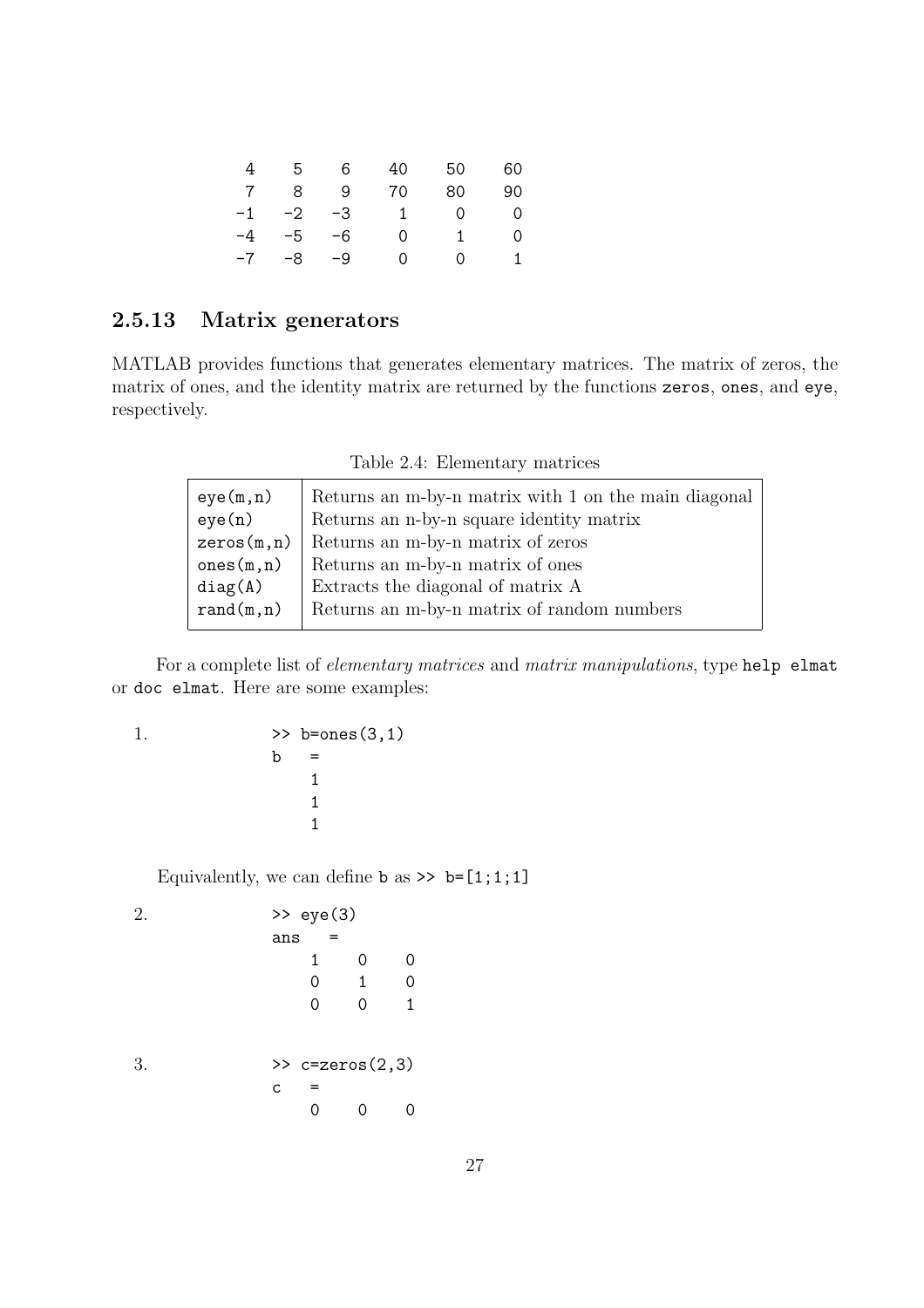0 0 0

In addition, it is important to remember that the three elementary operations of addition  $(+)$ , subtraction  $(-)$ , and multiplication  $(*)$  apply also to matrices whenever the dimensions are compatible.

Two other important matrix generation functions are rand and randn, which generate matrices of (pseudo-)random numbers using the same syntax as eye.

In addition, matrices can be constructed in a block form. With  $C$  defined by  $C = [1]$ 2; 3 4], we may create a matrix D as follows

|     |   | $>> D = [C zeros(2); ones(2) gives(2)]$ |  |
|-----|---|-----------------------------------------|--|
| $=$ |   |                                         |  |
|     | 2 |                                         |  |
| 3   |   |                                         |  |
|     |   |                                         |  |
|     |   |                                         |  |

#### 2.5.14 Special matrices

MATLAB provides a number of special matrices (see Table 2.5). These matrices have interesting properties that make them useful for constructing examples and for testing algorithms. For more information, see MATLAB documentation.

| hilb      | Hilbert matrix                     |
|-----------|------------------------------------|
| invhilb   | Inverse Hilbert matrix             |
| magic     | Magic square                       |
| pascal    | Pascal matrix                      |
| toeplitz  | Toeplitz matrix                    |
| vander    | Vandermonde matrix                 |
| wilkinson | Wilkinson's eigenvalue test matrix |
|           |                                    |

Table 2.5: Special matrices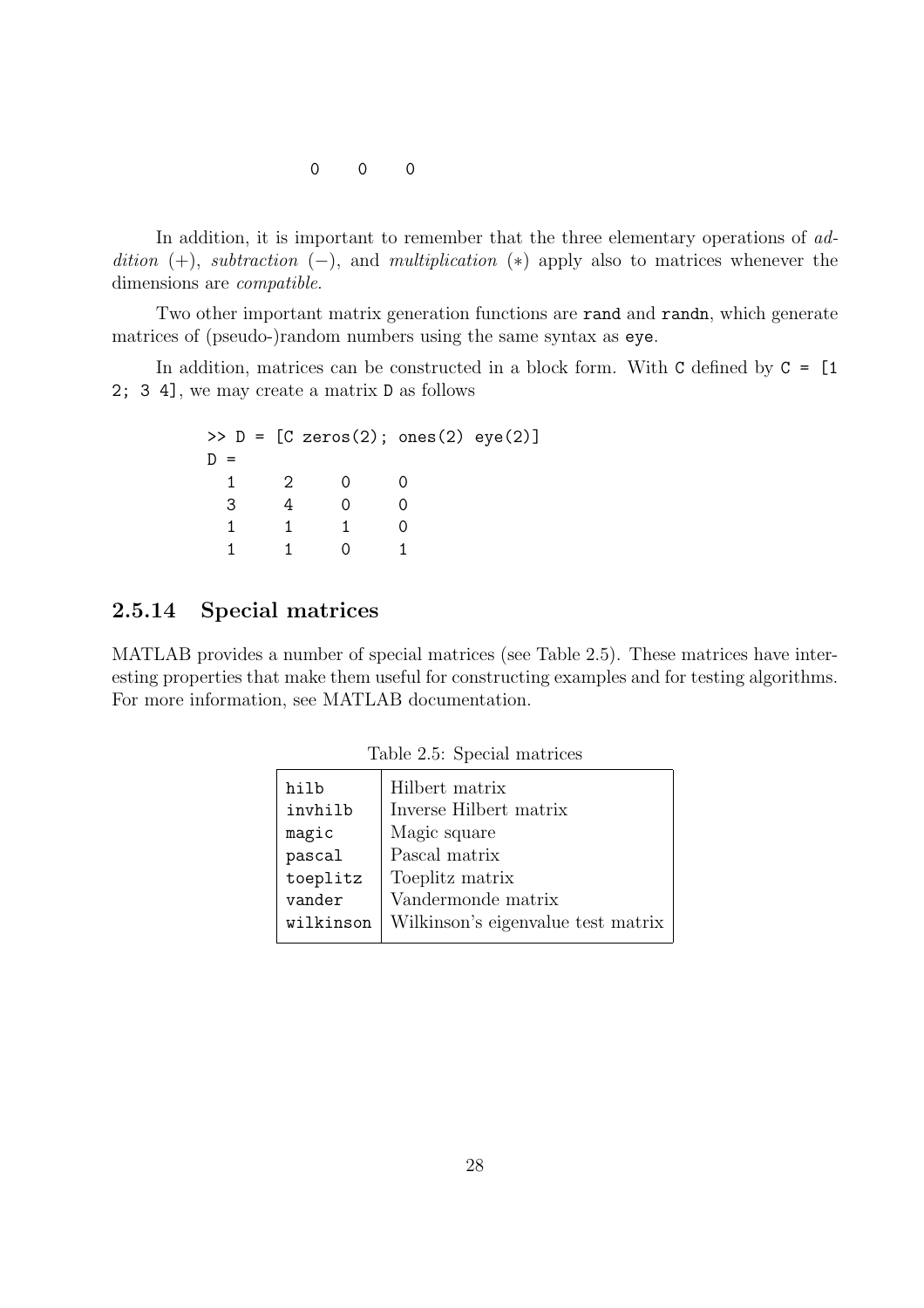# 2.6 Exercises

NOTE: Due to the teaching class during this Fall Quarter 2005, the *problems* are *temporarily* removed from this section.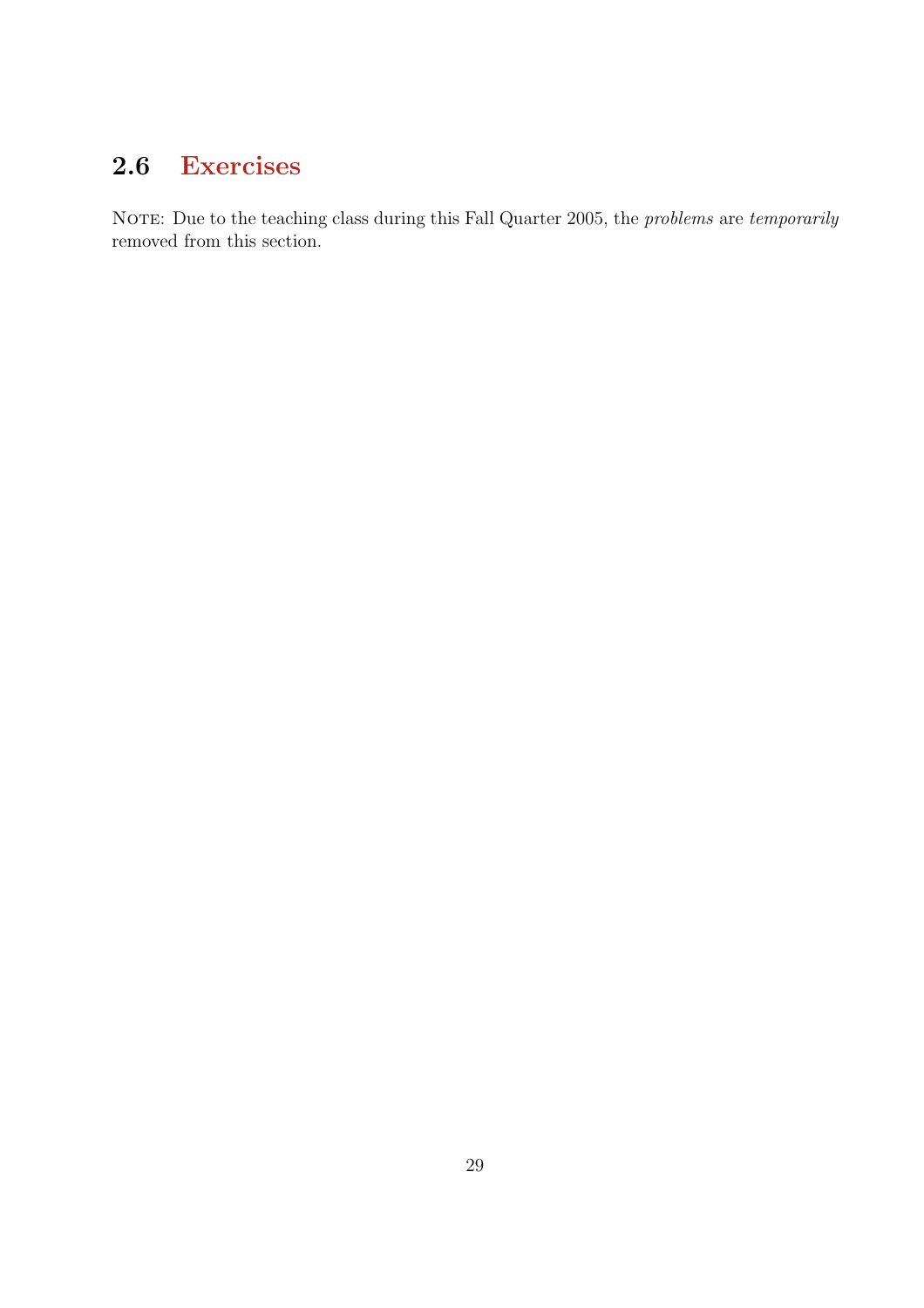# Chapter 3

# Array operations and Linear equations

## 3.1 Array operations

MATLAB has two different types of arithmetic operations: matrix arithmetic operations and array arithmetic operations. We have seen matrix arithmetic operations in the previous lab. Now, we are interested in array operations.

#### 3.1.1 Matrix arithmetic operations

As we mentioned earlier, MATLAB allows arithmetic operations:  $+, -, *,$  and  $\hat{ }$  to be carried out on matrices. Thus,

|       | $A+B$ or $B+A$ is valid if A and B are of the same size               |
|-------|-----------------------------------------------------------------------|
| $A*B$ | is valid if A's number of column equals B's number of rows            |
| $A^2$ | is valid if A is square and equals $A*A$                              |
|       | $\alpha * A$ or $A * \alpha$ multiplies each element of A by $\alpha$ |

#### 3.1.2 Array arithmetic operations

On the other hand, array arithmetic operations or array operations for short, are done element-by-element. The period character, ., distinguishes the array operations from the matrix operations. However, since the matrix and array operations are the same for addition (+) and subtraction (−), the character pairs (.+) and (.−) are not used. The list of array operators is shown below in Table 3.2. If A and B are two matrices of the same size with elements  $\mathbf{A} = [a_{ij}]$  and  $\mathbf{B} = [b_{ij}]$ , then the command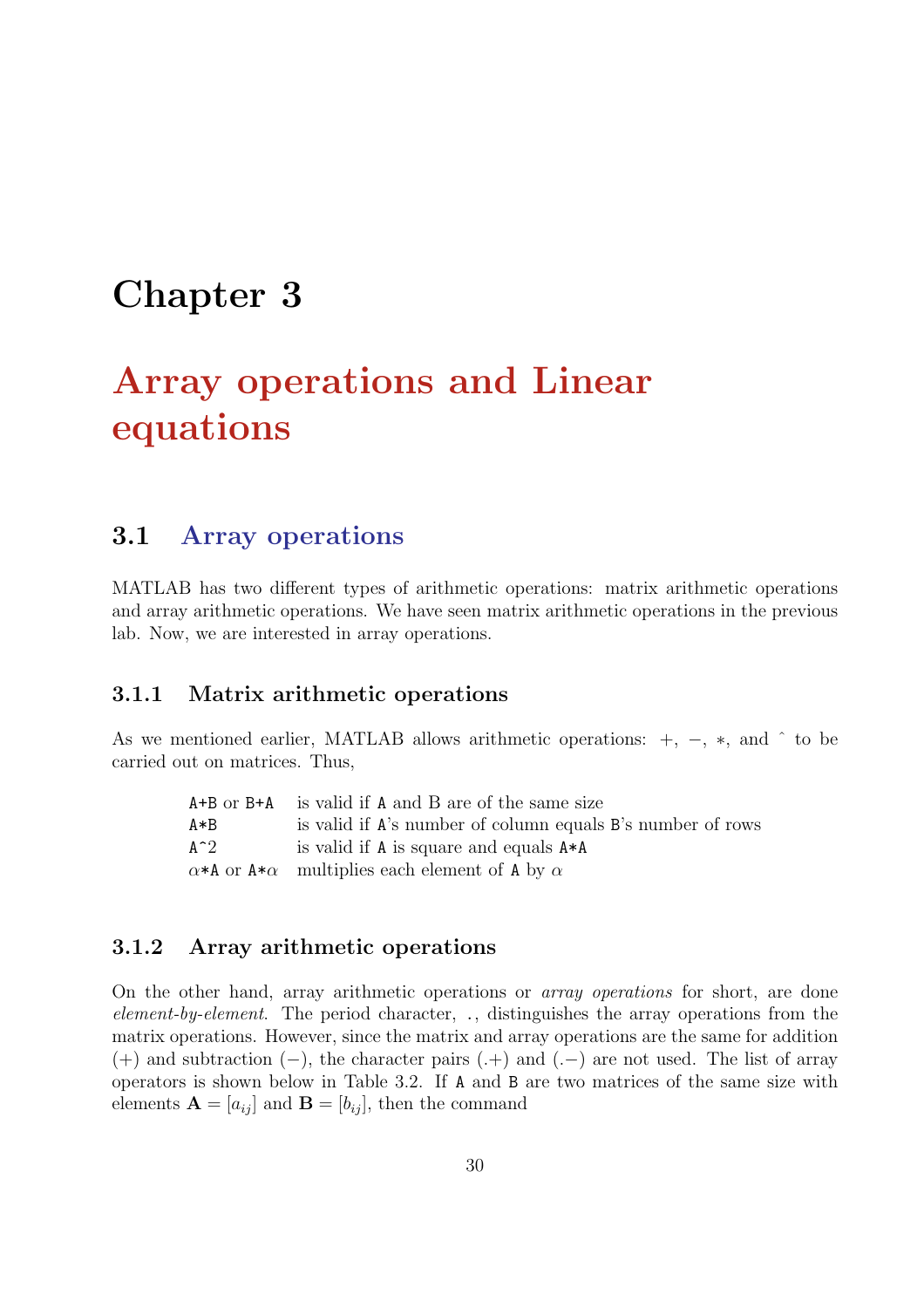| $.*$ Element-by-element multiplication         |
|------------------------------------------------|
| ./ Element-by-element division                 |
| $\therefore$ Element-by-element exponentiation |
|                                                |

Table 3.1: Array operators

 $>> C = A.*B$ 

produces another matrix C of the same size with elements  $c_{ij} = a_{ij}b_{ij}$ . For example, using the same  $3 \times 3$  matrices,

| $\mathbf{A} = \left[ \begin{array}{ccc} 1 & 2 & 3 \\ 4 & 5 & 6 \\ 7 & 8 & 9 \end{array} \right]$ |  |  | $\mathbf{B} = \left[ \begin{array}{ccc} 10 & 20 & 30 \\ 40 & 50 & 60 \\ 70 & 80 & 90 \end{array} \right]$ |  |  |
|--------------------------------------------------------------------------------------------------|--|--|-----------------------------------------------------------------------------------------------------------|--|--|

we have,

>> C = A.\*B C = 10 40 90 160 250 360 490 640 810

To raise a scalar to a power, we use for example the command 10^2. If we want the operation to be applied to each element of a matrix, we use .^2. For example, if we want to produce a new matrix whose elements are the square of the elements of the matrix A, we enter

| $\gg$ A. $\hat{2}$ |    |    |
|--------------------|----|----|
| ans                | =  |    |
| 1                  | 4  | 9  |
| 16                 | 25 | 36 |
| 49                 | 64 | 81 |

The relations below summarize the above operations. To simplify, let's consider two vectors U and V with elements  $U = [u_i]$  and  $V = [v_j]$ .

|  | $U_* * V$ produces $[u_1v_1 u_2v_2 \ldots u_nv_n]$            |
|--|---------------------------------------------------------------|
|  | $U. / V$ produces $[u_1/v_1 u_2/v_2  u_n/v_n]$                |
|  | $U. \hat{V}$ produces $[u_1^{v_1} u_2^{v_2} \dots u_n^{v_n}]$ |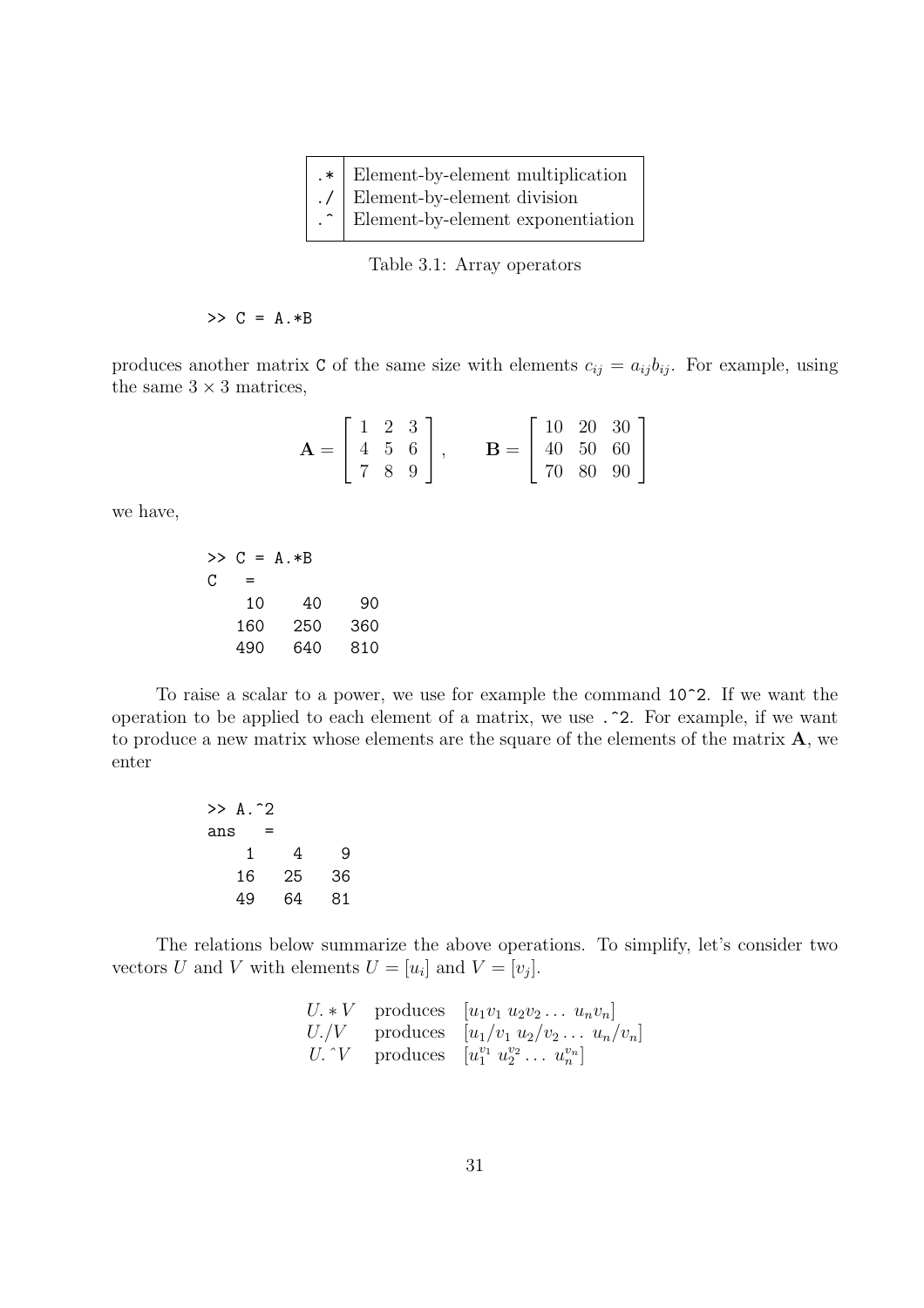| <b>OPERATION</b> | MATRIX ARRAY |    |
|------------------|--------------|----|
| Addition         |              |    |
| Subtraction      |              |    |
| Multiplication   | $^\ast$      | .∗ |
| Division         |              |    |
| Left division    |              |    |
| Exponentiation   |              |    |

Table 3.2: Summary of matrix and array operations

## 3.2 Solving linear equations

One of the problems encountered most frequently in scientific computation is the solution of systems of simultaneous linear equations. With matrix notation, a system of simultaneous linear equations is written

$$
Ax = b \tag{3.1}
$$

where there are as many equations as unknown. A is a given square matrix of order  $n$ ,  $b$  is a given column vector of  $n$  components, and  $x$  is an unknown column vector of  $n$  components.

In linear algebra we learn that the solution to  $Ax = b$  can be written as  $x = A^{-1}b$ , where  $A^{-1}$  is the inverse of A.

For example, consider the following system of linear equations

$$
\begin{cases}\n x + 2y + 3z &= 1 \\
 4x + 5y + 6z &= 1 \\
 7x + 8y &= 1\n\end{cases}
$$

The coefficient matrix A is

$$
A = \begin{bmatrix} 1 & 2 & 3 \\ 4 & 5 & 6 \\ 7 & 8 & 9 \end{bmatrix} \quad \text{and the vector} \quad b = \begin{bmatrix} 1 \\ 1 \\ 1 \end{bmatrix}
$$

With matrix notation, a system of simultaneous linear equations is written

$$
Ax = b \tag{3.2}
$$

This equation can be solved for x using linear algebra. The result is  $x = A^{-1}b$ . There are typically two ways to solve for  $x$  in MATLAB:

1. The first one is to use the matrix inverse, inv.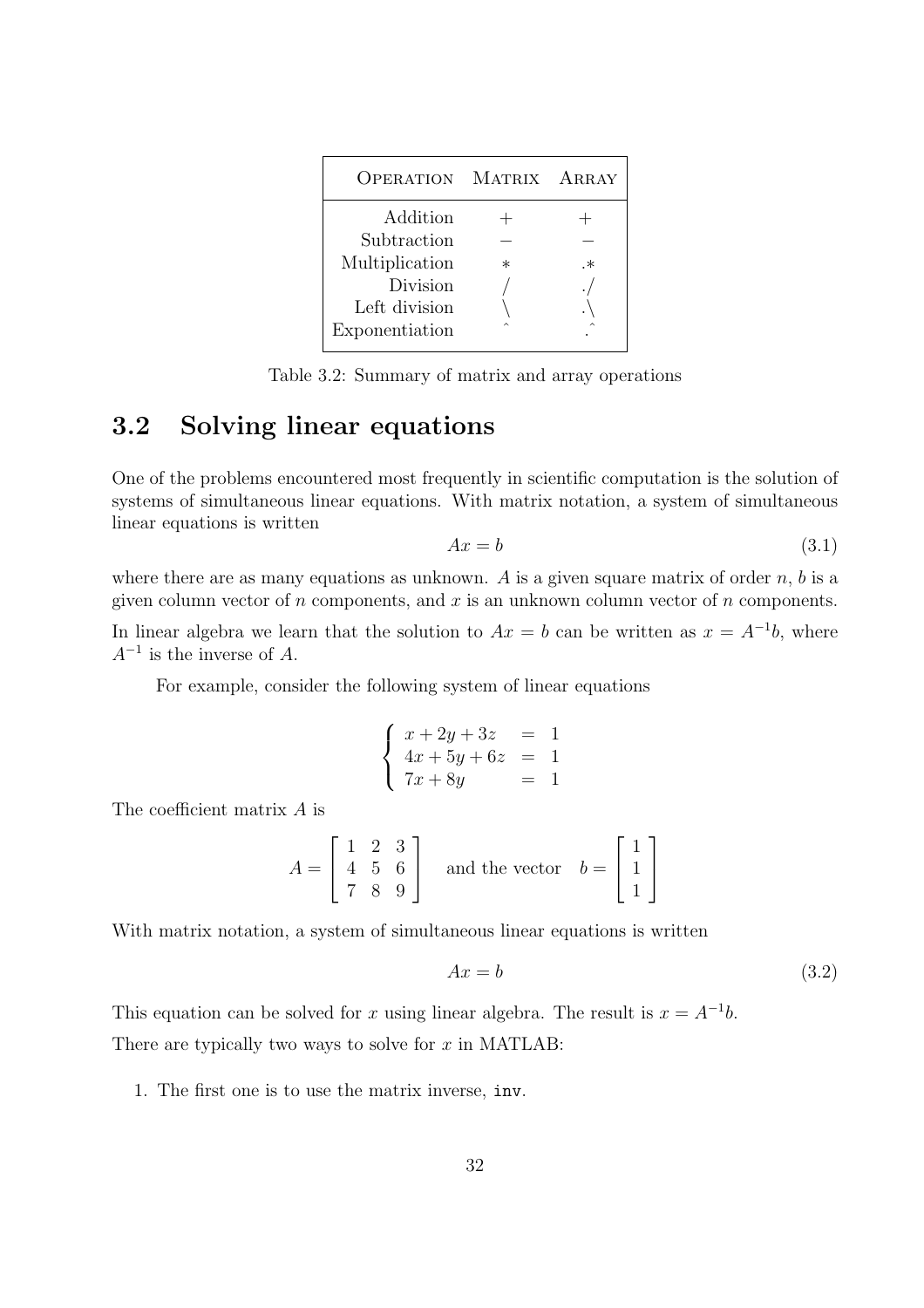>> A = [1 2 3; 4 5 6; 7 8 0]; >> b = [1; 1; 1];  $\Rightarrow$  x = inv(A)\*b  $x =$ -1.0000 1.0000 -0.0000

2. The second one is to use the *backslash* ( $\Omega$ ) operator. The numerical algorithm behind this operator is computationally efficient. This is a numerically reliable way of solving system of linear equations by using a well-known process of Gaussian elimination.

>> A = [1 2 3; 4 5 6; 7 8 0]; >> b = [1; 1; 1]; >> x = A\b x = -1.0000 1.0000 -0.0000

This problem is at the heart of many problems in scientific computation. Hence it is important that we know how to solve this type of problem efficiently.

Now, we know how to solve a system of linear equations. In addition to this, we will see some additional details which relate to this particular topic.

#### 3.2.1 Matrix inverse

Let's consider the same matrix A.

$$
A = \left[ \begin{array}{rrr} 1 & 2 & 3 \\ 4 & 5 & 6 \\ 7 & 8 & 0 \end{array} \right]
$$

Calculating the inverse of A manually is probably not a pleasant work. Here the handcalculation of  $A^{-1}$  gives as a final result:

$$
A^{-1} = \frac{1}{9} \left[ \begin{array}{rrr} -16 & 8 & -1 \\ 14 & -7 & 2 \\ -1 & 2 & -1 \end{array} \right]
$$

In MATLAB, however, it becomes as simple as the following commands: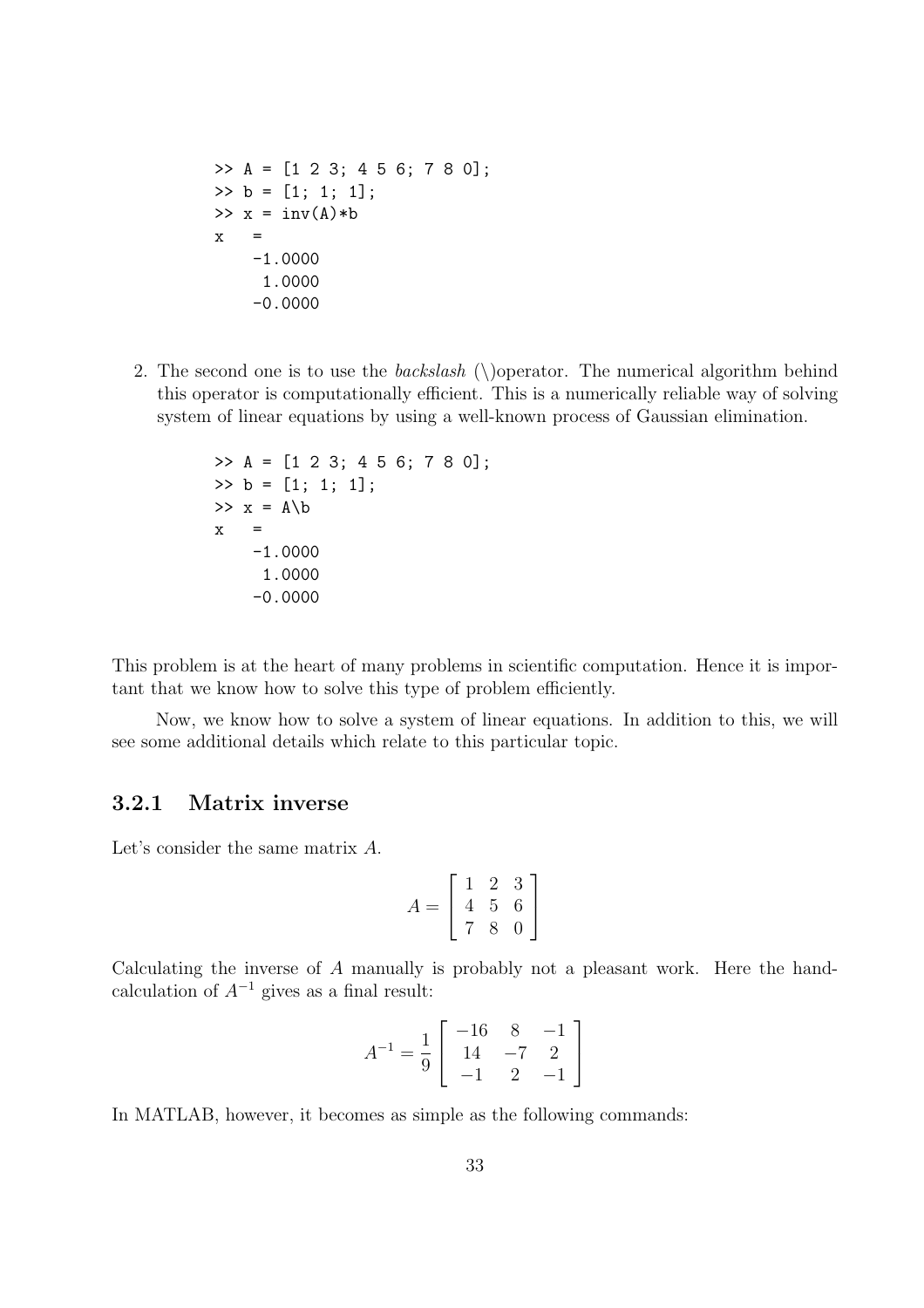>> A = [1 2 3; 4 5 6; 7 8 0];  $\gg$  inv $(A)$ ans =  $-1.7778$  0.8889  $-0.1111$ 1.5556 -0.7778 0.2222  $-0.1111$   $0.2222$   $-0.1111$ 

which is similar to:

$$
A^{-1} = \frac{1}{9} \left[ \begin{array}{rrr} -16 & 8 & -1 \\ 14 & -7 & 2 \\ -1 & 2 & -1 \end{array} \right]
$$

and the determinant of A is

$$
>> det(A)
$$
  
ans = 27

For further details on applied numerical linear algebra, see [10] and [11].

#### 3.2.2 Matrix functions

MATLAB provides many matrix functions for various matrix/vector manipulations; see Table 3.3 for some of these functions. Use the online help of MATLAB to find how to use these functions.

| det  | Determinant                                           |
|------|-------------------------------------------------------|
| diag | Diagonal matrices and diagonals of a matrix           |
| eig  | Eigenvalues and eigenvectors                          |
| inv  | Matrix inverse                                        |
| norm | Matrix and vector norms                               |
|      | rank   Number of linearly independent rows or columns |
|      |                                                       |

Table 3.3: Matrix functions

## 3.3 Exercises

NOTE: Due to the teaching class during this Fall Quarter 2005, the *problems* are *temporarily* removed from this section.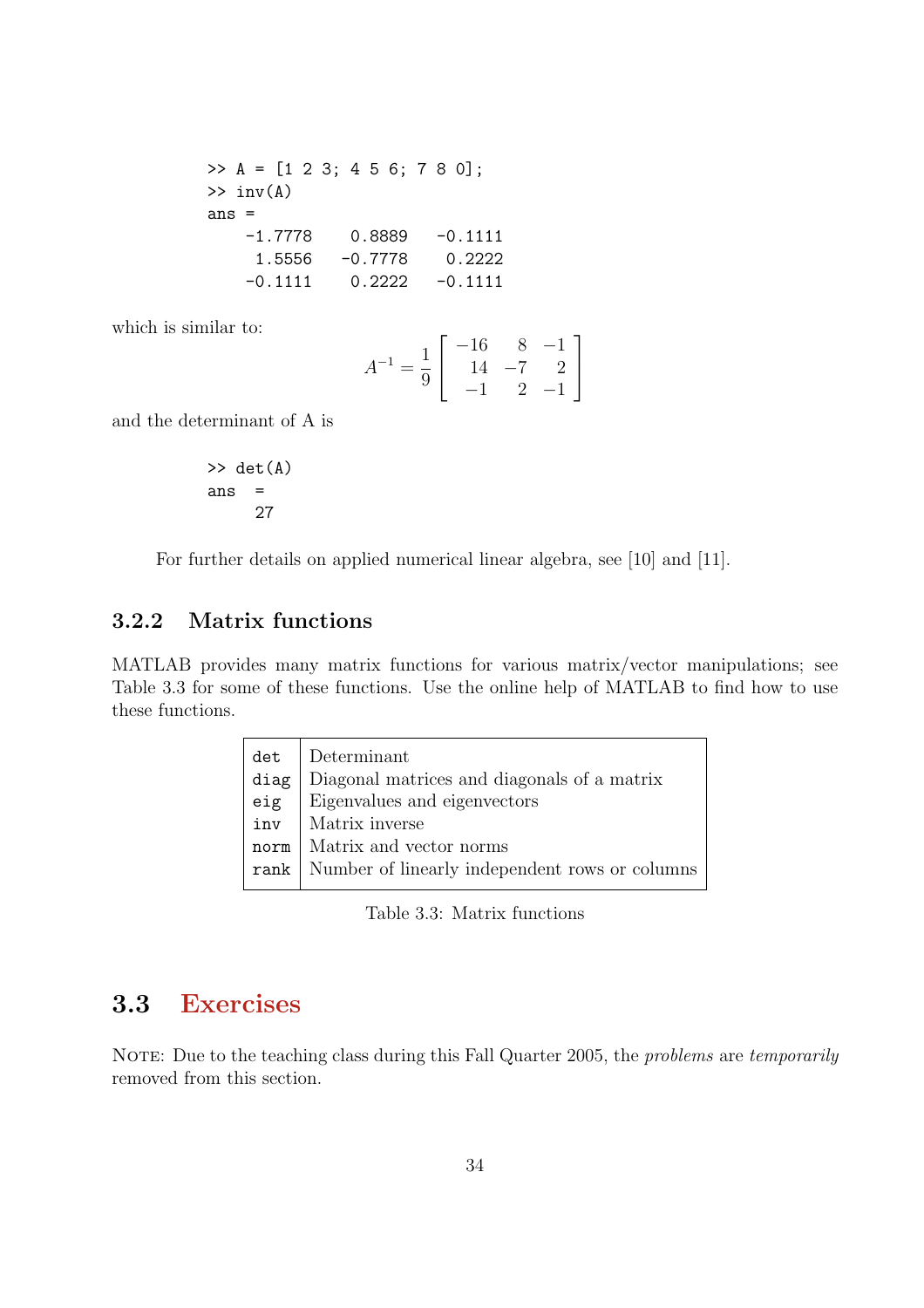# Chapter 4

# Introduction to programming in MATLAB

#### 4.1 Introduction

So far in these lab sessions, all the commands were executed in the Command Window. The problem is that the commands entered in the Command Window cannot be saved and executed again for several times. Therefore, a different way of executing repeatedly commands with MATLAB is:

- 1. to create a file with a list of commands,
- 2. save the file, and
- 3. run the file.

If needed, corrections or changes can be made to the commands in the file. The files that are used for this purpose are called script files or scripts for short.

This section covers the following topics:

- M-File Scripts
- M-File Functions

# 4.2 M-File Scripts

A script file is an external file that contains a sequence of MATLAB statements. Script files have a filename extension .m and are often called M-files. M-files can be *scripts* that simply execute a series of MATLAB statements, or they can be functions that can accept arguments and can produce one or more outputs.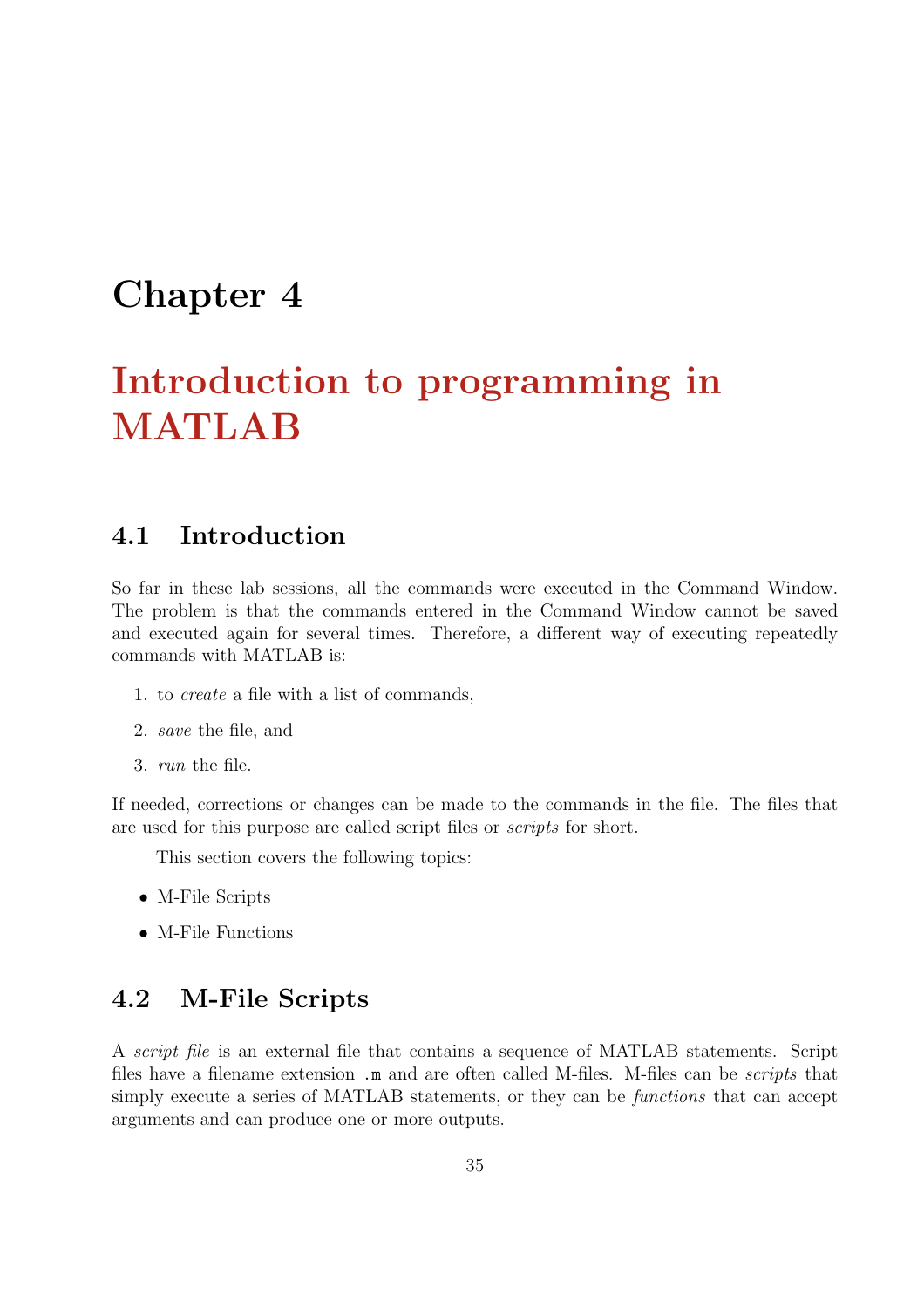#### 4.2.1 Examples

Here are two simple scripts.

#### Example 1

Consider the system of equations:

$$
\begin{cases}\n x + 2y + 3z &= 1 \\
 3x + 3y + 4z &= 1 \\
 2x + 3y + 3z &= 2\n\end{cases}
$$

Find the solution  $x$  to the system of equations. SOLUTION:

- Use the MATLAB *editor* to create a file: File  $\rightarrow$  New  $\rightarrow$  M-file.
- Enter the following statements in the file:

$$
A = [1 2 3; 3 3 4; 2 3 3];
$$
  

$$
b = [1; 1; 2];
$$
  

$$
x = A\backslash b
$$

- Save the file, for example, example1.m.
- Run the file, in the command line, by typing:

>> example1 x = -0.5000 1.5000 -0.5000

When execution completes, the variables  $(A, b, and x)$  remain in the workspace. To see a listing of them, enter whos at the command prompt.

NOTE: The MATLAB editor is both a text editor specialized for creating M-files and a graphical MATLAB debugger. The MATLAB editor has numerous menus for tasks such as saving, viewing, and debugging. Because it performs some simple checks and also uses color to differentiate between various elements of codes, this text editor is recommended as the tool of choice for writing and editing M-files.

There is another way to open the editor: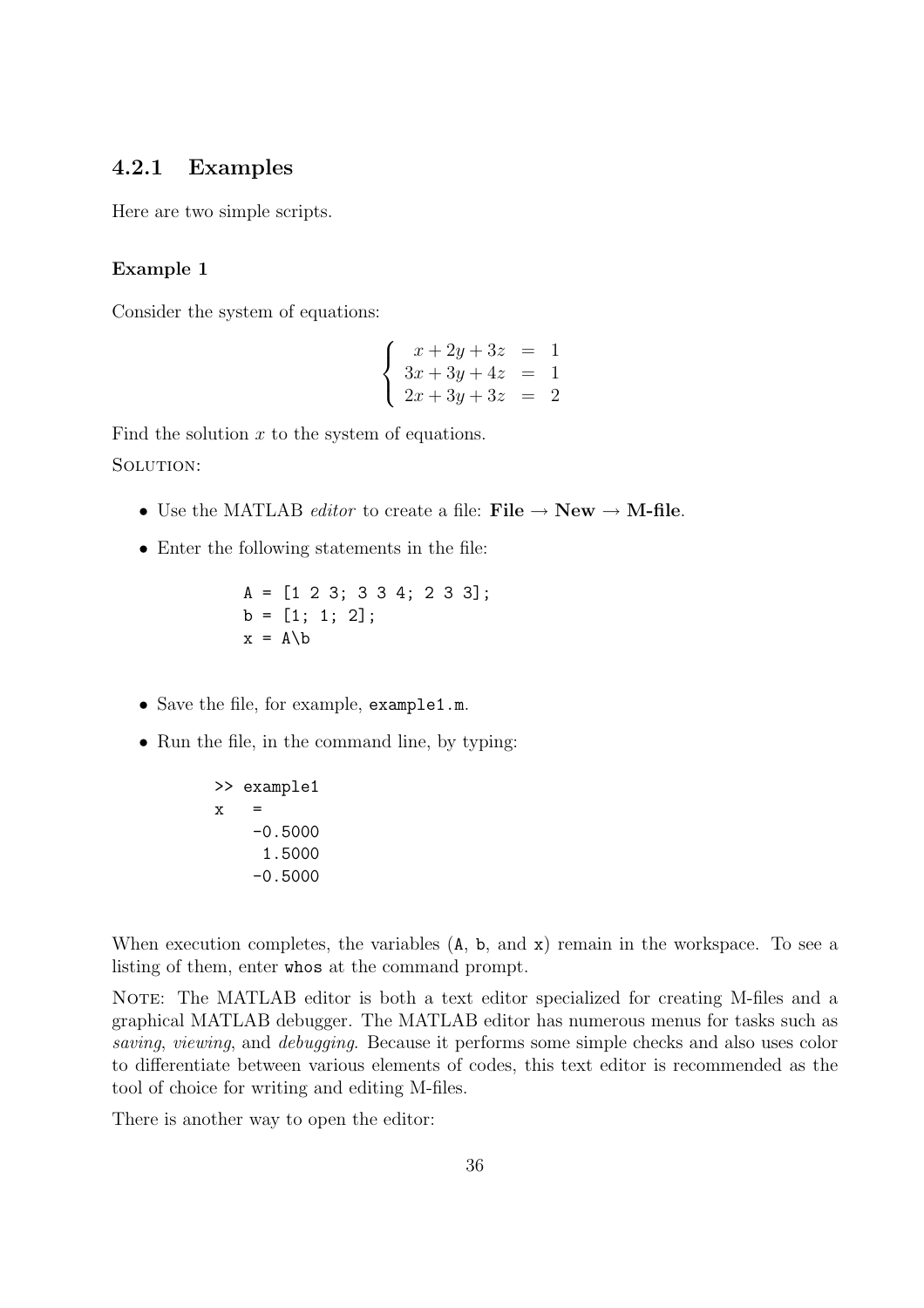>> edit

or

>> edit filename.m

to open filename.m.

#### Example 2

Plot the following cosine functions,  $y_1 = 2\cos(x)$ ,  $y_2 = \cos(x)$ , and  $y_3 = 0.5 * \cos(x)$ , in the interval  $0 \le x \le 2\pi$ . This example has been presented in previous Chapter. Here we put the commands in a file.

• Create a file, say example2.m, which contains the following commands:

```
x = 0:pi/100:2*pi;y1 = 2 * cos(x);
y2 = cos(x);
y3 = 0.5 * cos(x);plot(x,y1,'--',x,y2,'--',x,y3,':')xlabel('0 \leq x \leq 2\pi')
ylabel('Cosine functions')
legend('2*cos(x)', 'cos(x)', '0.5*cos(x)'))title('Typical example of multiple plots')
axis([0 2*pi -3 3])
```
• Run the file by typing example2 in the Command Window.

#### 4.2.2 Script side-effects

All variables created in a script file are added to the workspace. This may have undesirable effects, because:

- Variables already existing in the workspace may be overwritten.
- The execution of the script can be affected by the state variables in the workspace.

As a result, because scripts have some undesirable side-effects, it is better to code any complicated applications using rather function M-file.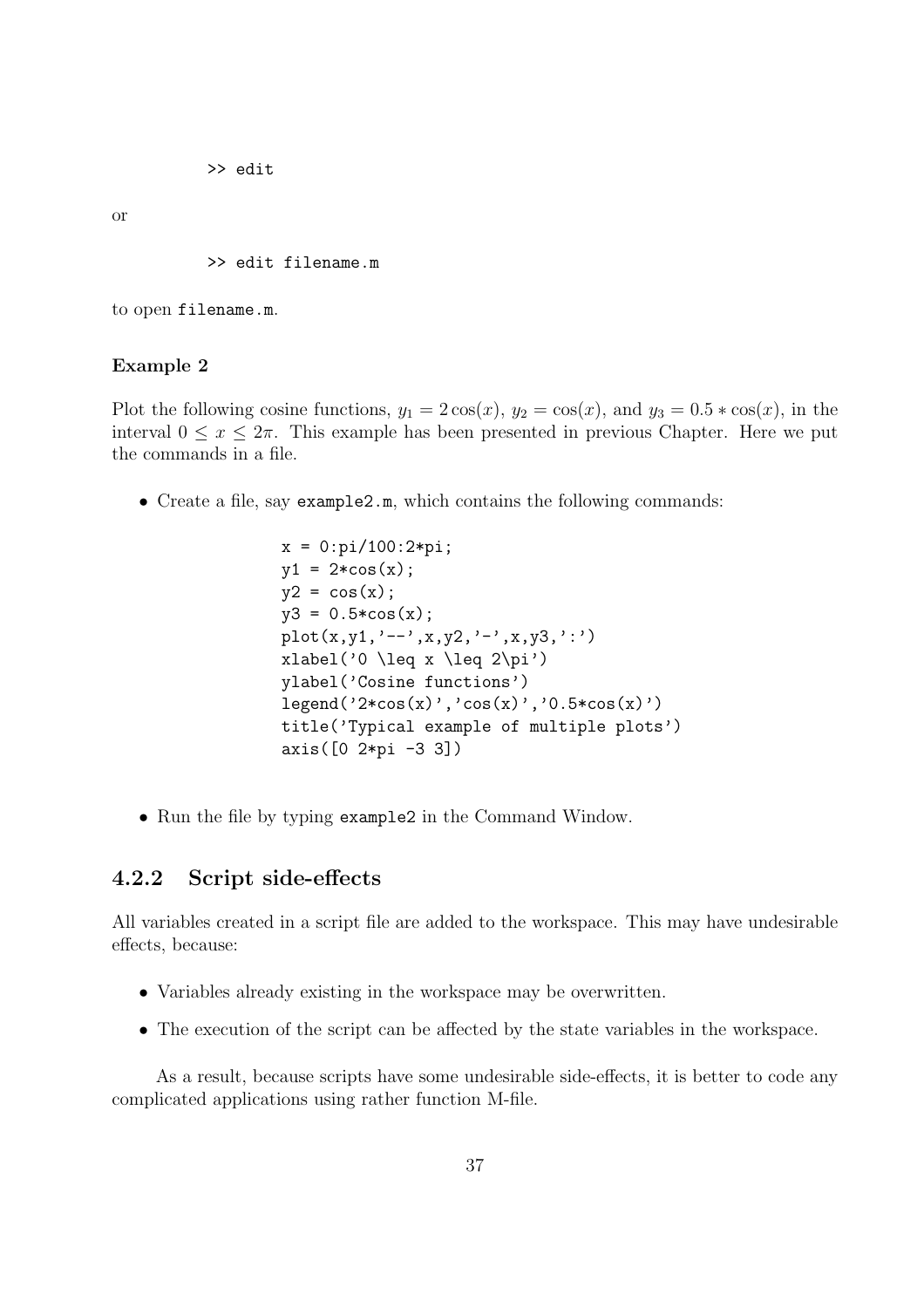# 4.3 M-File functions

As mentioned earlier, functions are programs (or *routines*) that accept *input* arguments and return *output* arguments. Each M-file function (or *function* or *M-file* for short) has its *own* area of workspace, separated from the MATLAB base workspace.

#### 4.3.1 Anatomy of a M-File function

This simple function shows the basic parts of an M-file.

| function $f = factorial(n)$                |     |  |  |
|--------------------------------------------|-----|--|--|
| % FACTORIAL(N) returns the factorial of N. | (2) |  |  |
| % Compute a factorial value.               | (3) |  |  |
|                                            |     |  |  |
| $f = \text{prod}(1:n);$                    | (4) |  |  |

The first line of a function M-file starts with the keyword function. It gives the function name and order of *arguments*. In the case of function factorial, there are up to one output argument and one input argument. Table 4.1 summarizes the M-file function.

As an example, for  $n = 5$ , the result is,

$$
\Rightarrow f = factorial(5)
$$
  
f =  
120

| Table 4.1: Anatomy of a M-File function |  |  |  |
|-----------------------------------------|--|--|--|
|-----------------------------------------|--|--|--|

| Part no. | M-file element      | Description                        |
|----------|---------------------|------------------------------------|
| (1)      | Function            | Define the function name, and the  |
|          | definition          | number and order of input and      |
|          | line                | output arguments                   |
| (2)      | H <sub>1</sub> line | A one line summary description     |
|          |                     | of the program, displayed when you |
|          |                     | request Help                       |
| (3)      | Help text           | A more detailed description of     |
|          |                     | the program                        |
| (4)      | Function body       | Program code that performs         |
|          |                     | the actual computations            |

Both functions and scripts can have all of these parts, except for the function definition line which applies to *function* only.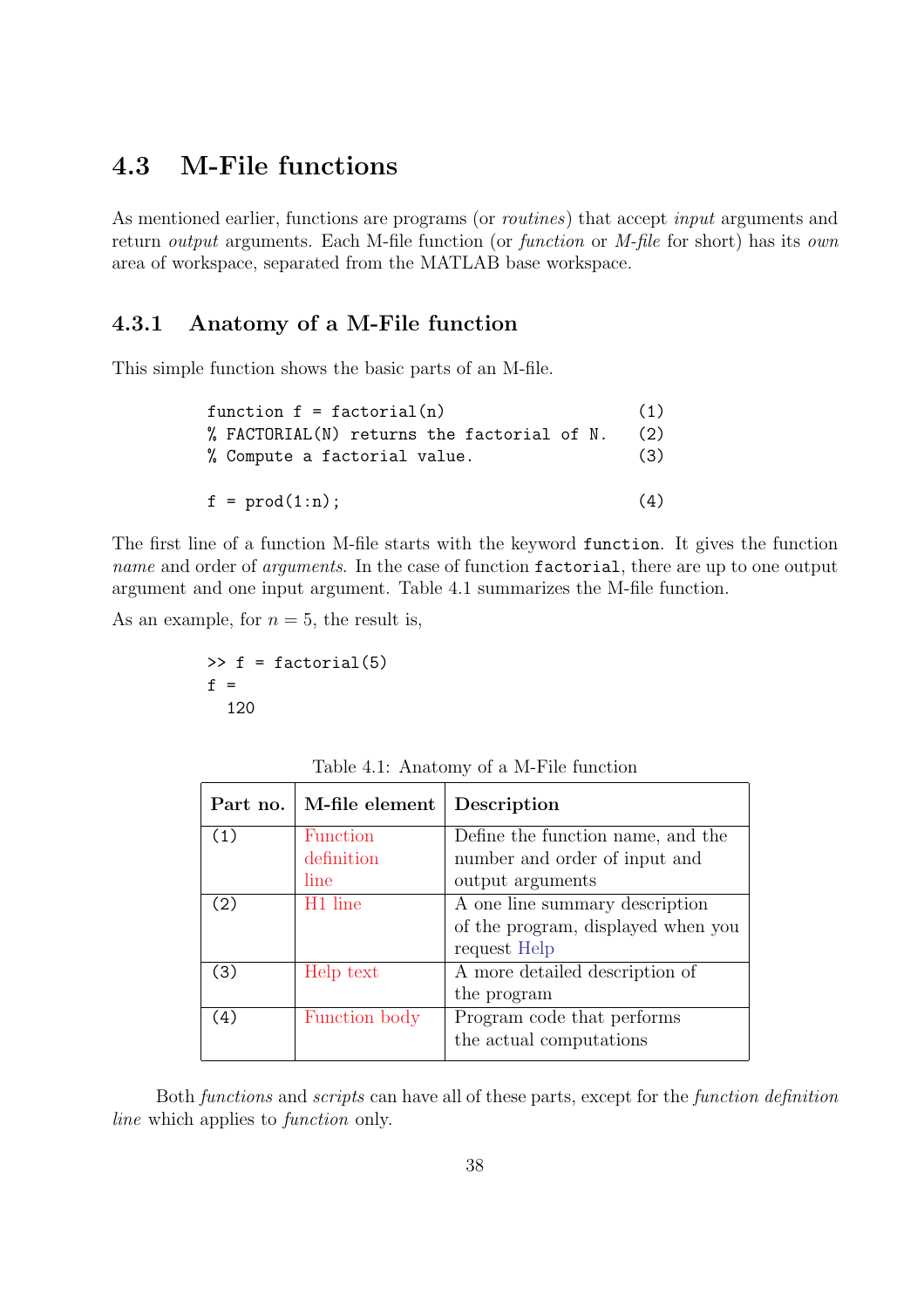In addition, it is important to note that *function name* must begin with a letter, and must be no longer than than the maximum of 63 characters. Furthermore, the name of the text file that you save will consist of the function name with the extension .m. Thus, the above example file would be factorial.m.

Table 4.2 summarizes the differences between scripts and functions.

| <b>SCRIPTS</b>              | <b>FUNCTIONS</b>                      |
|-----------------------------|---------------------------------------|
| - Do not accept input       | - Can accept input arguments and      |
| arguments or return output  | return output arguments.              |
| arguments.                  |                                       |
| - Store variables in a      | - Store variables in a workspace      |
| workspace that is shared    | internal to the function.             |
| with other scripts          |                                       |
| - Are useful for automating | - Are useful for extending the MATLAB |
| a series of commands        | language for your application         |

Table 4.2: Difference between scripts and functions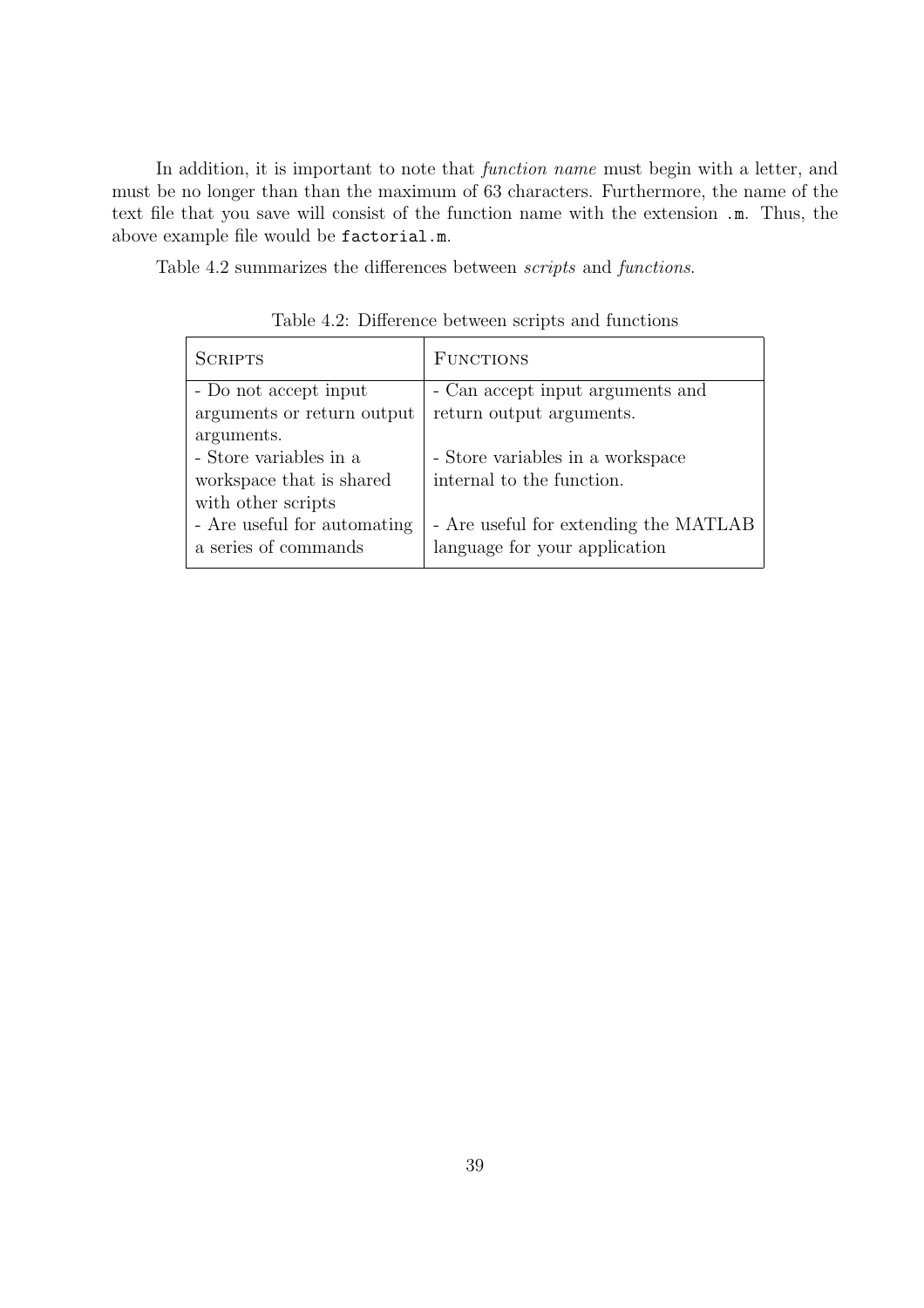#### 4.3.2 Input and output arguments

As mentioned above, the input arguments are listed inside parentheses following the function name. The output arguments are listed inside the brackets on the left side. They are used to transfer the output from the function file. The general form looks like this

```
function [outputs] = function_name(inputs)
```
Function file can have none, one, or several output arguments. Table 4.3 illustrates some possible combinations of input and output arguments.

|  | Table 4.3: Example of input and output arguments |  |
|--|--------------------------------------------------|--|
|  |                                                  |  |

|  | function $C = FtoC(F)$             | One input argument and      |
|--|------------------------------------|-----------------------------|
|  |                                    | one output argument         |
|  | function area=TrapArea(a,b,h)      | Three inputs and one output |
|  | function $[h,d] = motion(v,angle)$ | Two inputs and two outputs  |
|  |                                    |                             |

## 4.4 Input to a script file

When a script file is executed, the variables that are used in the calculations within the file must have assigned values. The assignment of a value to a variable can be done in three ways.

- 1. The variable is defined in the script file.
- 2. The variable is defined in the command prompt.
- 3. The variable is entered when the script is executed.

We have already seen the two first cases. Here, we will focus our attention on the third one. In this case, the variable is defined in the script file. When the file is executed, the user is prompted to assign a value to the variable in the command prompt. This is done by using the input command. Here is an example.

> % This script file calculates the average of points % scored in three games. % The point from each game are assigned to a variable % by using the 'input' command. game1 = input('Enter the points scored in the first game ');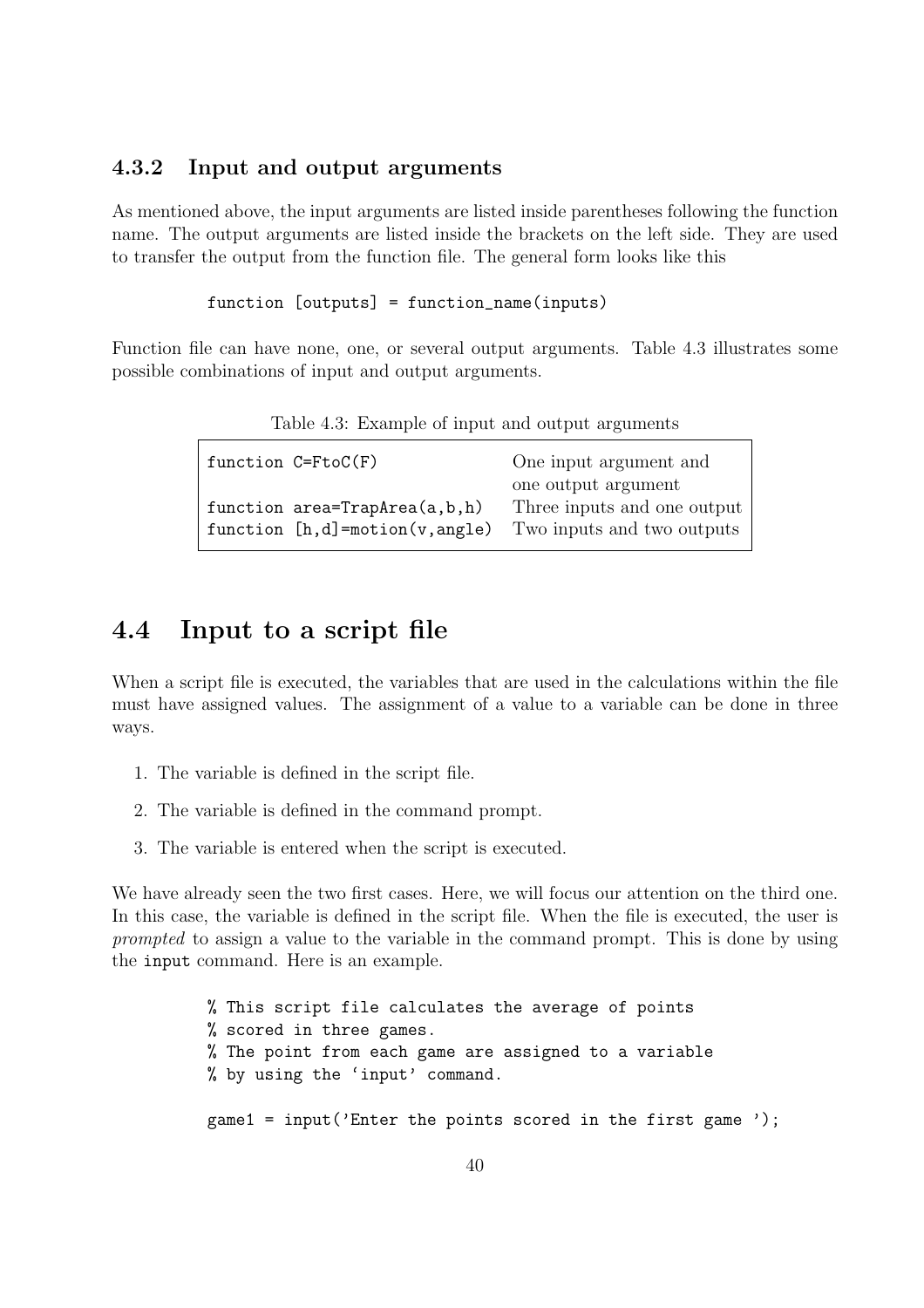game2 = input('Enter the points scored in the second game '); game3 = input('Enter the points scored in the third game '); average = (game1+game2+game3)/3

The following shows the command prompt when this script file (saved as example3) is executed.

```
>> example3
>> Enter the points scored in the first game 15
>> Enter the points scored in the second game 23
>> Enter the points scored in the third game 10
average =
       16
```
The input command can also be used to assign *string* to a variable. For more information, see MATLAB documentation.

A typical example of M-file function programming can be found in a recent paper which related to the solution of the ordinary differential equation (ODE) [12].

## 4.5 Output commands

As discussed before, MATLAB automatically generates a *display* when commands are executed. In addition to this automatic display, MATLAB has several commands that can be used to generate displays or outputs.

Two commands that are frequently used to generate output are: disp and fprintf. The main differences between these two commands can be summarized as follows (Table 4.4).

|  |  | Table 4.4: disp and fprintf commands |
|--|--|--------------------------------------|

| disp | . Simple to use.<br>. Provide limited control over the appearance of output                             |
|------|---------------------------------------------------------------------------------------------------------|
|      | fprintf . Slightly more complicated than disp.<br>. Provide total control over the appearance of output |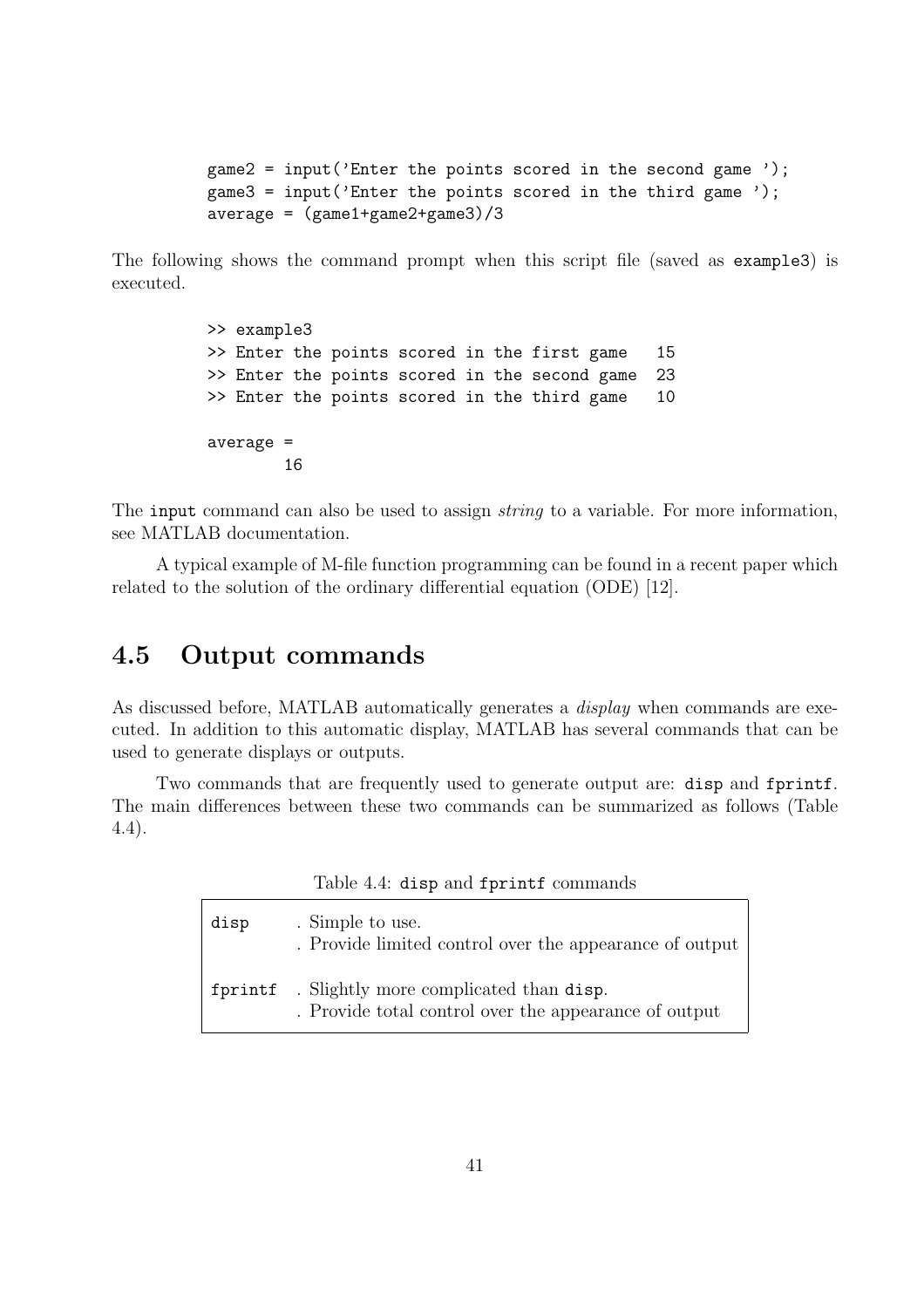## 4.6 Exercises

- 1. Liz buys three apples, a dozen bananas, and one cantaloupe for \$2.36. Bob buys a dozen apples and two cantaloupe for \$5.26. Carol buys two bananas and three cantaloupe for \$2.77. How much do single pieces of each fruit cost?
- 2. Write a function file that converts temperature in degrees Fahrenheit  $(\degree F)$  to degrees Centigrade (◦C). Use input and fprintf commands to display a mix of text and numbers. Recall the conversion formulation,  $C = 5/9 * (F - 32)$ .
- 3. Write a user-defined MATLAB function, with two input and two output arguments that determines the height in centimeters (cm) and mass in kilograms (kg)of a person from his height in inches  $(in.)$  and weight in pounds  $(1b)$ .
	- (a) Determine in SI units the height and mass of a 5 ft.15 in. person who weight 180 lb.
	- (b) Determine your own height and weight in SI units.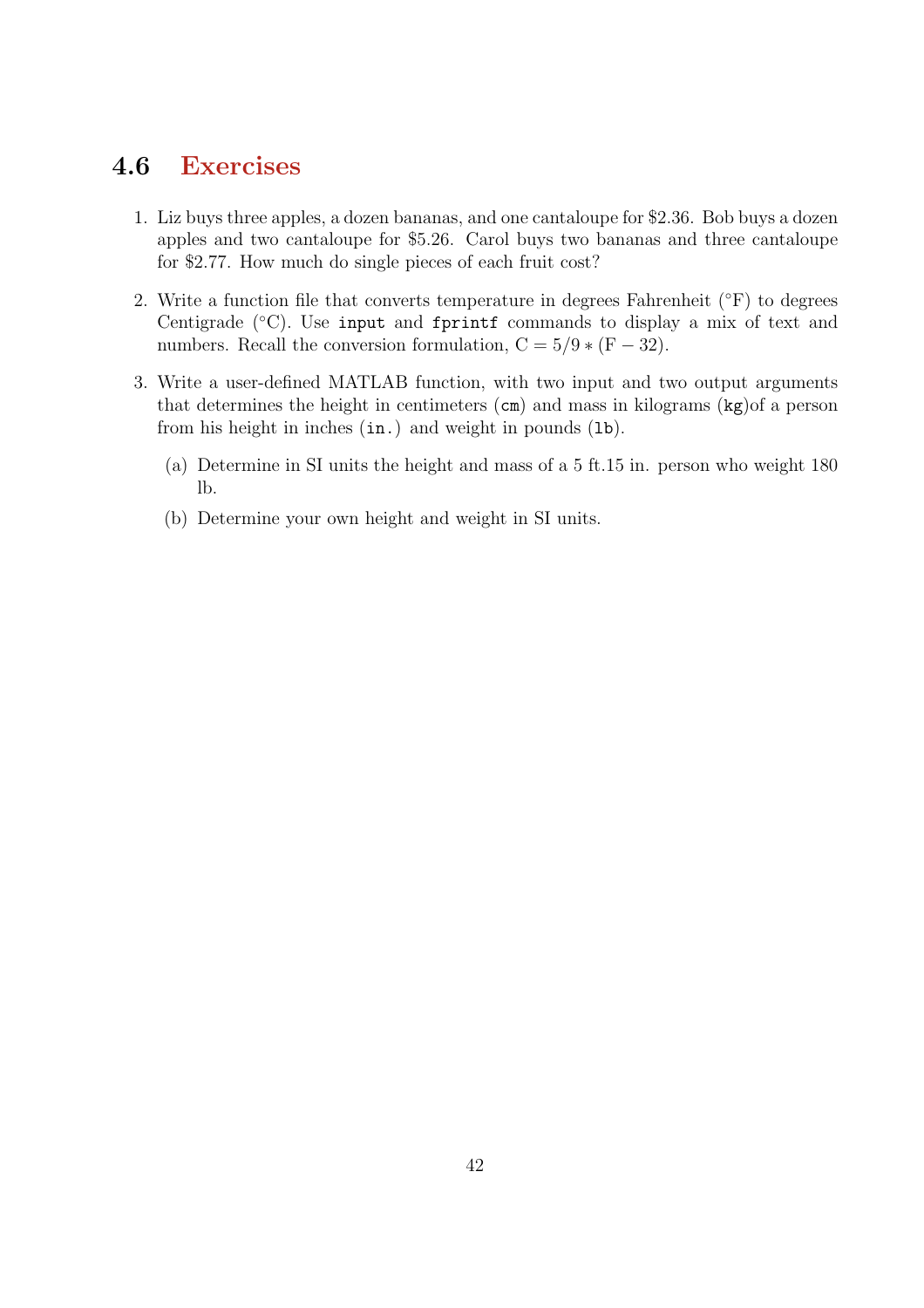# Chapter 5

# Control flow and operators

## 5.1 Introduction

MATLAB is also a programming language. Like other computer programming languages, MATLAB has some decision making structures for control of command execution. These decision making or *control flow* structures include for loops, while loops, and if-else-end constructions. Control flow structures are often used in script M-files and function M-files.

By creating a file with the extension .m, we can easily write and run programs. We do not need to compile the program since MATLAB is an interpretative (not compiled) language. MATLAB has thousand of *functions*, and you can add your own using m-files.

MATLAB provides several tools that can be used to control the flow of a program (script or function). In a simple program as shown in the previous Chapter, the commands are executed one after the other. Here we introduce the flow control structure that make possible to skip commands or to execute specific group of commands.

## 5.2 Control flow

MATLAB has four control flow structures: the if statement, the for loop, the while loop, and the switch statement.

#### 5.2.1 The ''if...end'' structure

MATLAB supports the variants of "if" construct.

- if ... end
- if ... else ... end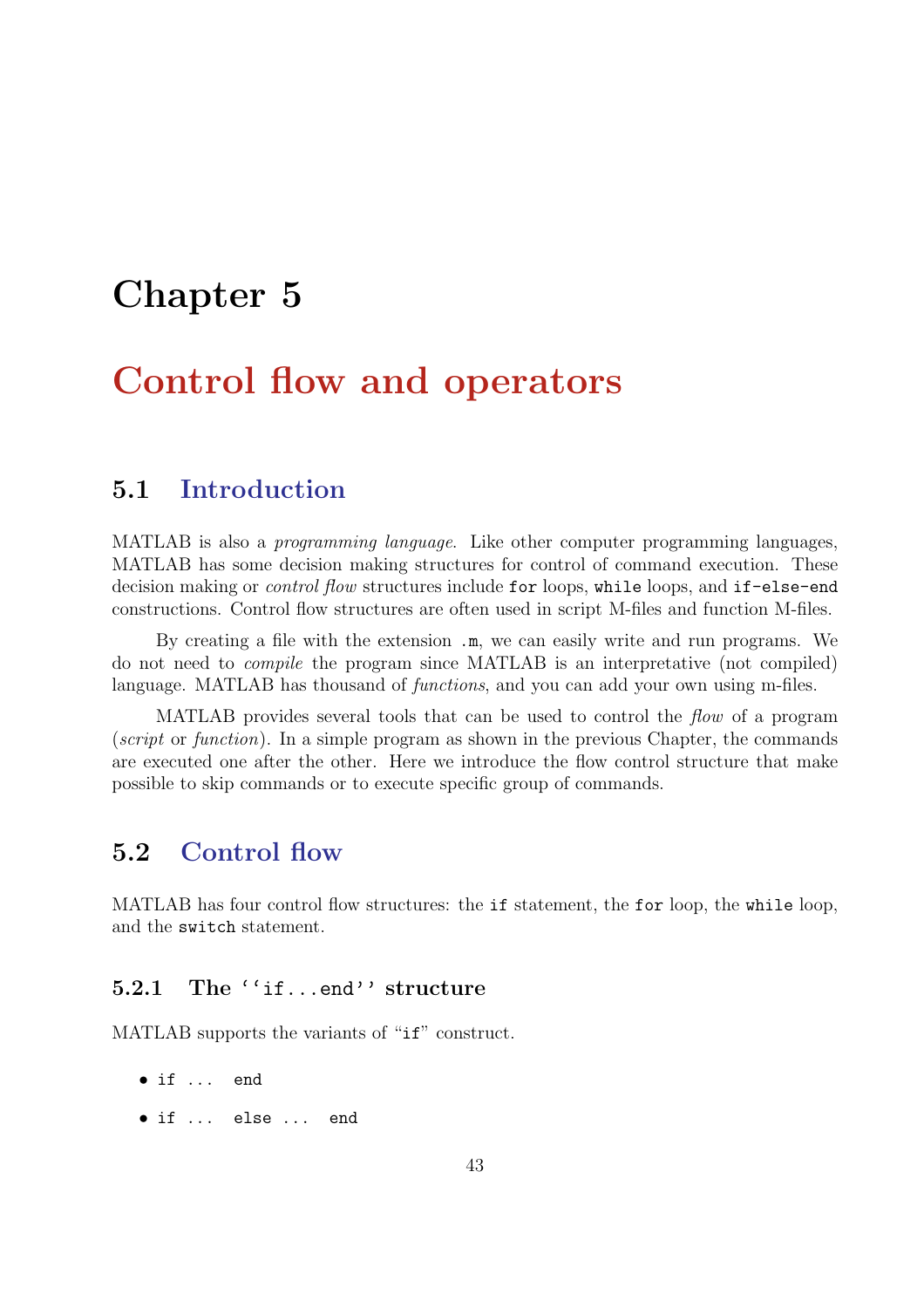• if ... elseif ... else ... end

The simplest form of the if statement is

if expression statements end

Here are some examples based on the familiar quadratic formula.

```
1. discr = b*b - 4*axc;if discr < 0
           disp('Warning: discriminant is negative, roots are
           imaginary');
        end
2. discr = b*b - 4*a*c;if discr < 0
           disp('Warning: discriminant is negative, roots are
           imaginary');
        else
           disp('Roots are real, but may be repeated')
        end
3. discr = b*b - 4*ax;
        if discr < 0
           disp('Warning: discriminant is negative, roots are
           imaginary');
        elseif discr == 0
           disp('Discriminant is zero, roots are repeated')
        else
           disp('Roots are real')
        end
```
It should be noted that:

- elseif has no space between else and if (one word)
- no semicolon (;) is needed at the end of lines containing if, else, end
- indentation of if block is not required, but facilitate the reading.
- the end statement is required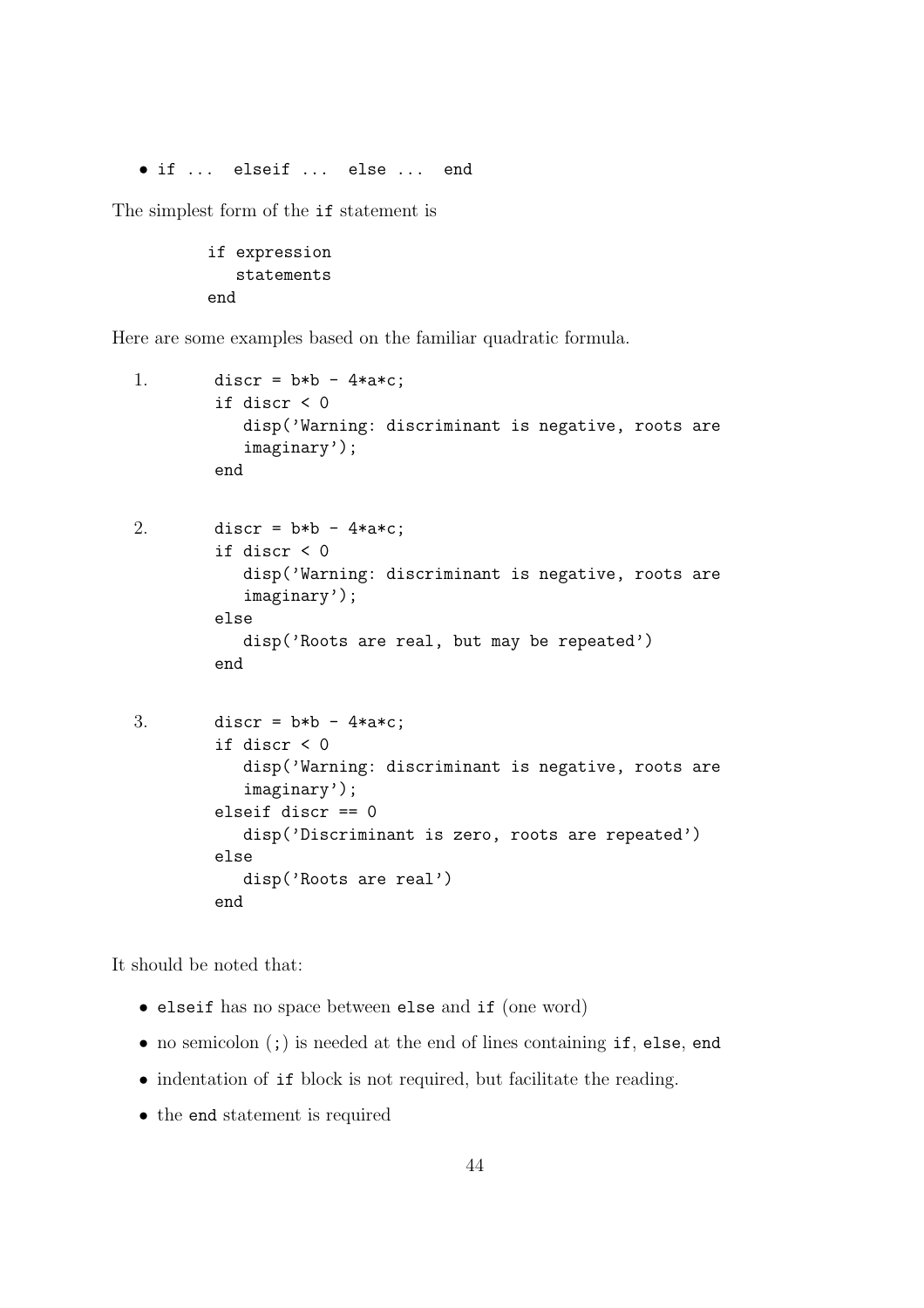#### 5.2.2 Relational and logical operators

A relational operator compares two numbers by determining whether a comparison is true or false. Relational operators are shown in Table 5.1.

|          | <b>OPERATOR DESCRIPTION</b> |
|----------|-----------------------------|
| $\rm{>}$ | Greater than                |
| $\,<\,$  | Less than                   |
| $>=$     | Greater than or equal to    |
| $\lt =$  | Less than or equal to       |
|          | Equal to                    |
|          | Not equal to                |
| $\&$     | AND operator                |
|          | OR operator                 |
|          | NOT operator                |

Table 5.1: Relational and logical operators

Note that the "equal to" relational operator consists of two equal signs  $(==)$  (with no space between them), since  $=$  is reserved for the *assignment* operator.

#### 5.2.3 The ''for...end'' loop

In the for ... end loop, the execution of a command is repeated at a fixed and predetermined number of times. The syntax is

```
for variable = expression
    statements
end
```
Usually, expression is a vector of the form i:s:j. A simple example of for loop is

```
for ii=1:5
    x=ii*ii
end
```
It is a good idea to indent the loops for readability, especially when they are nested. Note that MATLAB editor does it automatically.

Multiple for loops can be nested, in which case indentation helps to improve the readability. The following statements form the 5-by-5 symmetric matrix A with  $(i, j)$  element  $i/j$  for  $j > i$ :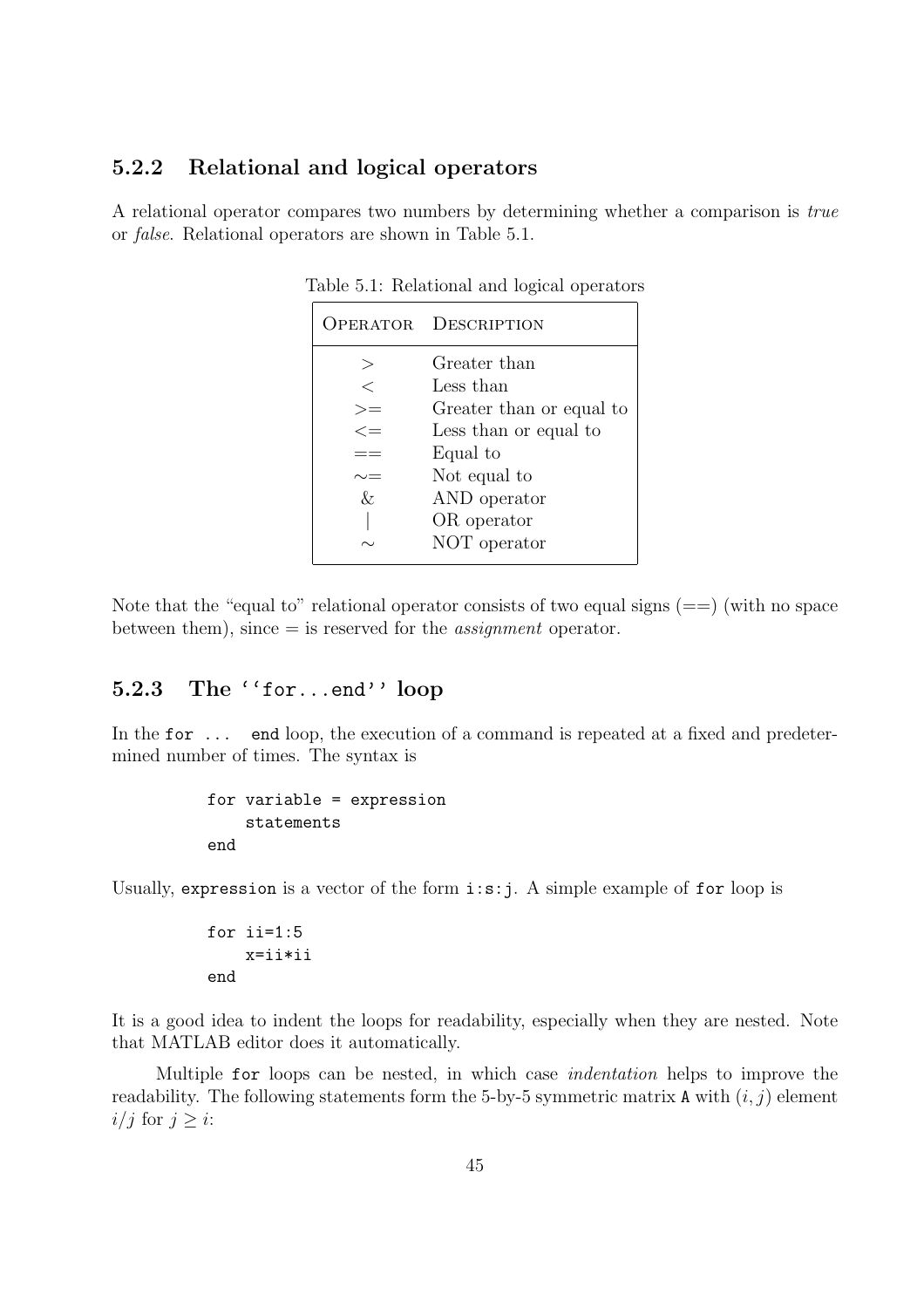```
n = 5; A = eye(n);
for j=2:n
    for i=1:j-1A(i, j)=i/j;A(j,i)=i/j;end
end
```
## 5.2.4 The ''while...end'' loop

This loop is used when the number of passes is not specified. The looping continues until a stated condition is satisfied. The while loop has the form:

> while expression statements end

The statements are executed as long as expression is true.

```
x = 1while x \leq 10x = 3*xend
```
It is important to note that if the condition inside the looping is not well defined, the looping will continue *indefinitely*. If this happens, we can stop the execution by pressing Ctrl-C.

#### 5.2.5 Other flow structures

- The break statement. A while loop can be terminated with the break statement, which passes control to the first statement after the corresponding end. The break statement can also be used to exit a for loop.
- The continue statement can also be used to exit a for loop to pass immediately to the next iteration of the loop, skipping the remaining statements in the loop.
- Other control statements include return, continue, switch, etc. For more detail about these commands, consul MATLAB documentation.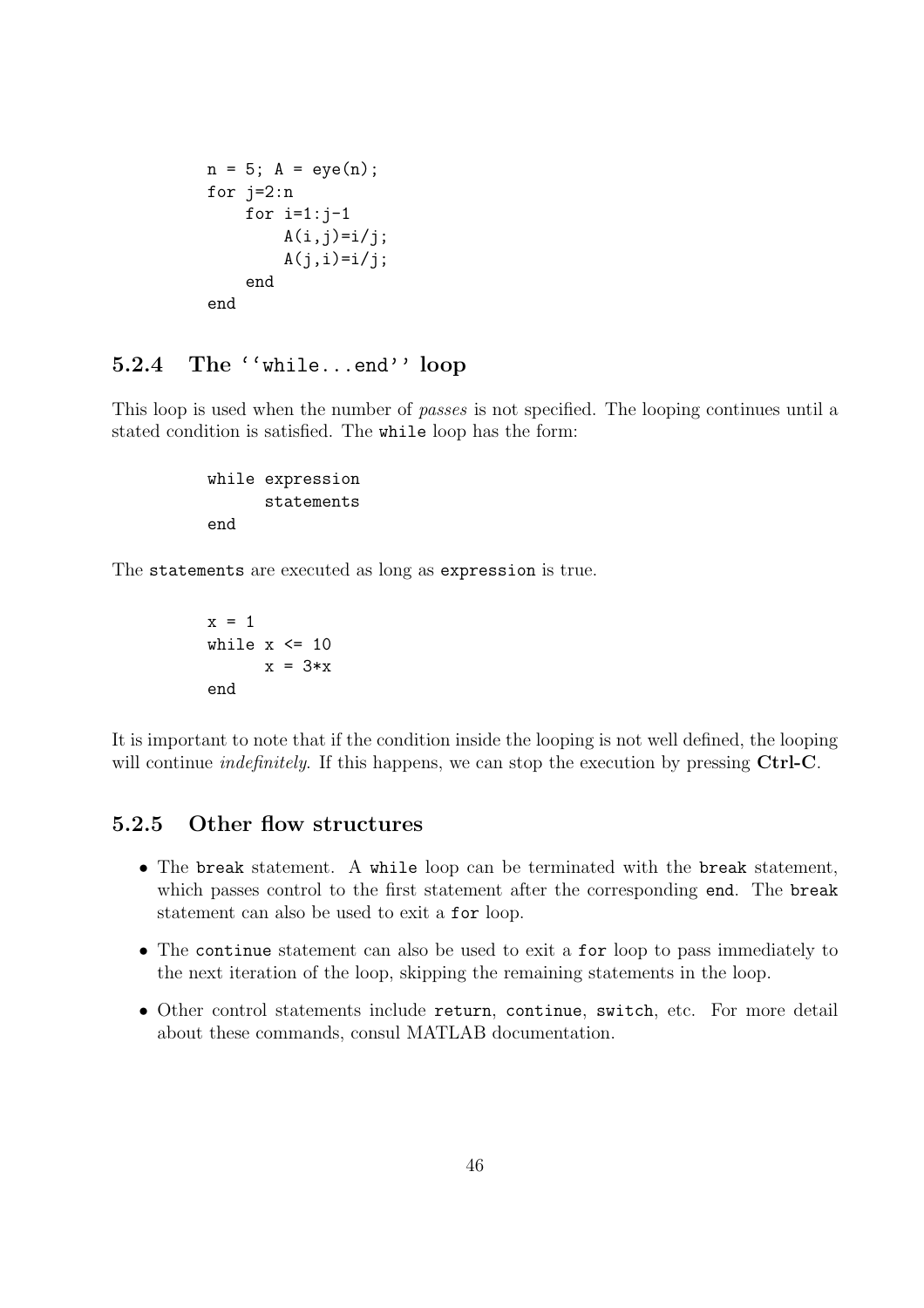#### 5.2.6 Operator precedence

We can build expressions that use any combination of *arithmetic*, *relational*, and *logical* operators. Precedence rules determine the order in which MATLAB evaluates an expression. We have already seen this in the "Tutorial Lessons".

Here we add other operators in the list. The precedence rules for MATLAB are shown in this list (Table 5.2), ordered from highest (1) to lowest (9) precedence level. Operators are evaluated from left to right.

| PRECEDENCE OPERATOR |                                                                             |
|---------------------|-----------------------------------------------------------------------------|
| 1                   | Parentheses ()                                                              |
| 2                   | Transpose $($ .'), power $($ . $)$ , matrix power $($ $)$                   |
| 3                   | Unary plus $(+)$ , unary minus $(-)$ , logical negation $(\sim)$            |
| $\overline{4}$      | Multiplication $(.*)$ , right division $(./)$ , left division $(./)$ ,      |
|                     | matrix multiplication $(*)$ , matrix right division $($ ,                   |
|                     | matrix left division $(\n)$                                                 |
| 5                   | Addition $(+)$ , subtraction $(-)$                                          |
| 6                   | Colon operator $($ : $)$                                                    |
| 7                   | Less than $(<)$ , less than or equal to $(\le)$ , greater $(>)$ ,           |
|                     | greater than or equal to $(\ge)$ , equal to $(==)$ , not equal to $(\sim=)$ |
| 8                   | Element-wise AND, $(\&)$                                                    |
| 9                   | Element-wise $OR$ , $( )$                                                   |

Table 5.2: Operator precedence

## 5.3 Saving output to a file

In addition to displaying output on the screen, the command fprintf can be used for writing the output to a *file*. The saved data can subsequently be used by MATLAB or other softwares.

To save the results of some computation to a file in a text format requires the following steps:

- 1. Open a file using fopen
- 2. Write the output using fprintf
- 3. Close the file using fclose

Here is an example (script) of its use.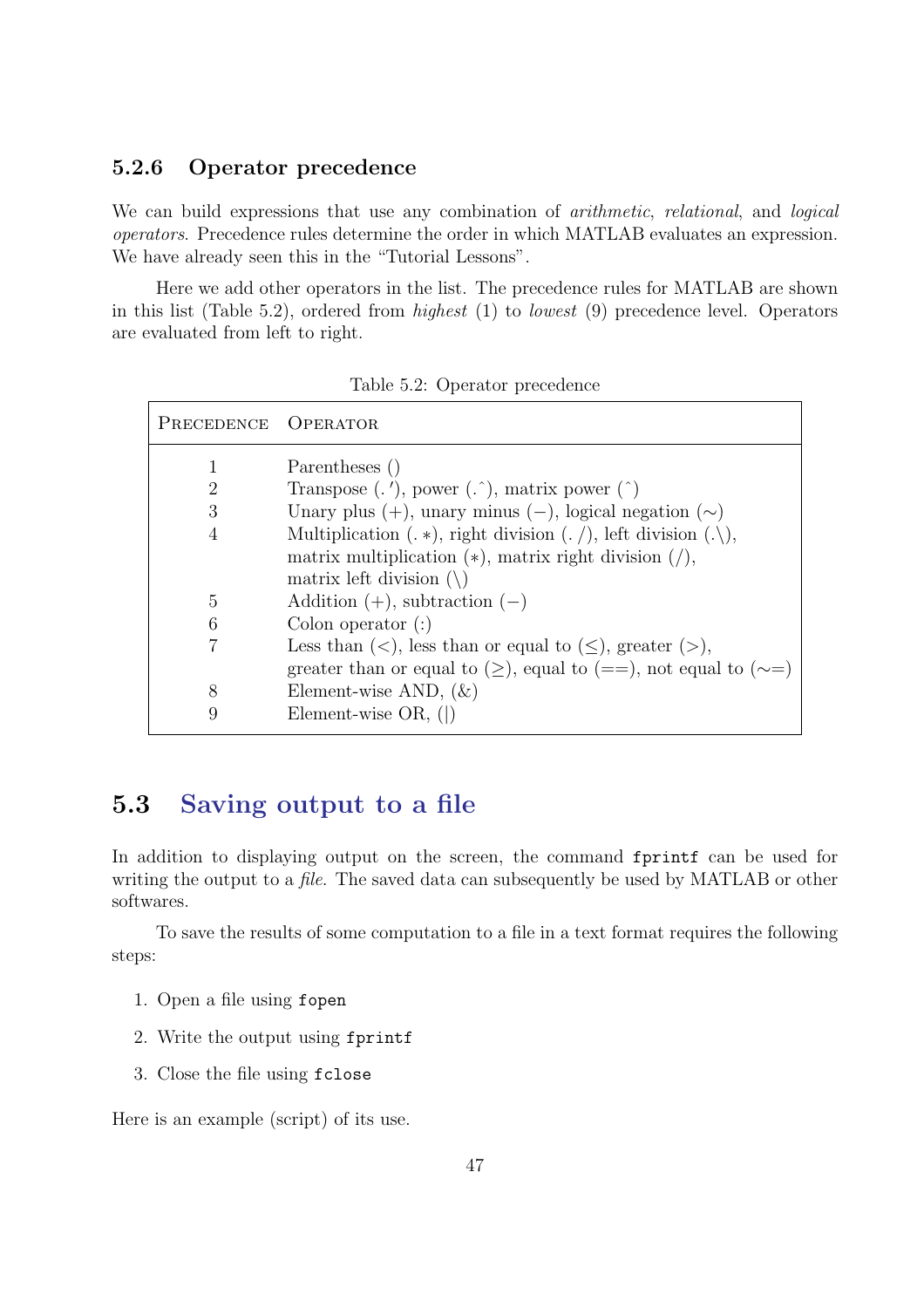```
% write some variable length strings to a file
op = fopen('weekdays.txt','wt');
fprintf(op,'Sunday\nMonday\nTuesday\nWednesday\n');
fprintf(op,'Thursday\nFriday\nSaturday\n');
fclose(op);
```
This file (weekdays.txt) can be opened with any program that can read .txt file.

# 5.4 Exercises

NOTE: Due to the teaching class during this Fall Quarter 2005, the *problems* are *temporarily* removed from this section.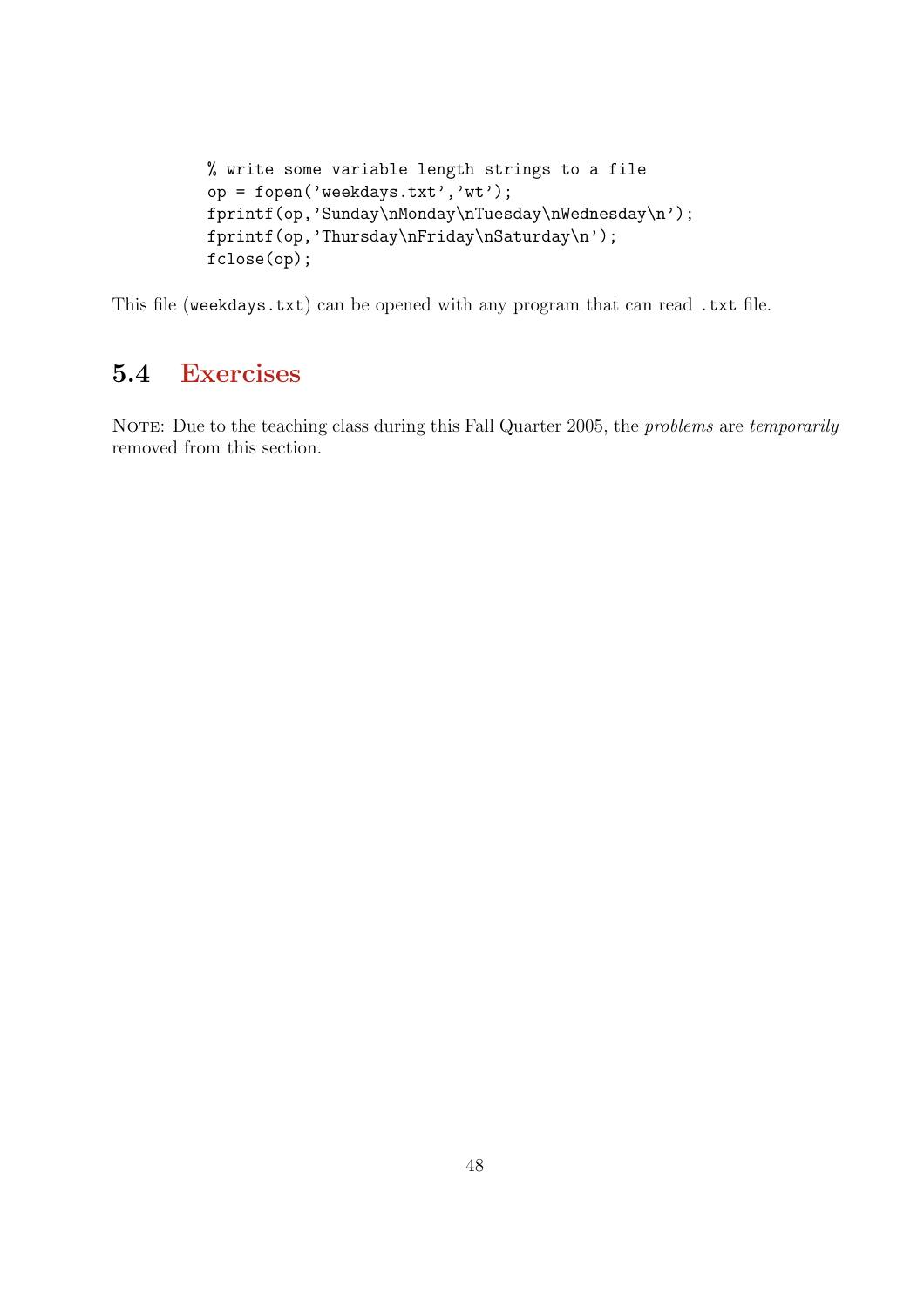# Chapter 6

# Debugging M-files

# 6.1 Introduction

This section introduces general techniques for finding errors in M-files. Debugging is the process by which you isolate and fix errors in your program or code.

Debugging helps to correct two kind of errors:

- Syntax errors For example omitting a parenthesis or misspelling a function name.
- Run-time errors Run-time errors are usually apparent and difficult to track down. They produce unexpected results.

# 6.2 Debugging process

We can debug the M-files using the Editor/Debugger as well as using debugging functions from the Command Window. The debugging process consists of

- Preparing for debugging
- Setting breakpoints
- Running an M-file with breakpoints
- Stepping through an M-file
- Examining values
- Correcting problems
- Ending debugging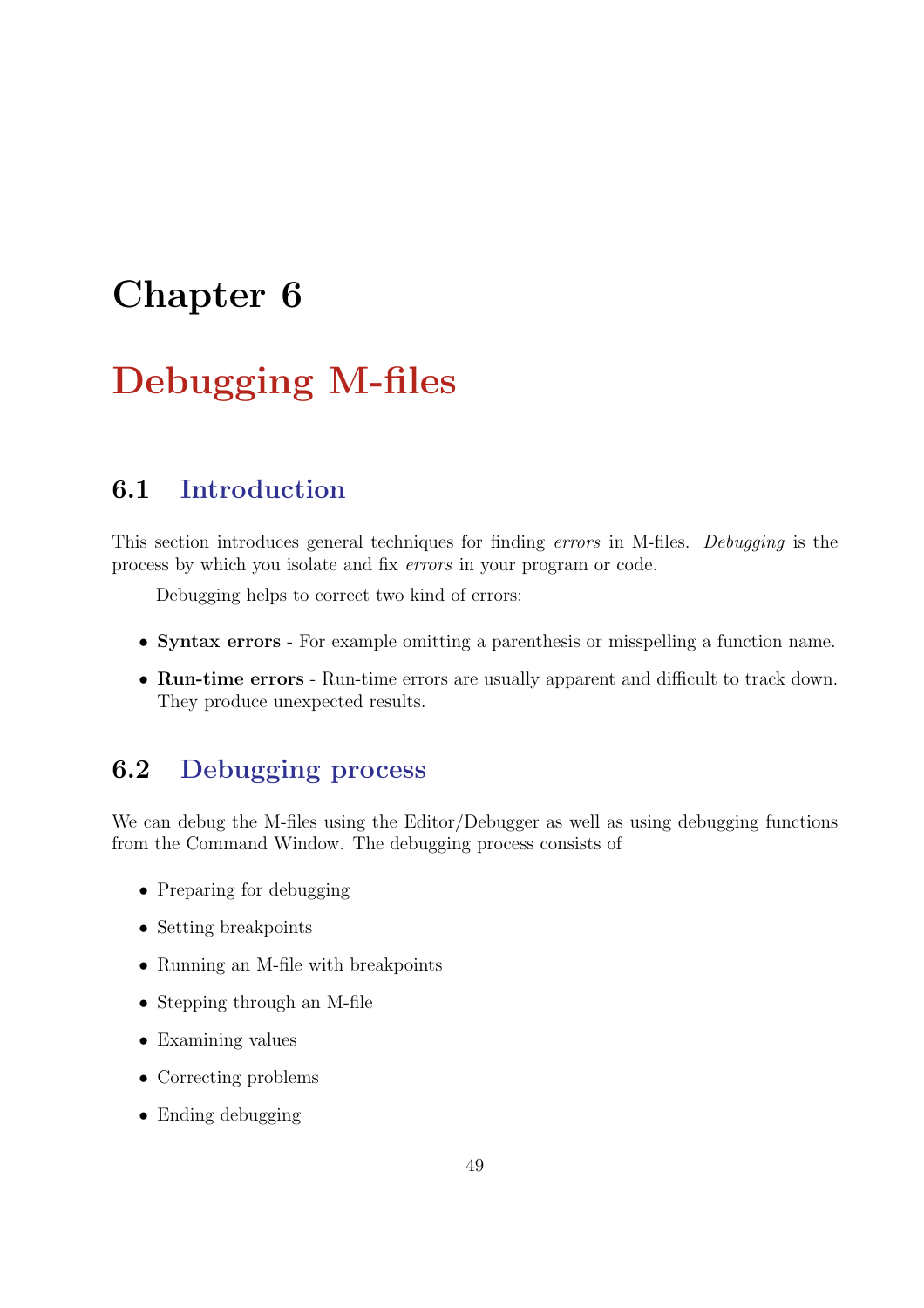#### 6.2.1 Preparing for debugging

Here we use the Editor/Debugger for debugging. Do the following to prepare for debugging:

- Open the file
- Save changes
- Be sure the file you run and any files it calls are in the directories that are on the search path.

#### 6.2.2 Setting breakpoints

Set breakpoints to pause execution of the function, so we can examine where the problem might be. There are three basic types of breakpoints:

- A *standard breakpoint*, which stops at a specified line.
- A conditional breakpoint, which stops at a specified line and under specified conditions.
- An error breakpoint that stops when it produces the specified type of warning, error, NaN, or infinite value.

You cannot set breakpoints while MATLAB is busy, for example, running an M-file.

#### 6.2.3 Running with breakpoints

After setting breakpoints, run the M-file from the Editor/Debugger or from the Command Window. Running the M-file results in the following:

• The prompt in the Command Window changes to

K>>

indicating that MATLAB is in debug mode.

- The program pauses at the *first* breakpoint. This means that line will be executed when you continue. The pause is indicated by the green arrow.
- In breakpoint, we can examine variable, step through programs, and run other calling functions.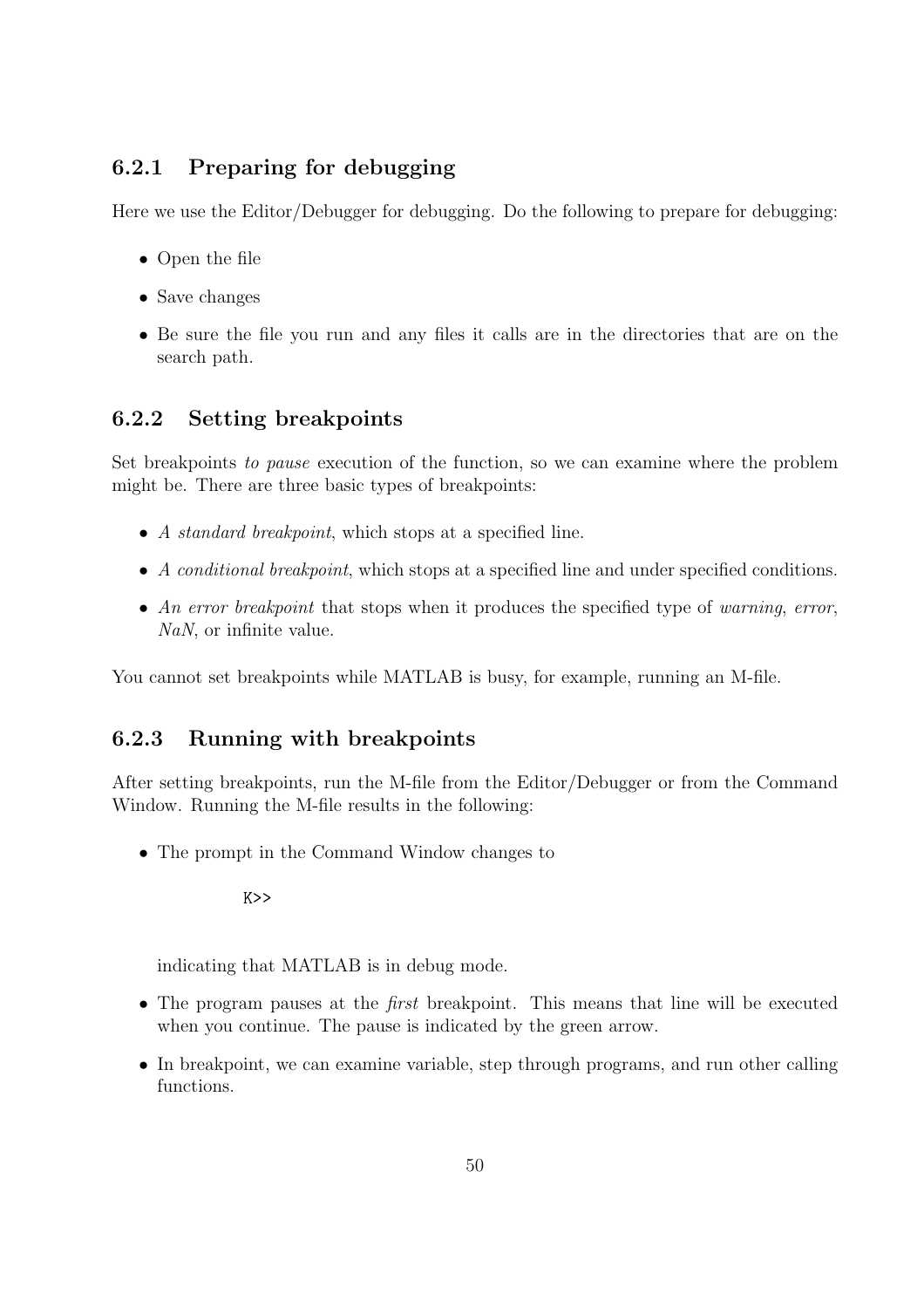#### 6.2.4 Examining values

While the program is paused, we can view the value of any variable currently in the workspace. Examine values when we want to see whether a line of code has produced the expected result or not. If the result is as expected, step to the next line, and continue running. If the result is not as expected, then that line, or the previous line, contains an error. When we run a program, the current workspace is shown in the **Stack** field. Use who or whos to list the variables in the current workspace.

#### Viewing values as datatips

First, we position the cursor to the left of a variable on that line. Its current value appears. This is called a *datatip*, which is like a *tooltip* for data. If you have trouble getting the datatip to appear, click in the line and then move the cursor next to the variable.

#### 6.2.5 Correcting and ending debugging

While debugging, we can change the value of a variable to see if the *new* value produces expected results. While the program is paused, assign a new value to the variable in the Command Window, Workspace browser, or Array Editor. Then continue running and stepping through the program.

#### 6.2.6 Ending debugging

After identifying a problem, end the debugging session. It is best to quit debug mode before editing an M-file. Otherwise, you can get unexpected results when you run the file. To end debugging, select Exit Debug Mode from the Debug menu.

#### 6.2.7 Correcting an M-file

To correct errors in an M-file,

- Quit debugging
- Do not make changes to an M-file while MATLAB is in debug mode
- Make changes to the M-file
- Save the M-file
- Clear breakpoints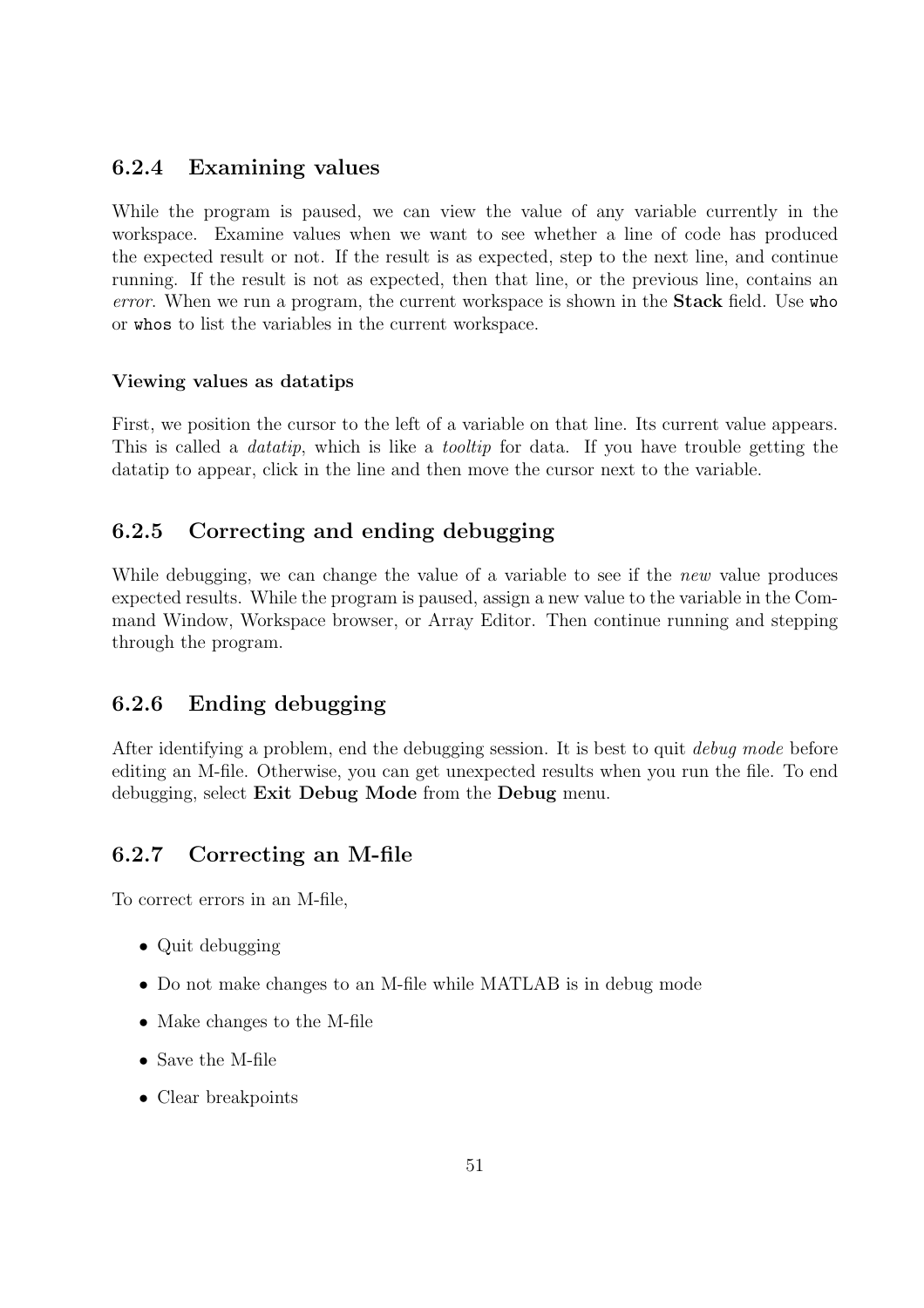$\bullet~$  Run the M-file again to be sure it produces the expected results.

For details on debugging process, see MATLAB documentation.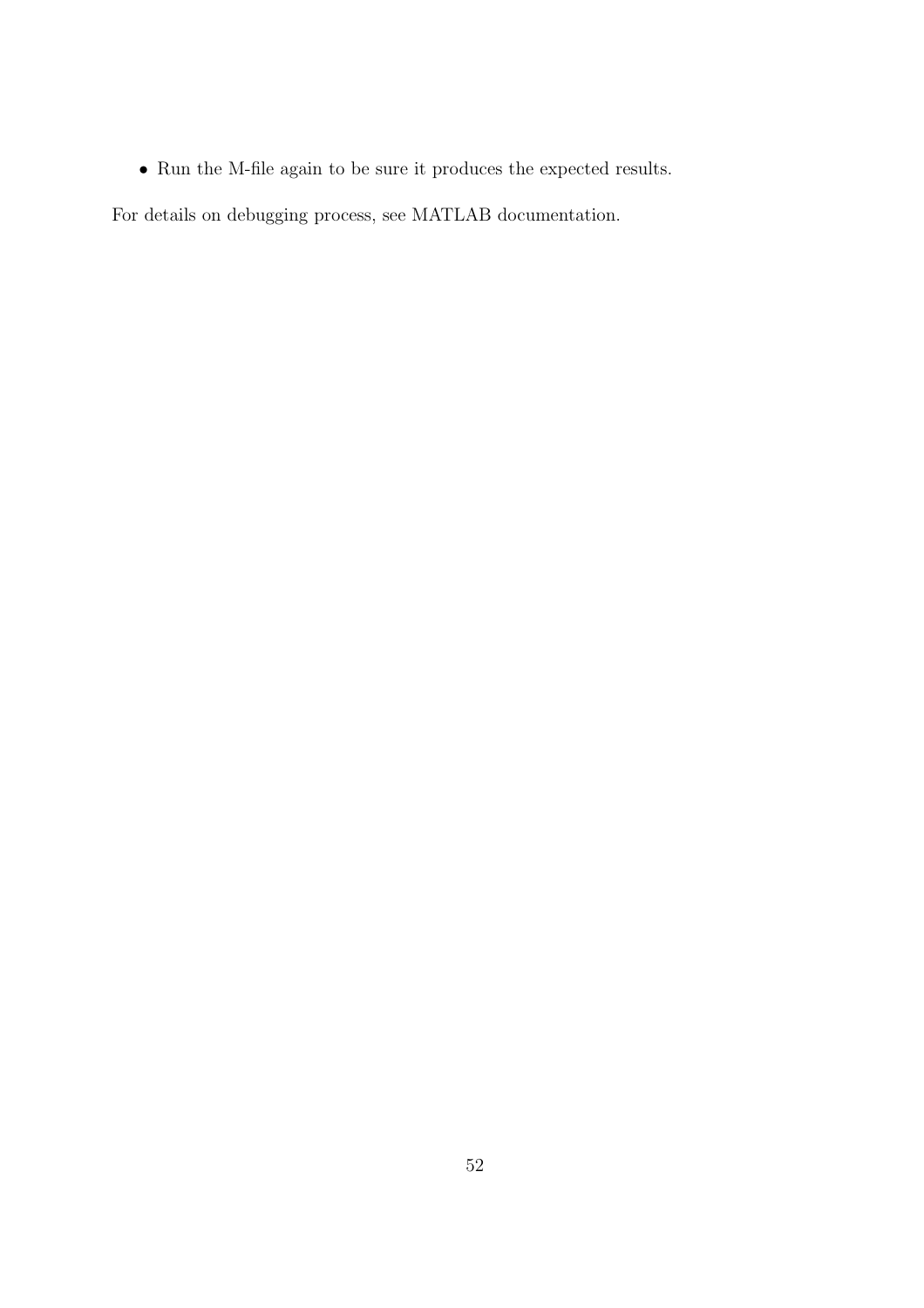# Appendix A

# Summary of commands

| $Character$ | Description                                                  |  |
|-------------|--------------------------------------------------------------|--|
|             | Addition                                                     |  |
|             | Subtraction                                                  |  |
| $\ast$      | Multiplication (scalar and array)                            |  |
|             | Division (right)                                             |  |
|             | Power or exponentiation                                      |  |
|             | Colon; creates vectors with equally spaced elements          |  |
|             | Semi-colon; suppresses display; ends row in array            |  |
| $\cdot$     | Comma; separates array subscripts                            |  |
|             | Continuation of lines                                        |  |
| %           | Percent; denotes a comment; specifies output format          |  |
|             | Single quote; creates string; specifies matrix transpose     |  |
|             | Assignment operator                                          |  |
|             | Parentheses; encloses elements of arrays and input arguments |  |
|             | Brackets; encloses matrix elements and output arguments      |  |

#### Table A.1: Arithmetic operators and special characters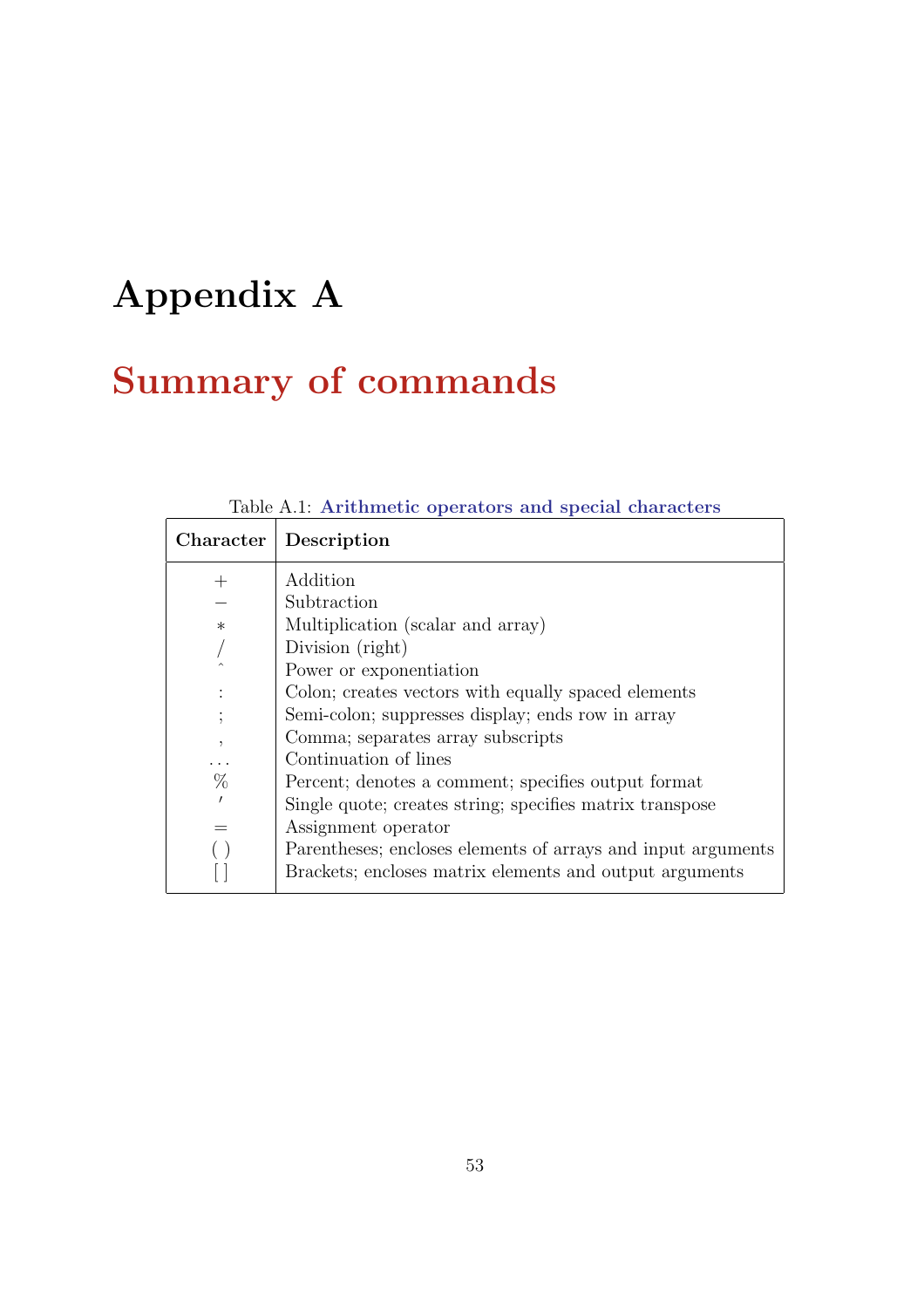|  |  | Table A.2: Array operators |
|--|--|----------------------------|
|--|--|----------------------------|

|                                          | Character   Description                                                                                                   |
|------------------------------------------|---------------------------------------------------------------------------------------------------------------------------|
| .∗<br>$\widehat{\phantom{1}}$<br>$\cdot$ | Array multiplication<br>Array (right) division<br>Array power<br>Array (left) division<br>Array (nonconjugated) transpose |
|                                          |                                                                                                                           |

| Character | Description                 |
|-----------|-----------------------------|
|           | Less than                   |
| $\leq$    | Less than or equal to       |
| $\geq$    | Greater than                |
| $\geq$    | Greater than or equal to    |
|           | Equal to                    |
|           | Not equal to                |
| &         | Logical or element-wise AND |
|           | Logical or element-wise OR  |
| &&.       | Short-circuit AND           |
|           | Short-circuit OR            |

Table A.3: Relational and logical operators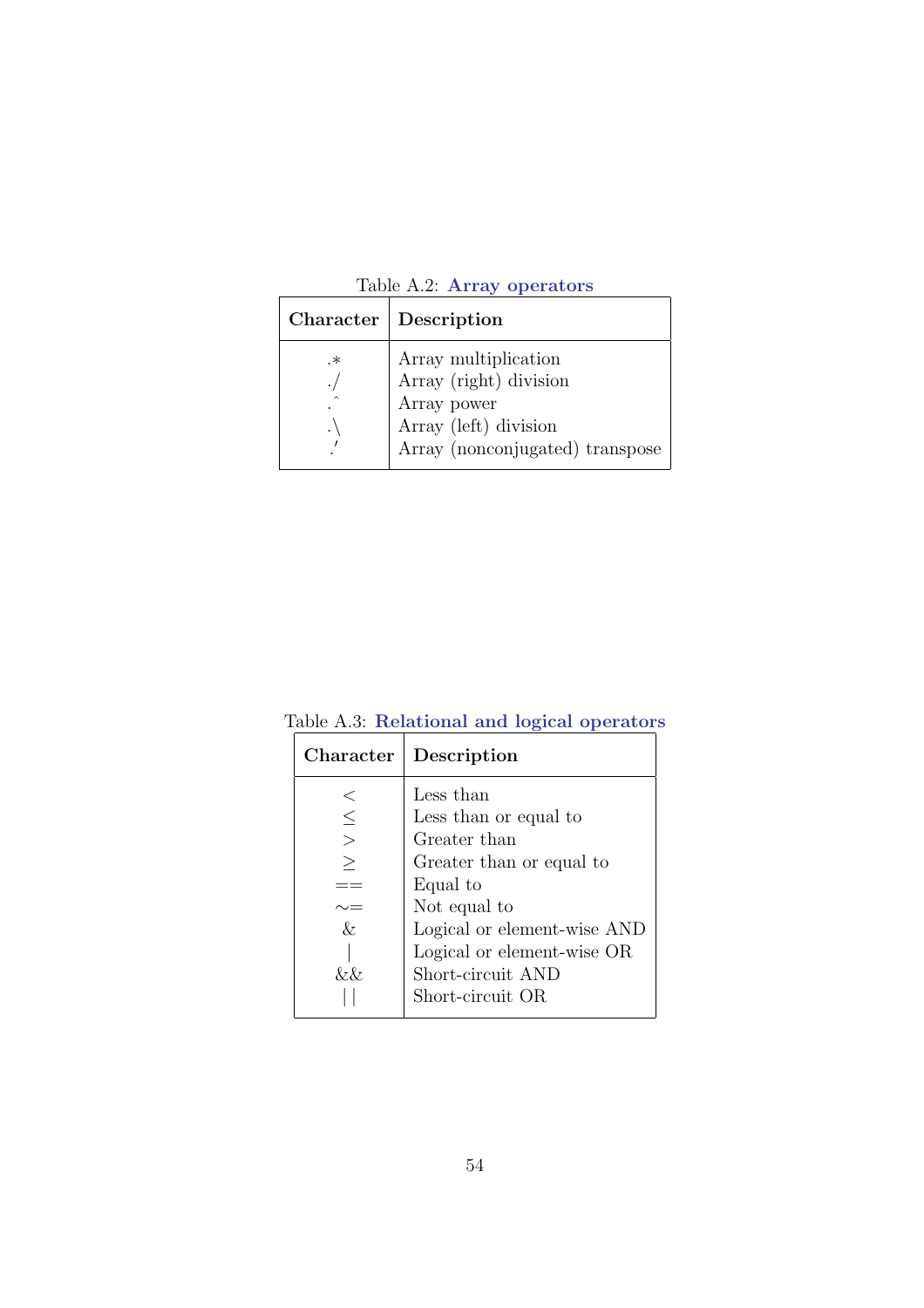| Command     | Description                                       |
|-------------|---------------------------------------------------|
| cd          | Change current directory                          |
| c1c         | Clear the Command Window                          |
| clear (all) | Removes all variables from the workspace          |
| clear x     | Remove x from the workspace                       |
| copyfile    | Copy file or directory                            |
| delete      | Delete files                                      |
| dir         | Display directory listing                         |
| exist       | Check if variables or functions are defined       |
| help        | Display help for MATLAB functions                 |
| lookfor     | Search for specified word in all help entries     |
| mkdir       | Make new directory                                |
| movefile    | Move file or directory                            |
| pwd         | Identify current directory                        |
| rmdir       | Remove directory                                  |
| type        | Display contents of file                          |
| what        | List MATLAB files in current directory            |
| which       | Locate functions and files                        |
| who         | Display variables currently in the workspace      |
| whos        | Display information on variables in the workspace |

Table A.4: Managing workspace and file commands

Table A.5: Predefined variables and math constants

| Variable   | Description                        |
|------------|------------------------------------|
| ans        | Value of last variable (answer)    |
| eps        | Floating-point relative accuracy   |
| i.         | Imaginary unit of a complex number |
| <b>Tnf</b> | Infinity $(\infty)$                |
| eps        | Floating-point relative accuracy   |
|            | Imaginary unit of a complex number |
| NaN        | Not a number                       |
| рi         | The number $\pi$ (3.14159)         |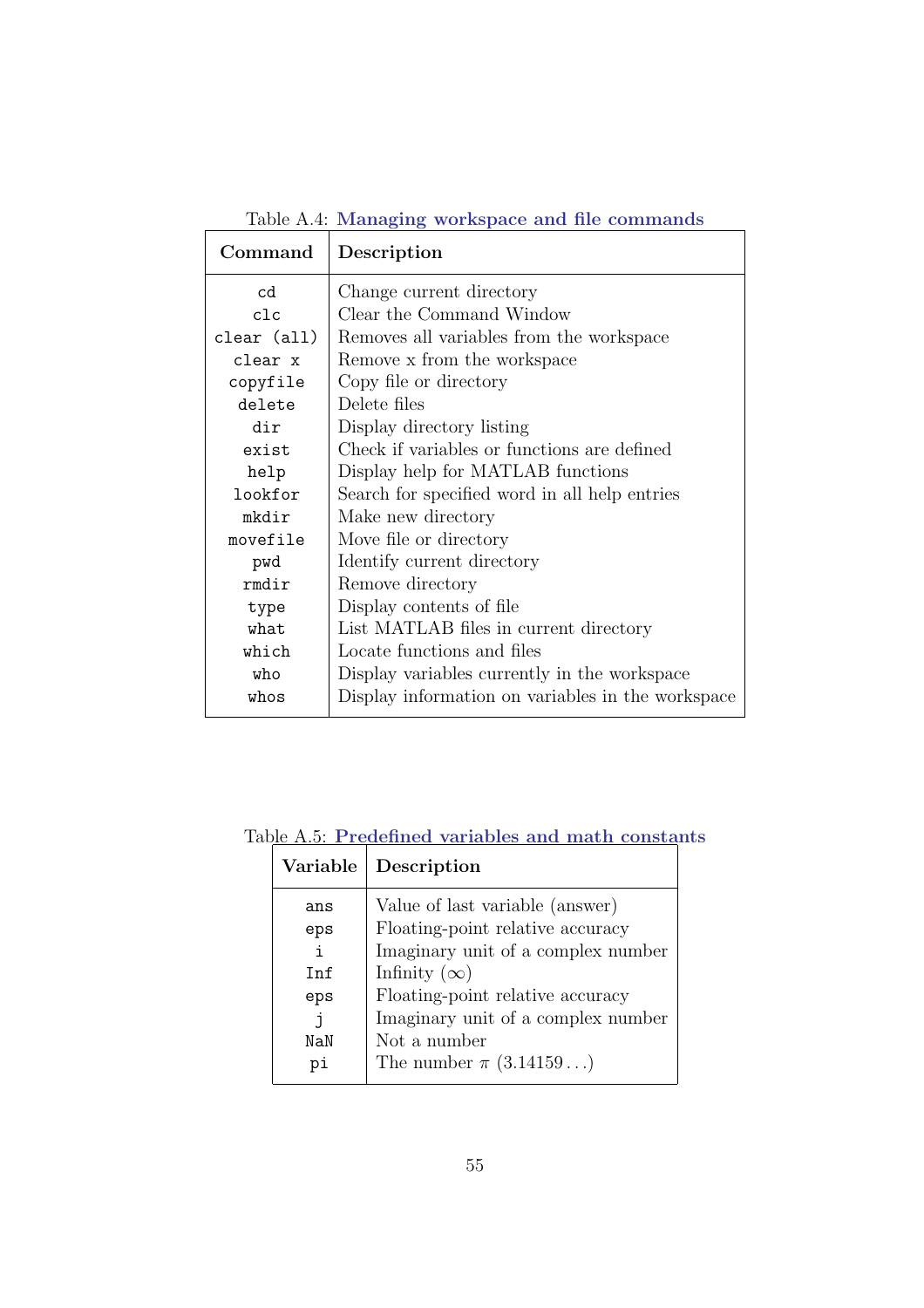Table A.6: Elementary matrices and arrays

|          | Command Description                             |
|----------|-------------------------------------------------|
| eye      | Identity matrix                                 |
| linspace | Generate linearly space vectors                 |
| ones     | Create array of all ones                        |
| rand     | Uniformly distributed random numbers and arrays |
| zeros    | Create array of all zeros                       |
|          |                                                 |

Table A.7: Arrays and Matrices: Basic information

| Command | Description                        |
|---------|------------------------------------|
| disp    | Display text or array              |
| isempty | Determine if input is empty matrix |
| isequal | Test arrays for equality           |
| length  | Length of vector                   |
| ndims   | Number of dimensions               |
| numel   | Number of elements                 |
| size    | Size of matrix                     |
|         |                                    |

Table A.8: Arrays and Matrices: operations and manipulation

| Command | Description                               |
|---------|-------------------------------------------|
| cross   | Vector cross product                      |
| diag    | Diagonal matrices and diagonals of matrix |
| dot.    | Vector dot product                        |
| end     | Indicate last index of array              |
| find    | Find indices of nonzero elements          |
| kron    | Kronecker tensor product                  |
| max     | Maximum value of array                    |
| min     | Minimum value of array                    |
| prod    | Product of array elements                 |
| reshape | Reshape array                             |
| sort    | Sort array elements                       |
| sum     | Sum of array elements                     |
| size    | Size of matrix                            |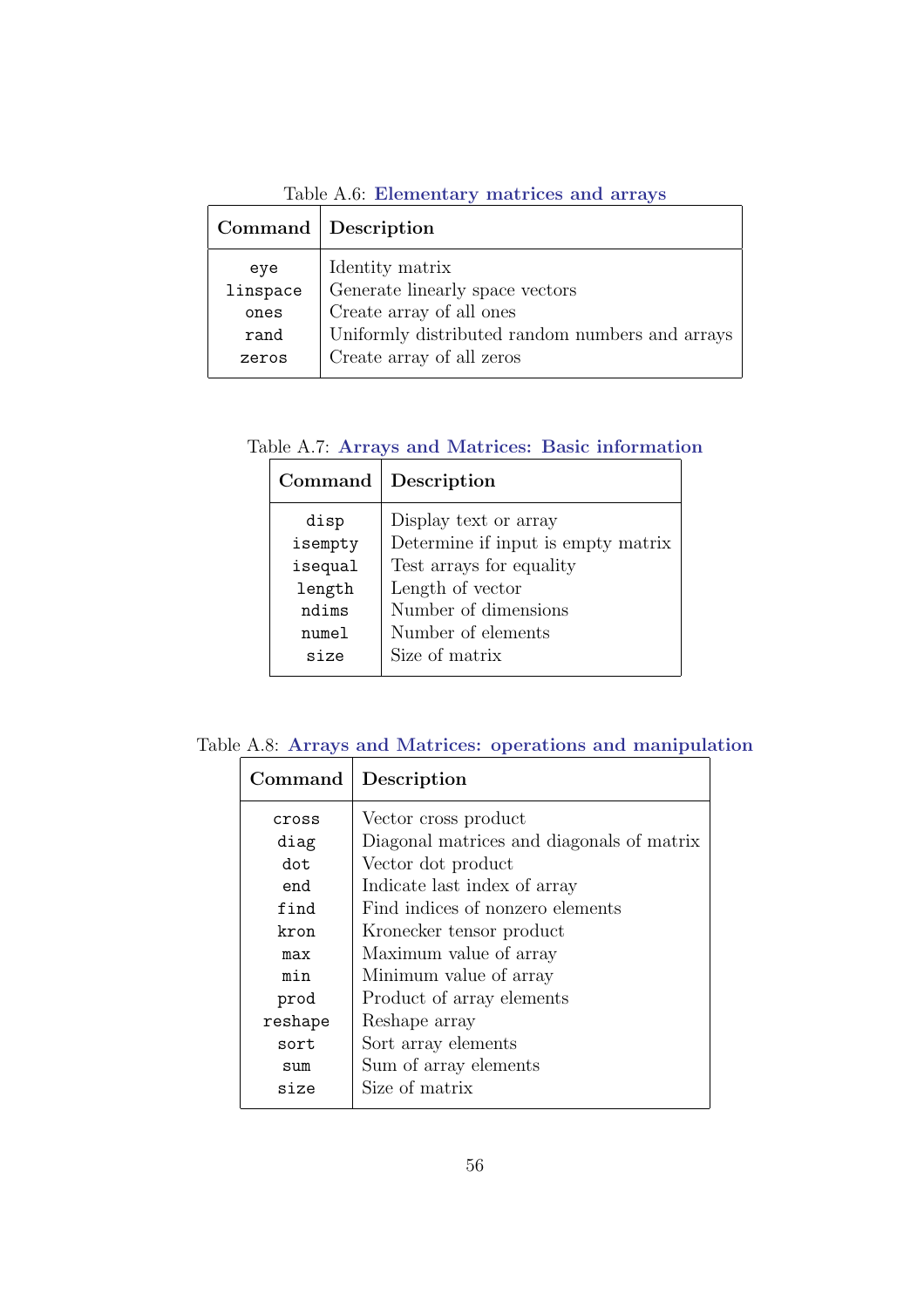Table A.9: Arrays and Matrices: matrix analysis and linear equations

| Command  | Description                                |
|----------|--------------------------------------------|
| cond     | Condition number with respect to inversion |
| det.     | Determinant                                |
| inv      | Matrix inverse                             |
| linsolve | Solve linear system of equations           |
| 111      | LU factorization                           |
| norm     | Matrix or vector norm                      |
| ກນ11     | Null space                                 |
| orth     | Orthogonalization                          |
| rank     | Matrix rank                                |
| rref     | Reduced row echelon form                   |
| trace    | Sum of diagonal elements                   |
|          |                                            |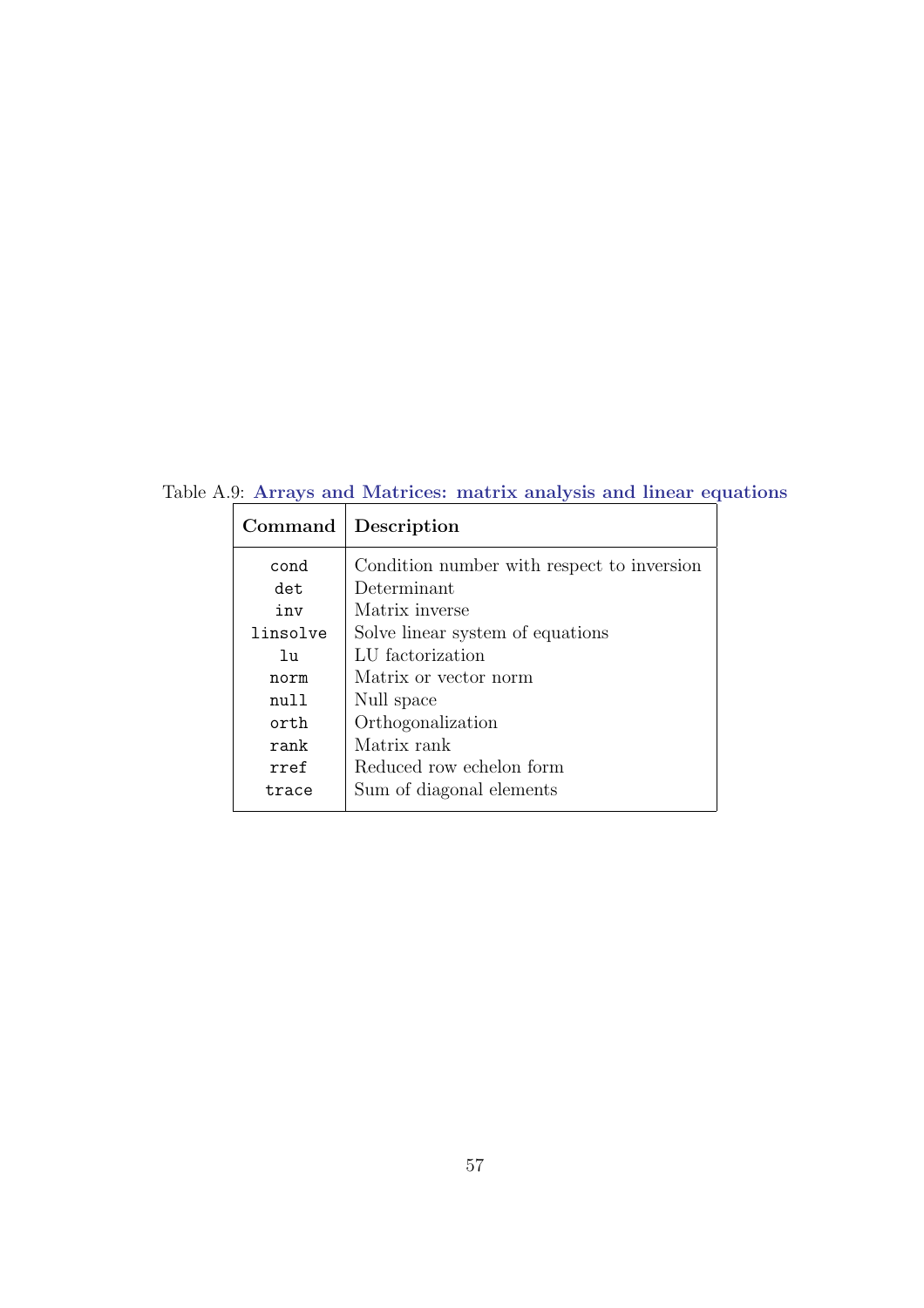# Appendix B

# Release notes for Release 14 with Service Pack 2

## B.1 Summary of changes

MATLAB 7 Release 14 with Service Pack 2 (R14SP2) includes several new features. The major focus of R14SP2 is on improving the quality of the product. This document doesn't attempt to provide a complete specification of every single feature, but instead provides a brief introduction to each of them. For full details, you should refer to the MATLAB documentation (Release Notes).

The following key points may be relevant:

- 1. Spaces before numbers For example: A\* .5, you will typically get a mystifying message saying that A was previously used as a variable. There are two workarounds:
	- (a) Remove all the spaces:

A\*.5

(b) Or, put a zero in front of the dot:

 $A * 0.5$ 

2. RHS empty matrix - The right-hand side must literally be the empty matrix [ ]. It cannot be a variable that has the value [ ], as shown here:

> rhs =  $[]$ ;  $A(:,2) =$ rhs ??? Subscripted assignment dimension mismatch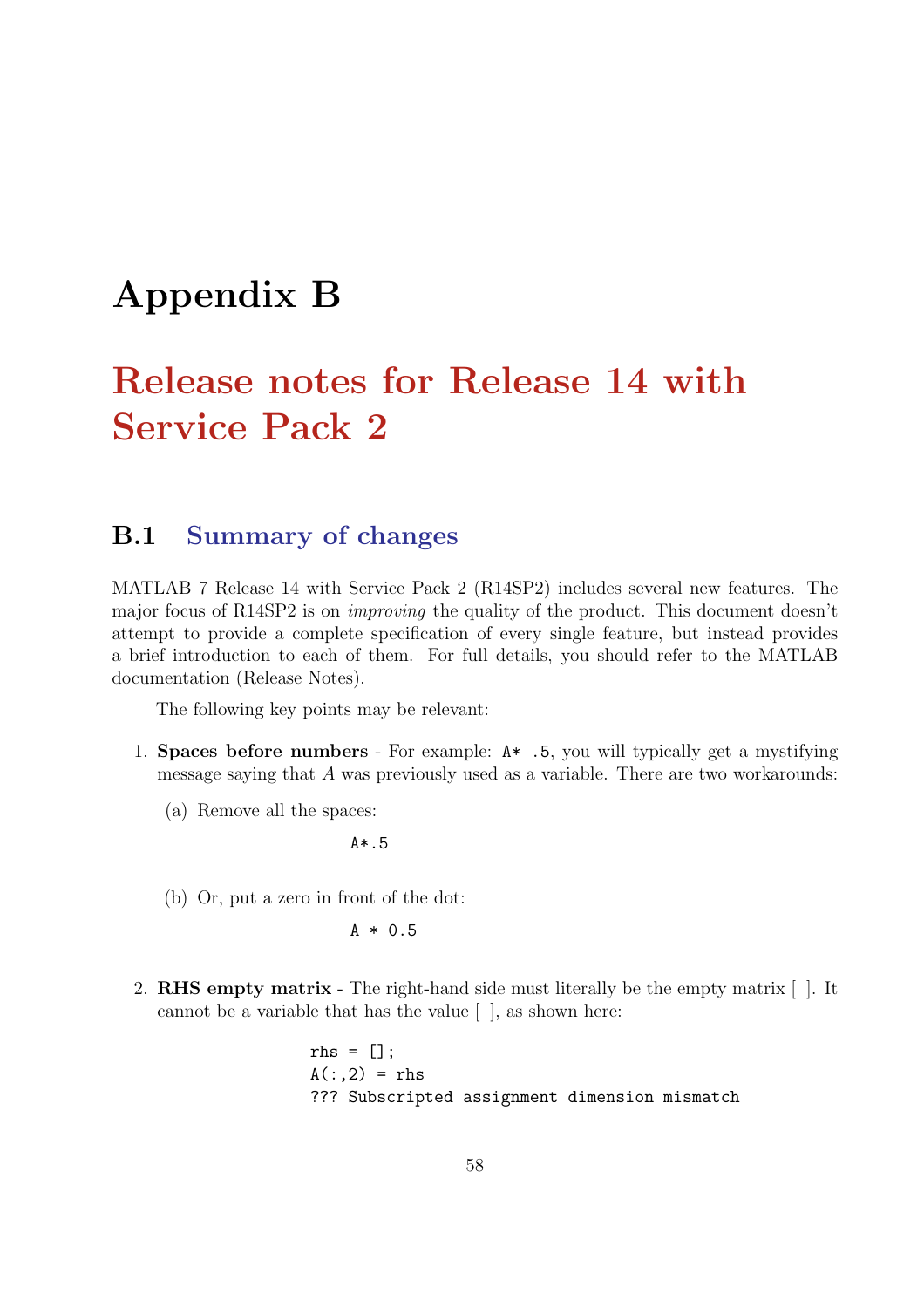- 3. New format option We can display MATLAB output using two new formats: short eng and long eng.
	- short eng Displays output in *engineering* format that has at least 5 digits and a power that is a multiple of three.

>> format short eng >> pi ans = 3.1416e+000

• long eng – Displays output in *engineering* format that has 16 significant digits and a power that is a multiple of three.

> >> format long eng >> pi ans = 3.14159265358979e+000

4. Help - To get help for a subfunction, use

>> help function\_name>subfunction\_name

In previous versions, the syntax was

>> help function\_name/subfunction\_name

This change was introduced in R14 (MATLAB 7.0) but was not documented. Use the MathWorks Web site search features to look for the latest information.

- 5. Publishing Publishing to LATEXnow respects the image file type you specify in preferences rather than always using EPSC2-files.
	- The Publish image options in Editor/Debugger preferences for Publishing Images have changed slightly. The changes prevent you from choosing invalid formats.
	- The files created when publishing using cells now have more natural extensions. For example, JPEG-files now have a .jpg instead of a .jpeg extension, and EPSC2 files now have an .eps instead of an .epsc2 extension.
	- Notebook will no longer support Microsoft Word 97 starting in the next release of MATLAB.
- 6. Debugging Go directly to a subfunction or using the enhanced Go To dialog box. Click the Name column header to arrange the list of function alphabetically, or click the Line column header to arrange the list by the position of the functions in the file.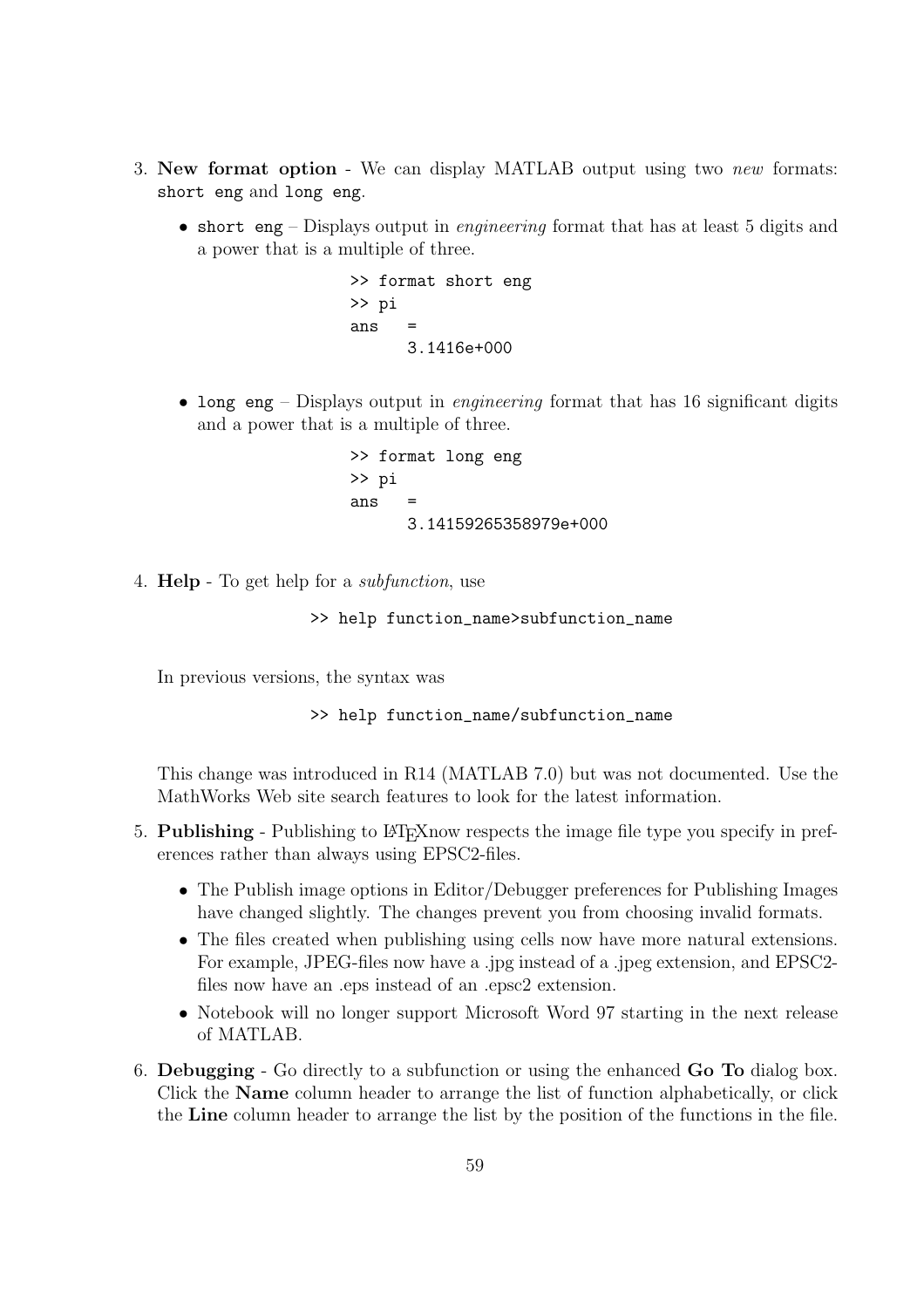## B.2 Other changes

- 1. There is a new command mlint, which will scan an M-file and show inefficiencies in the code. For example, it will tell you if you've defined a variable you've never used, if you've failed to pre-allocate an array, etc. These are common mistakes in EA1 which produce runnable but inefficient code.
- 2. You can comment-out a block of code without putting % at the beginning of each line. The format is

%{ Stuff you want MATLAB to ignore... %}

The delimiters %{ and %} must appear on lines by themselves, and it may not work with the comments used in functions to interact with the help system (like the H1 line).

- 3. There is a new function linsolve which will solve  $Ax = b$  but with the user's choice of algorithm. This is in addition to left division  $x = A\backslash b$  which uses a default algorithm.
- 4. The eps constant now takes an optional argument. eps(x) is the same as the old eps\*abs(x).
- 5. You can break an M-file up into named cells (blocks of code), each of which you can run separately. This may be useful for testing/debugging code.
- 6. Functions now optionally end with the end keyword. This keyword is mandatory when working with nested functions.

## B.3 Further details

- 1. You can dock and un-dock windows from the main window by clicking on an icon. Thus you can choose to have all Figures, M-files being edited, help browser, command window, etc. All appear as panes in a single window.
- 2. Error messages in the command window resulting from running an M-file now include a clickable link to the offending line in the editor window containing the M-file.
- 3. You can customize figure interactively (labels, line styles, etc.) and then automatically generate the code which reproduces the customized figure.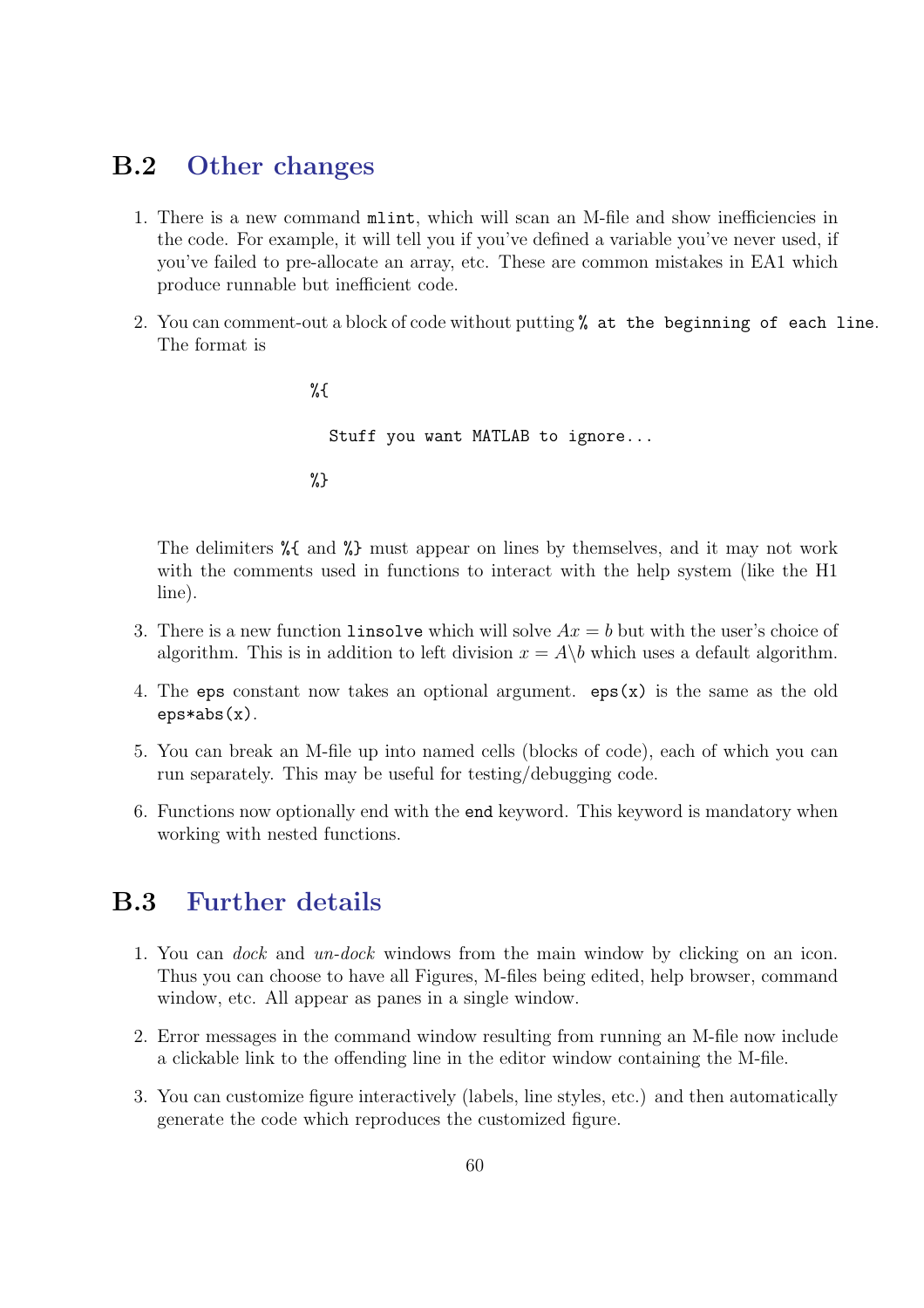- 4. feval is no longer needed when working with function handles, but still works for backward compatibility. For example, x=@sin; x(pi) will produce sin(pi) just like  $feval(x,pi)$  does, but faster.
- 5. You can use function handles to create anonymous functions.
- 6. There is support for nested functions, namely, functions defined within the body of another function. This is in addition to sub-functions already available in version 6.5.
- 7. There is more support in arithmetic operations for numeric data types other than double, e.g. single, int8, int16, uint8, uint32, etc.

Finally, please visit our webpage for other details: http://computing.mccormick.northwestern.edu/matlab/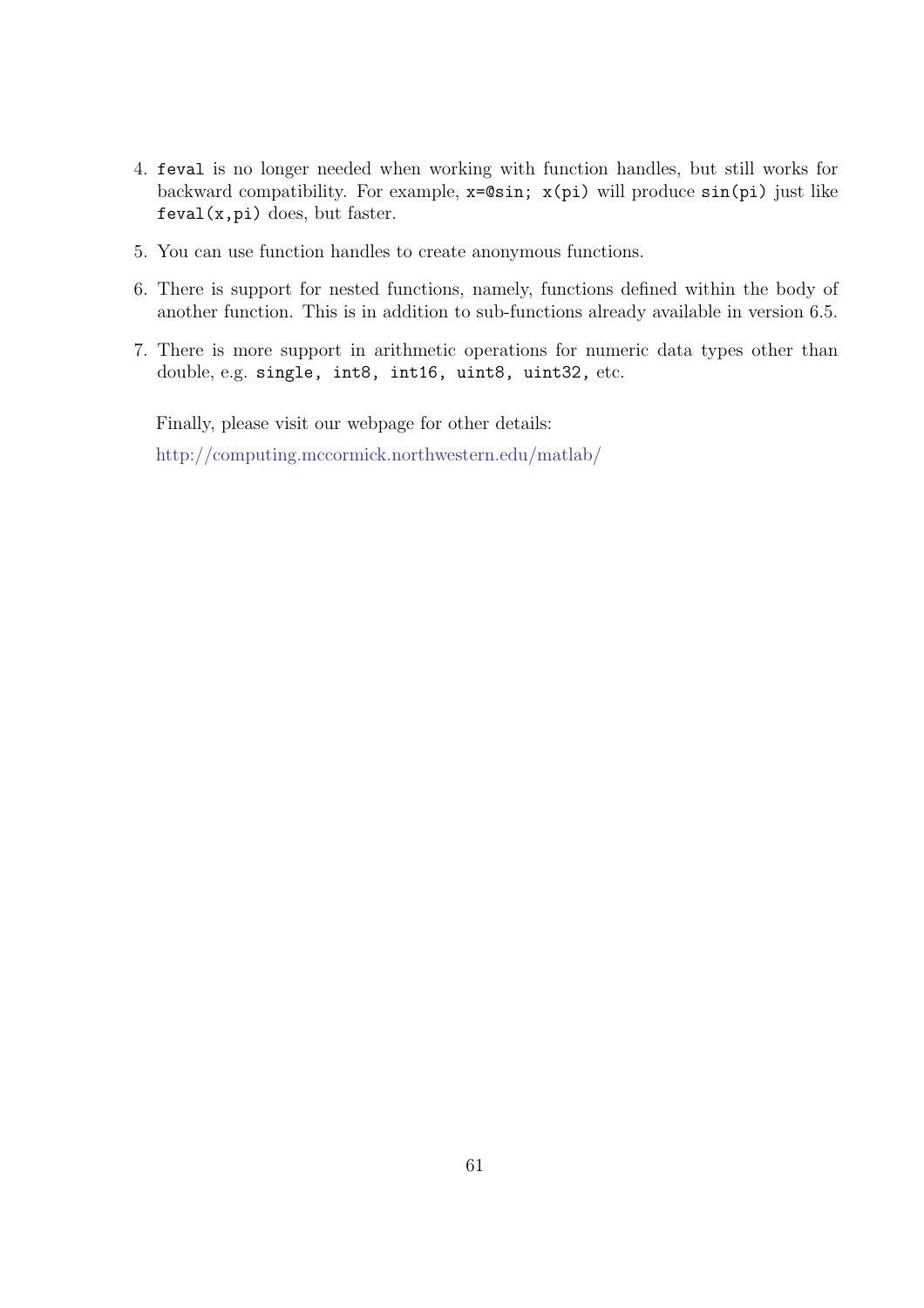# Appendix C

# Main characteristics of MATLAB

# C.1 History

- Developed primarily by Cleve Moler in the 1970's
- Derived from FORTRAN subroutines LINPACK and EISPACK, linear and eigenvalue systems.
- Developed primarily as an interactive system to access LINPACK and EISPACK.
- Gained its popularity through word of mouth, because it was not officially distributed.
- Rewritten in C in the 1980's with more functionality, which include plotting routines.
- The MathWorks Inc. was created (1984) to market and continue development of MATLAB.

According to Cleve Moler, three other men played important roles in the origins of MATLAB: J. H. Wilkinson, George Forsythe, and John Todd. It is also interesting to mention the authors of LINPACK: Jack Dongara, Pete Steward, Jim Bunch, and Cleve Moler. Since then another package emerged: LAPACK. LAPACK stands for Linear Algebra Package. It has been designed to supersede LINPACK and EISPACK.

# C.2 Strengths

- MATLAB may behave as a *calculator* or as a *programming language*
- MATLAB combine nicely calculation and graphic plotting.
- MATLAB is relatively easy to learn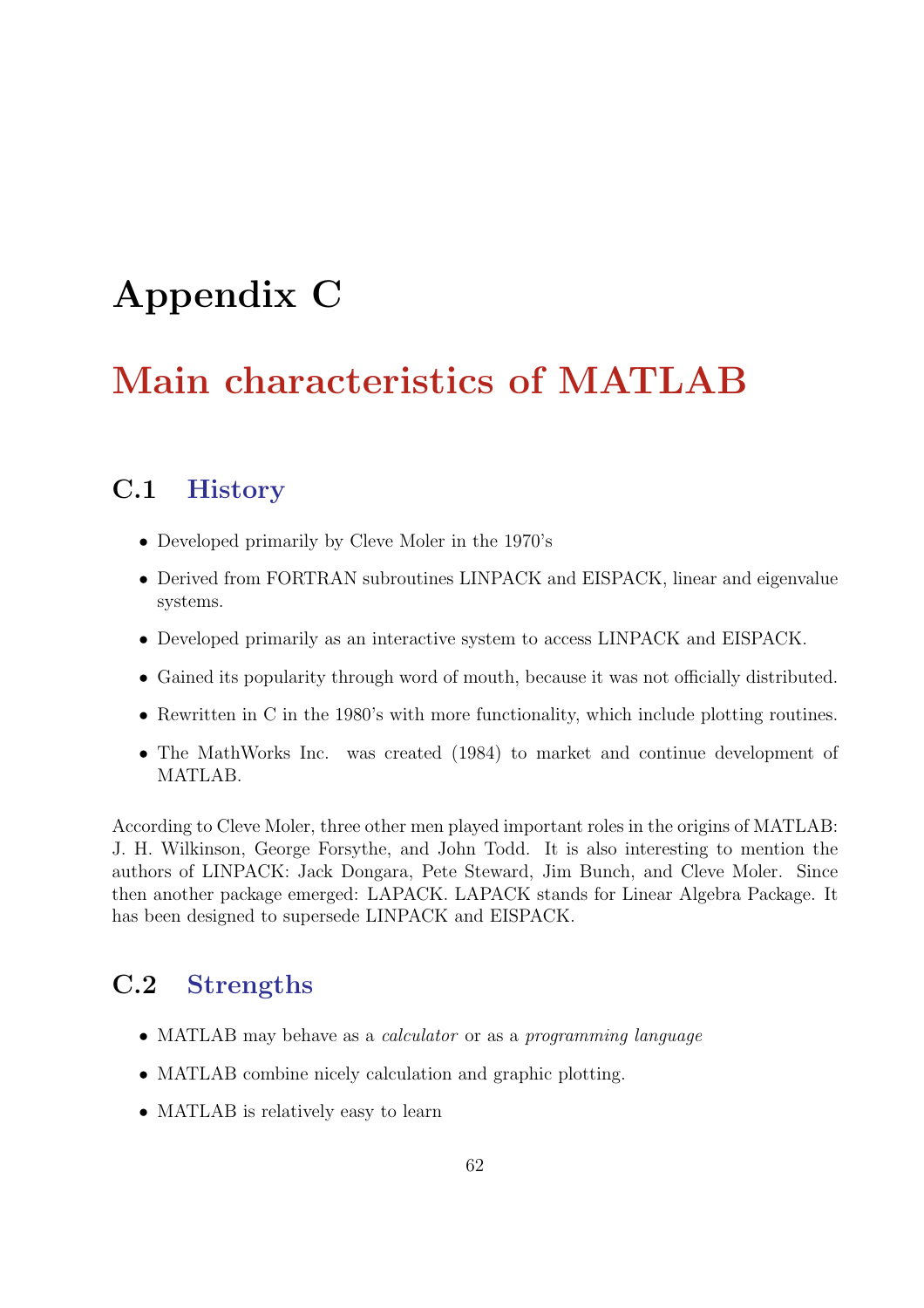- MATLAB is interpreted (not compiled), errors are easy to fix
- MATLAB is optimized to be relatively fast when performing matrix operations
- MATLAB does have some object-oriented elements

## C.3 Weaknesses

- MATLAB is not a *general* purpose programming language such as  $C, C++, or FOR-$ TRAN
- MATLAB is designed for scientific computing, and is not well suitable for other applications
- MATLAB is an interpreted language, slower than a compiled language such as  $C_{++}$
- MATLAB commands are specific for MATLAB usage. Most of them do not have a direct equivalent with other programming language commands

## C.4 Competition

- One of MATLAB's competitors is **Mathematica**, the *symbolic* computation program.
- MATLAB is more convenient for *numerical analysis* and *linear algebra*. It is frequently used in engineering community.
- Mathematica has superior symbolic manipulation, making it popular among *physicists*.
- There are other competitors:
	- Scilab
	- GNU Octave
	- Rlab